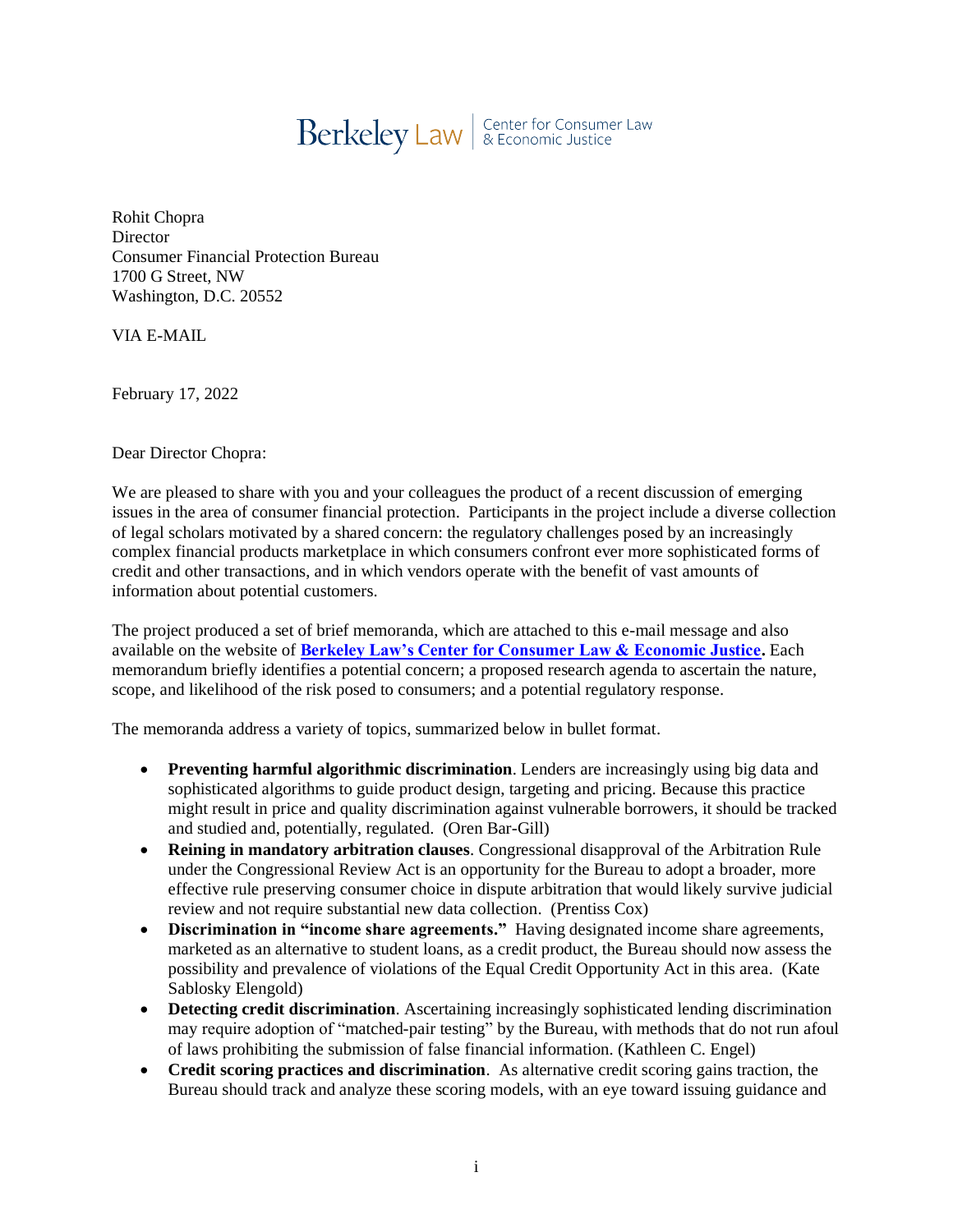rulemaking aimed at ensuring that alternative methods do not worsen, overall, disparities in access to important products, services, and opportunities. (Pamela Foohey)

- **Credit marketed as something other than credit**. As more companies market credit products characterized as something other than credit products – such as "income share agreements" in higher education, "home equity investments" in real estate, and "training repayment agreements" in employment – the Bureau should consider enforcement and rulemaking to establish that existing laws in fact apply to these products. (Jonathan D. Glater)
- **Refining competition and prioritizing fairness**. The Bureau's overarching objective should be to promote fair treatment rather than "competition," and it should closely consider under which circumstances competition in its various forms promotes that goal. (Luke Herrine)
- **Detecting and preventing discrimination in debt collection.** When borrowers are unable to repay their obligations, lenders and servicers may act unequally along racial lines in attempting to work out a resolution. These practices violate the Equal Credit Opportunity Act and in many cases should be considered "unfair" under the Consumer Financial Protection Act. (Dalié Jiménez)
- **Preventing discrimination in advertising**. Providers of high-cost credit target communities of color through false and misleading advertising, which the Bureau should address through rulemaking restricting certain advertising practices and requiring disclosure of the impact of loan terms. (Creola Johnson)
- **Adopting disparate impact analysis under Regulation B**. Because lenders increasingly use artificial intelligence in underwriting and may not know which applicant characteristics affect loan availability or terms, the Bureau should promulgate a rule under Reg B that explicitly adopts a "disparate impact" standard for liability, sets forth an analytical framework for determining when disparate impact produces liability, and specifically addresses the particular complications AI presents for disparate impact analysis. (Adam Levitin)
- **Establishing oversight of credit card issuers in the "buy now, pay later" market.** The entry of credit card issuers into the BNPL market has the potential to blur the line between installment and revolving credit, leaving consumers confused and paying more than they expect. In addition, competition from credit card issuers could cause BNPL apps to modify their pricing in the direction of less transparency. The Bureau needs to monitor, research, and potentially respond to the impact of this change in the market. (Angela Littwin)
- **Analyzing new mortgage lending rules and technologies for inadvertent discriminatory effect**. Recent technological developments and deregulatory steps by prior CFPB administrations may inadvertently be causing lenders and mortgage servicers (1) to engage in algorithmic discrimination that systematically harms borrowers of color, (2) to steer minority customers to higher-cost loan products, and (3) to engage in servicing practices that systematically disfavor borrowers of color. The Bureau should analyze and, if necessary, redress any discriminatory effects. (Patricia A. McCoy)
- **Assessing substitution and other effects of regulation**. Because borrowers switch between and supplement different types of credit, the Bureau must monitor how restricting or modifying access to one type of loan may affect consumer use of other forms of credit with comparable or worse effects. (Paige Marta Skiba)
- **Improving the efficacy of disclosures**. Since different forms of disclosure affect consumer behavior to a greater or lesser degree, the Bureau should study and then mandate those forms (such as single letter grades) that best protect consumers. (Jeff Sovern)
- **Analyzing the use and impact of overdraft protection**. Given the imminent abandonment of overdraft fees by several banks, this is an opportune time to assess consumer financial health with and without access to overdraft. Lessons learned from overdraft research also could inform policymaking regarding nontransparent pricing generally. (Lauren Willis)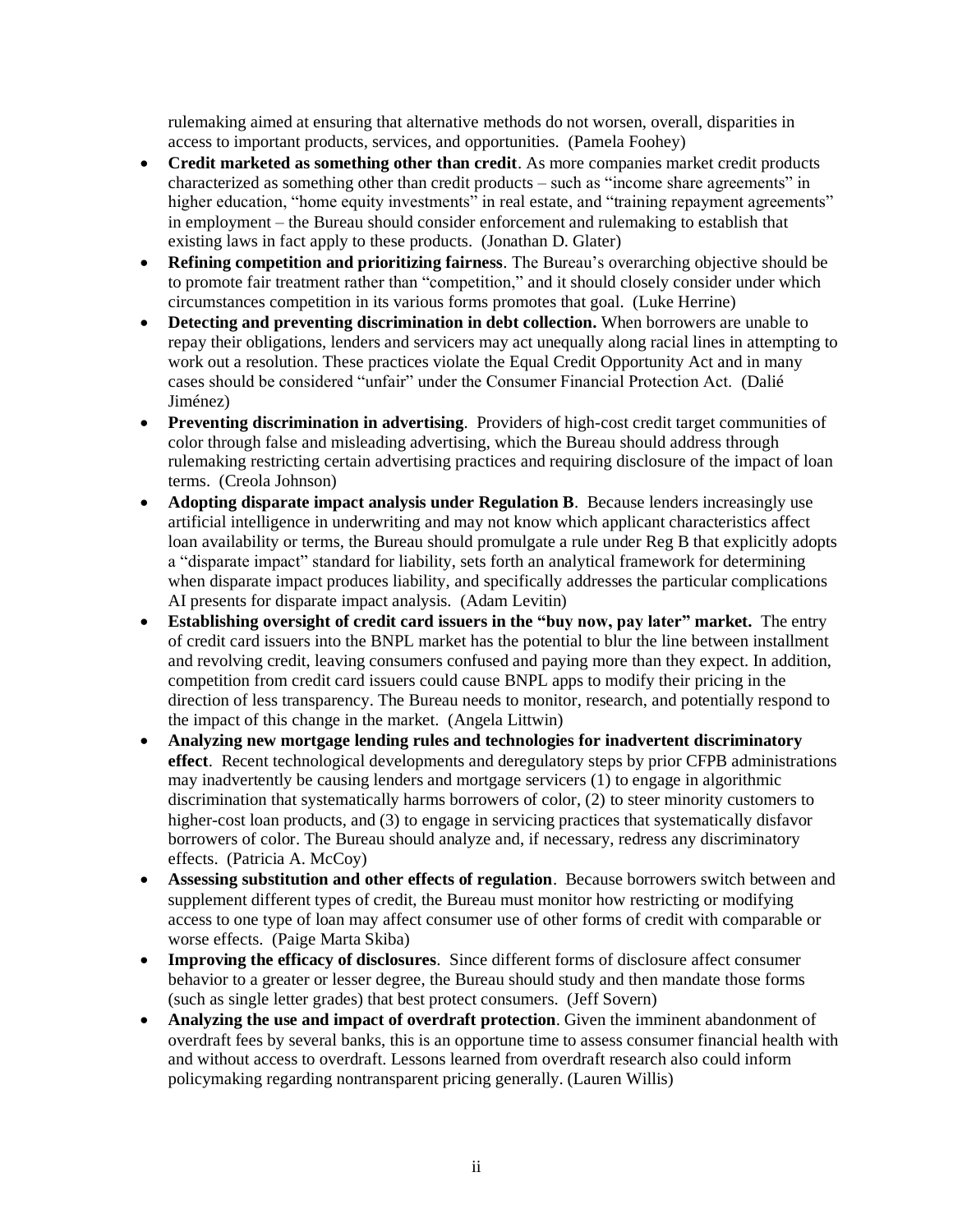We hope that these memoranda are useful and help to inform ongoing conversations between the Bureau and the legal academy. The individual authors would be happy to discuss their analysis further with you or others at the Bureau or sister agencies, if that would be helpful.

Thank you for your consideration.

Sincerely,

the State

Jonathan D. Glater Ted Mermin Professor of Law and Faculty Director Executive Director Center for Consumer Law & Economic Justice Center for Consumer Law & Economic Justice School of Law School of Law University of California, Berkeley University of California, Berkeley

led Alen

Patricia A. Mlay

Patricia A. McCoy Professor of Law Boston College Law School

Cc: Seth Frotman, Acting General Counsel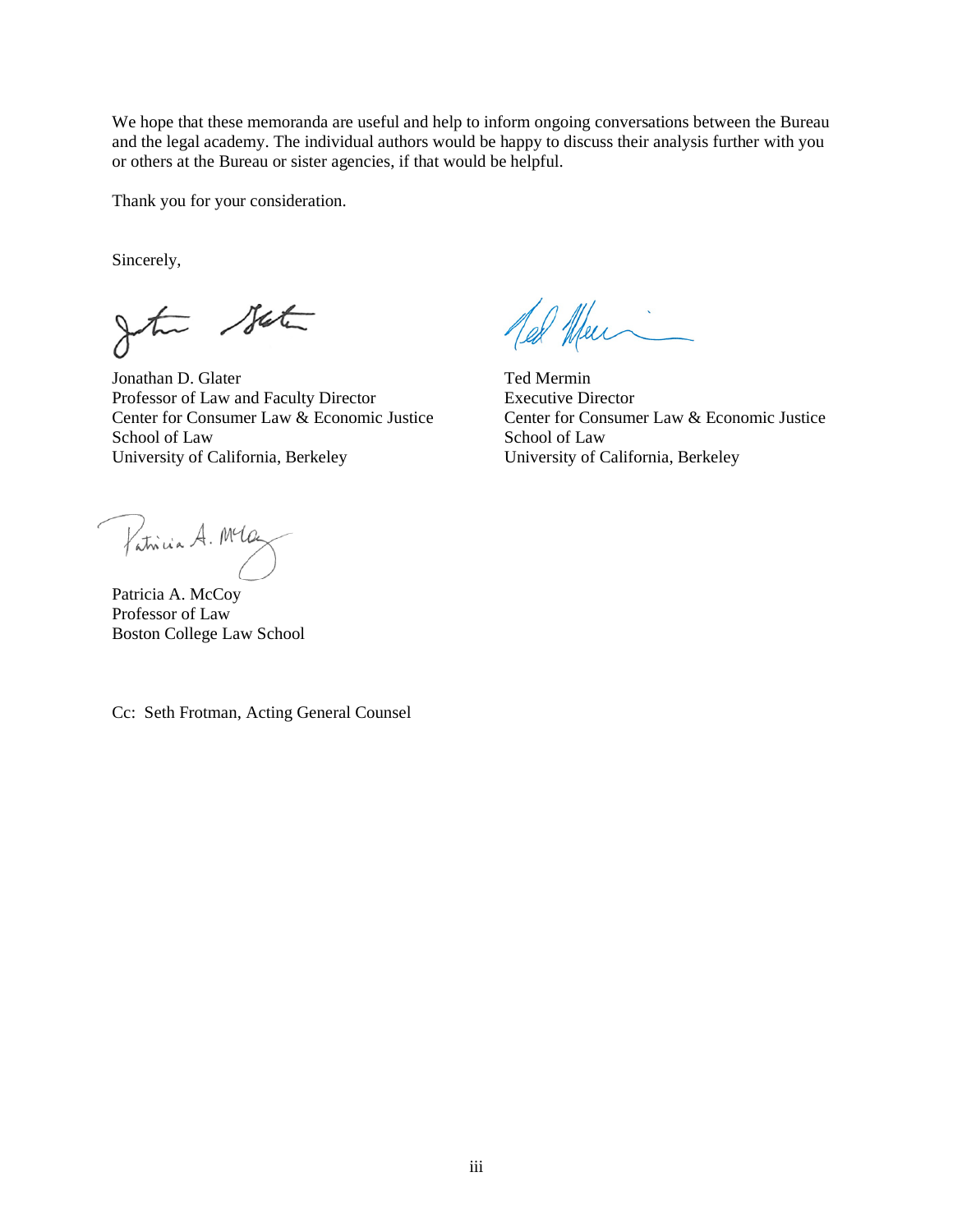# TABLE OF CONTENTS

|                                                                                              | -1 |
|----------------------------------------------------------------------------------------------|----|
|                                                                                              | 3  |
|                                                                                              | 6  |
|                                                                                              | 8  |
|                                                                                              | 11 |
|                                                                                              | 13 |
|                                                                                              | 15 |
|                                                                                              | 18 |
|                                                                                              | 20 |
| Disparate Impact Standards, Including Specifically for Artificial Intelligence  Adam Levitin | 22 |
| The Entry of Credit Card Companies into the Buy Now Pay Later Market Angela Littwin          | 24 |
| Racial and Socioeconomic Disparities in Mortgage Lending  Patricia A. McCoy                  | 26 |
| The Need for Coherent Regulatory Attention to Substitutability and                           | 29 |
|                                                                                              | 30 |
|                                                                                              | 33 |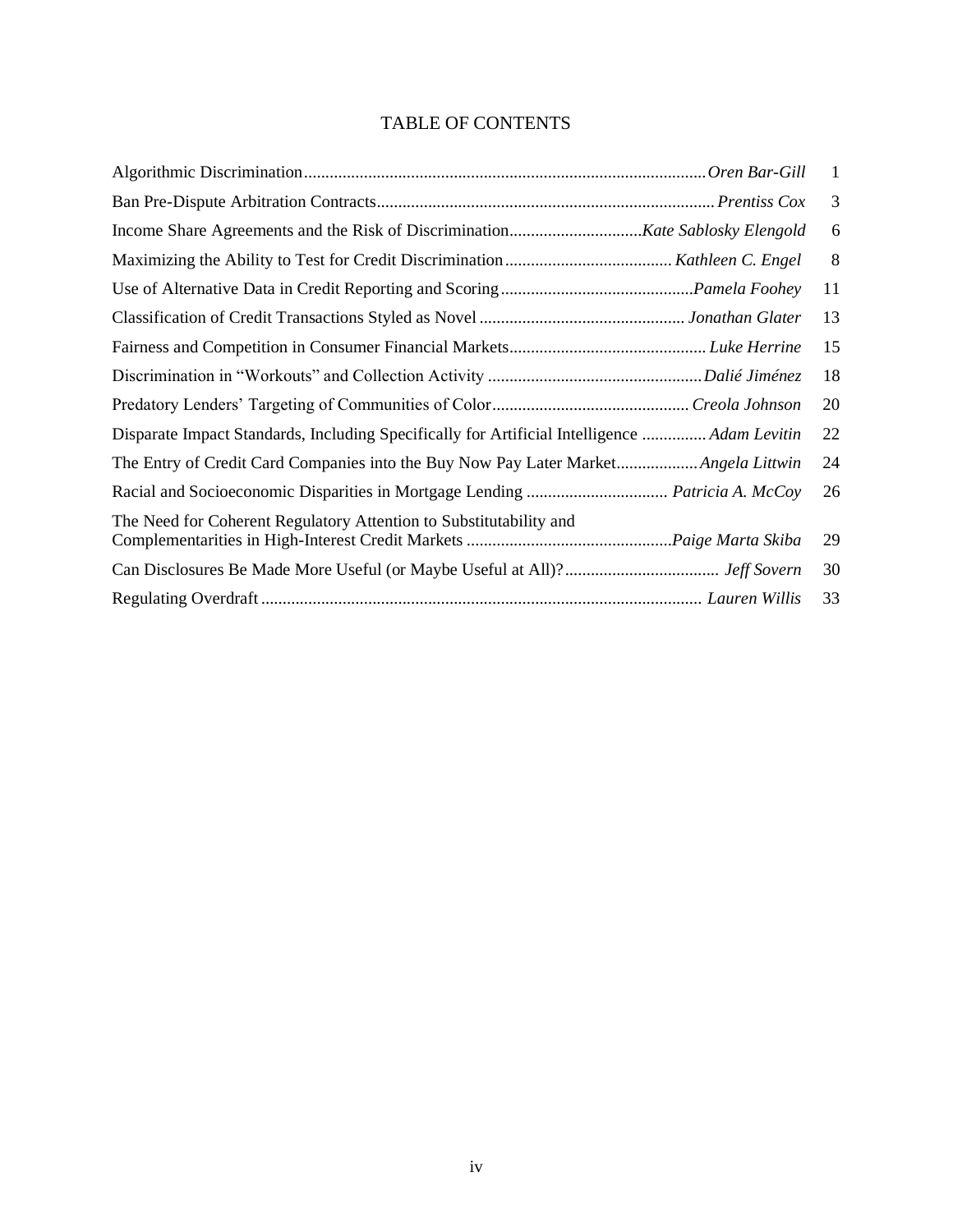#### Algorithmic Discrimination

Oren Bar-Gill $1^*$ 

#### <span id="page-4-0"></span>Executive Summary

*Lenders are increasingly using big data and sophisticated algorithms to guide product design, targeting and pricing. This might result in price and quality discrimination that hurt vulnerable borrowers. Algorithmic discrimination should be tracked and studied and, potentially, regulated.* 

## Problem

While lenders have always sought to tailor loan terms to a borrower's profile, the increasing utilization of big data and sophisticated algorithms is taking such tailoring, or discrimination, to a new level. Certain manifestations of discrimination are efficient. For example, there is good reason to tailor the interest rate to the individual borrower's default risk. However, there are also reasons to be concerned about the risk of algorithmic discrimination. This short memorandum briefly describes two scenarios where discrimination can be harmful to borrowers and thus potentially merit regulatory attention.

First, consider algorithmic *price* discrimination.<sup>2</sup> While algorithms can be efficiently used to predict default risk, they might also be harmfully used to predict the borrower's willingness to pay (WTP), i.e., how much money can be extracted from the borrower in interest, fees and penalties. Such price discrimination can eliminate much of the consumer surplus in the credit market. The problem is further exacerbated, when the WTP that is tracked by the algorithm is influenced by borrower misperceptions. There is much evidence that misperceptions influence WTP; and there is every reason to believe that algorithms track such misperception-infused WTP. A borrower might be willing to pay a higher interest rate, because she overestimates the benefit from the loan. For example, the borrower might be willing to take-out an expensive mortgage, because she mistakenly thinks that the market prices of real-estate will continue to climb at double-digit rates. Or a borrower might be willing to pay a higher interest rate, because she mistakenly underestimates her ability to obtain better terms from another lender. The algorithm will learn to identify borrowers with higher WTP and charge them higher prices.

When WTP is fueled by misperception, algorithmic price discrimination not only reduces borrowers' benefits from credit, it affirmatively harms borrowers. Moreover, such algorithmic price discrimination reduces overall welfare in the consumer credit market (in addition to reducing the consumer surplus, to negative levels). Specifically, if the borrower is willing to pay a higher interest rate because she overestimates the benefit from the loan, the borrower might suffer a net loss from the transaction (i.e., pay more than the loan is actually worth to her). This is obviously harmful to the borrower. And it also implies that inefficient loans—loans where the cost to the lender exceeds the benefit to the borrower—will be originated. And if the borrower is willing to pay a higher interest rate because she mistakenly underestimates her ability to obtain better terms from another lender, algorithmic price discrimination will deprive this borrower from the benefits of competition. In essence, lenders will compete only over borrowers who shop around and not compete at all over borrowers who (mistakenly) decide not to shop for better terms. (If lenders cannot discriminate based on a borrower's perceived likelihood of getting better terms elsewhere, these mistaken borrowers will benefit from the comparison shopping done by other borrowers.)

<sup>&</sup>lt;sup>1\*</sup> William J. Friedman and Alicia Townsend Friedman Professor of Law and Economics, Harvard Law School.

 $2$  The following discussion of algorithmic price discrimination extends the analysis in: Oren Bar-Gill, Algorithmic Price Discrimination: When Demand is a Function of Both Preferences and (Mis)perceptions, 86 U. Chi. L. Rev. 217 (2019).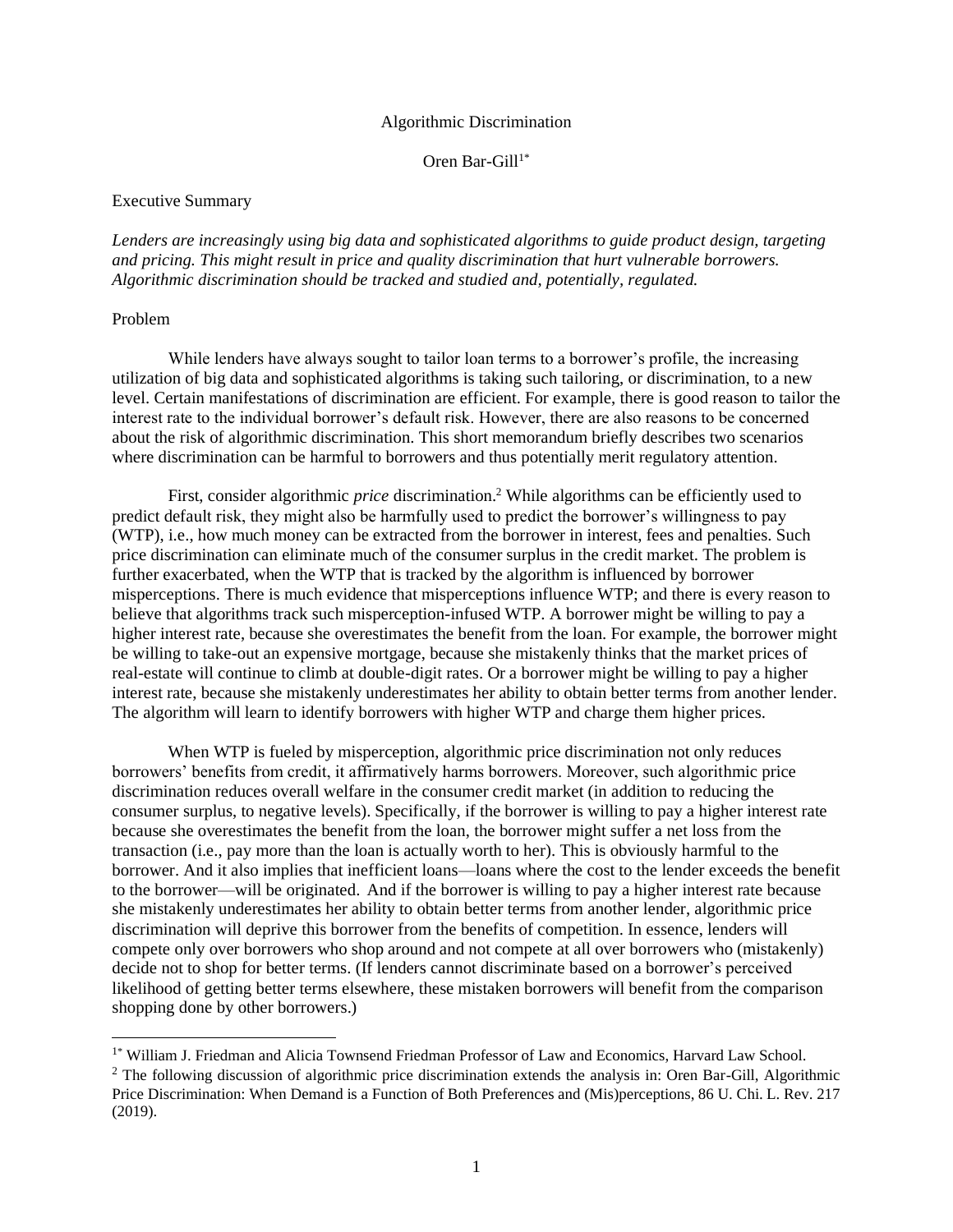Second, consider algorithmic *quality* discrimination. Here, the algorithm matches different borrowers with different product designs. For example, one design of a credit card product may include a single price dimension—an interest rate, whereas another design may include, in addition to the interest rate, multiple back-end fees and penalties. Using the algorithm, a lender might offer the simple, one-price card to more sophisticated borrowers and the complex card with the back-end fees to less sophisticated borrowers who underestimate the likelihood of triggering those back-end fees. (Note that, while the product design includes pricing elements, this scenario is different from the previous, price discrimination scenario, where the product design was held fixed and the *level* of the interest or fee varied from one borrower to the next.)

The welfare implications of algorithmic quality discrimination are subtle. Specifically, they depend on what lenders would do in a pre-algorithmic world where they cannot distinguish between the more- v. less-sophisticated borrowers and thus offer the same product design to all borrowers. If, in this pre-algorithmic world, lenders would offer the simple, one-price card to all borrowers, then algorithmic discrimination harms borrowers. In particular, it harms the more vulnerable, less sophisticated borrowers. It is possible, however, that if lenders cannot discriminate, they would offer the complex card with the back-end fees to all borrowers. In this case, algorithmic discrimination may help some borrowers.<sup>3</sup>

#### Recommendations

The Consumer Financial Protection Bureau is rightly interested in studying the implications of big data and algorithms in the consumer credit space. This short memorandum provided two preliminary directions in which the Bureau can take this study. Pragmatically, the memo helps to identify consumer credit markets where algorithms can be harmful to borrowers. In particular, if the Bureau observes increased levels of price discrimination, triggered by the use of algorithms, this should merit further investigation, especially if the Bureau believes that the enhanced price discrimination is driven my borrower misperceptions (rather than by more accurate, or more tailored, cost/risk predictions). In addition, if the Bureau observes an increase in the number of products (or product designs) in a certain consumer credit market, triggered by the use of algorithms, this should also merit further investigation, especially if the new product designs exhibit greater complexity, less transparent pricing or other potentially harmful features.

<span id="page-5-0"></span><sup>&</sup>lt;sup>3</sup> There is another possibility: If lenders cannot discriminate, they might offer a third product design (i.e., not one of the two product designs described in the text). In this case, algorithmic discrimination might help some borrowers while harming others.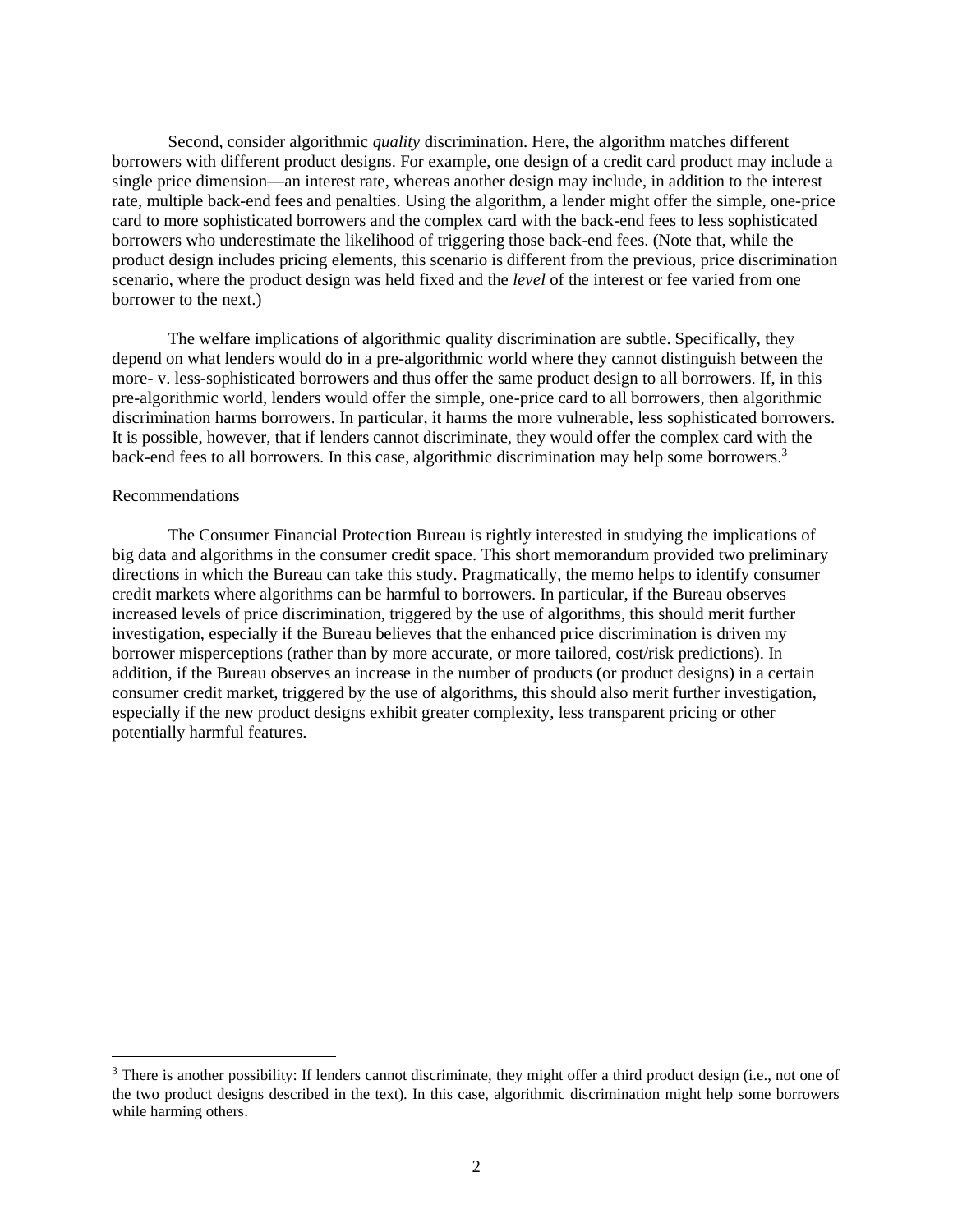#### Ban Pre-Dispute Arbitration Contracts

#### Prentiss Cox

### Executive Summary

*Congressional disapproval of the CFPB Arbitration Rule under the Congress Review Act is an opportunity for the Bureau to adopt a broader, more effective rule preserving consumer choice in dispute arbitration that would likely survive judicial review and not require substantial new data collection.*

## Problem

#### *Summary of Issue*

Consumer scholars and advocates understand the abuses that flow from consumer arbitration clauses in boilerplate contracts. Consumers lose fundamental rights—to a jury, to appeal of decisions of law (or even an explanation of legal decisions), to a decision-maker not selected by the seller, etc.

In promulgating its 2017 arbitration rule, the CFPB made a fundamental error in its conceptualization of the problem. Rather than focusing on a remedy for the imbalance in market power at the time of contract origination that unfairly deprives consumers of choice when disputes arise, the Bureau primarily studied whether judicial lawsuits produce better outcomes than arbitrations. Rather than emphasize its finding "that consumers rarely affirmatively and knowingly elect to enter into pre-dispute arbitration agreements," the Bureau focused on whether class actions produce net consumer benefits. The result was that the Bureau spent more than five years studying and writing a lengthy, limited rule grounded in a narrow economic analysis that would likely have had no better chance of surviving judicial review than a concise rule that would fully protect consumer choice when a dispute arises.

### *The CFPB Arbitration Study and Rule*

The Dodd Frank Act (DFA) mandated that the Bureau conduct a study of arbitration prior to promulgating a rule. The Bureau published its Arbitration Study (the Study) in March 2015, approximately three years after issuing an RFI. The bulk of the Study, in chapters 5 to 9, compared the outcomes of arbitrations to other forms of law enforcement, including small claims court, public enforcement and class action cases. The Study was a rousing defense of the value of class actions for providing consumer relief and, to a lesser extent, for reforming market conduct.

The Bureau published a proposed rule in May 2015, and the final rule was issued in July 2017. The key provision, section 1040.4(a), prohibited class action waivers in arbitration clauses and required the inclusion of express provisions in arbitration contract clauses about the right to participate in class actions. The primary justification for the rule was that class actions were needed because of the infrequency of individual suits and the effectiveness of class cases in obtaining consumer relief that would not have occurred through public enforcement. The Bureau concluded that "because of these outcomes, allowing consumers to seek class action relief was consistent with the Study..."

#### *The Congressional Review Act*

Congress overturned the Rule under the CRA in November 2017. Only twenty federal rules have been overturned by Congress under the CRA, with sixteen of those actions occurring in the first year of the Trump Administration. Congressional disapproval of the Arbitration Rule in 2017 places obstacles in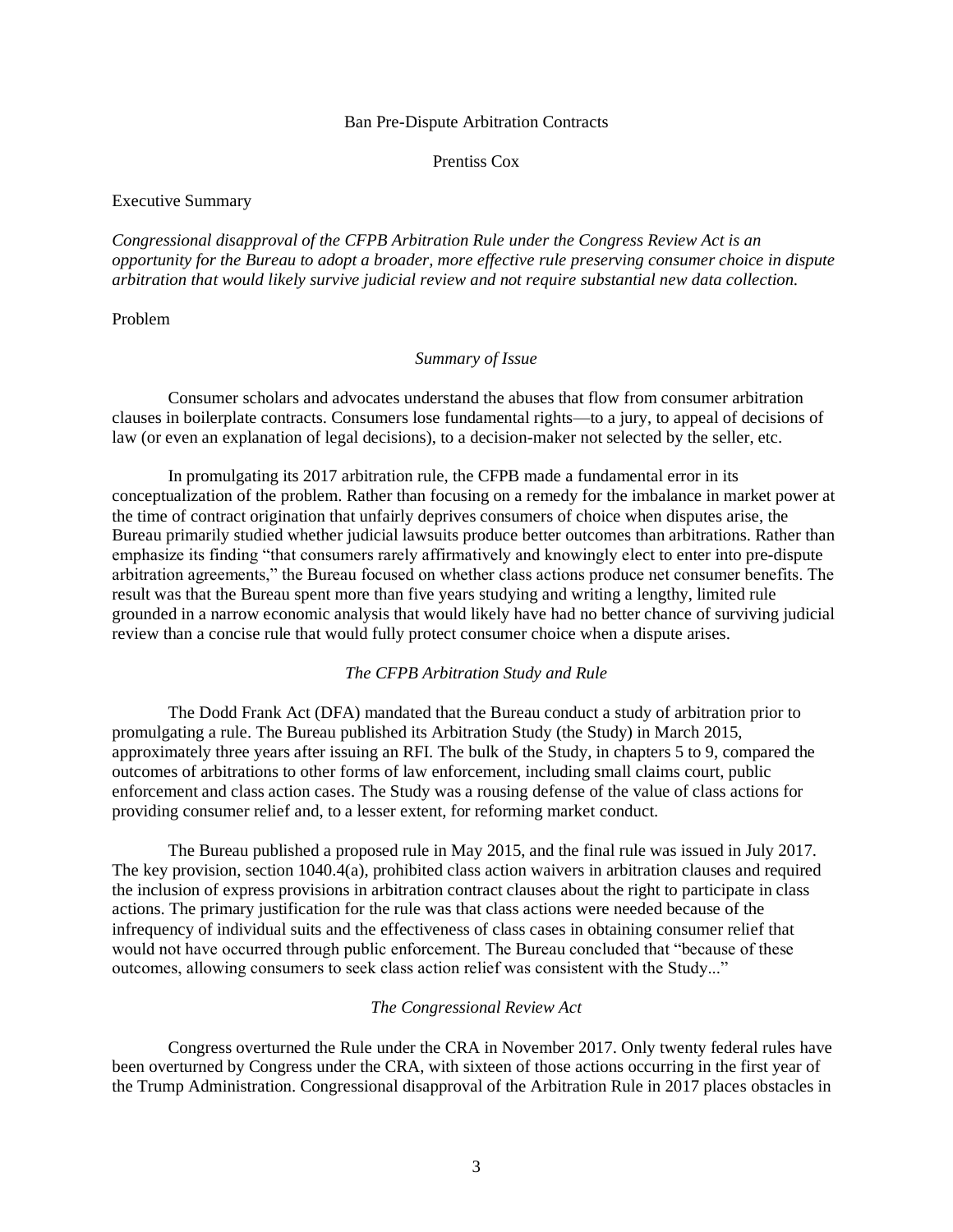the path of any new arbitration rule that the Bureau might promulgate. An agency may not promulgate a "new rule that is substantially the same."  $5 \text{ U.S.C. } \S 801(b)(2)$ .

No case law exists on the interpretation of "substantially the same" under the CRA. Two rules have been re-promulgated following Congressional disapproval. These two rules, issued by the DOL and the SEC following Congressional disapproval in 2017, have been described by the Congressional Research Service as follows: "Both agencies sought to determine the 'central' issue at the heart of the disapproved rule and concluded that they had to change that aspect of the rule rather than change solely their original justifications or more ancillary provisions."<sup>4</sup>

## Recommendations

Regulatory Action. The Bureau misconceived the problem with arbitration by focusing on dispute-resolution results rather than the imbalance of market power at contract origination. The Rule did not prohibit pre-dispute arbitration because the Bureau decided that data on outcomes in individual arbitrations compared to judicial litigation outcomes was "inconclusive." The fundamental error here was that nothing prevents consumers from deciding to arbitrate at the time a dispute arises, but pre-dispute arbitration contracts deprive consumers of the right to make that choice. The Bureau focused on the wrong end of the deal.

A new rule banning pre-dispute arbitration clauses follows from re-orienting the consumer protection question to consumer understanding of the consequences of arbitration agreements at the time of contract origination. This new arbitration rule would be supportable without extensive new research because the information needed to draft and support such a rule substantially exists in the parts of the Study from 2015 that the Bureau largely ignored in designing and justifying its Arbitration Rule. Chapter 2 of the Study establishes that arbitration clauses are "contracts of adhesion offered on a take-it-or-leaveit basis." Most importantly, Chapter 3 used multiple methodologies to show that an overwhelming majority of consumers do not knowingly waive their fundamental rights to access our courts. And Chapter 10 of the Study would remain relevant in establishing that arbitration provides no overall price benefit to consumers. This is the core information needed to re-write the Rule.

The new arbitration rule also would be easy and less costly to implement, and easy for the public to understand. The Bureau has repeatedly approached rulemaking by spending an inordinate amount of time and energy on every possible challenge to a prospective rule, and then developing complex, clever, nuanced solutions to fill every rathole of possible opposition. The problem with pre-dispute arbitration clauses is not complex; it is the result of a massive power imbalance in contract formation that deprives consumers of choice when disputes later arise. The solution is not complex; move the point of consumer decision about the best forum for dispute resolution from contract formation to the time when the dispute arises.

#### Research Questions

1. *Is there additional information on consumer understanding of arbitration agreements available since the Study was released in 2015*? *Are there any gaps in the current record on consumer understanding that need additional study*?

<sup>&</sup>lt;sup>4</sup> Section 805 of the CRA limits judicial review of decisions under the Act, and courts have held that some agency actions are not reviewable under the CRA. No court has opined on the reviewability of an agency re-promulgation of a disapproved rule, and this outline assumes judicial review under the CRA is available on the issue of whether a new rule is "substantially the same" as a disapproved rule.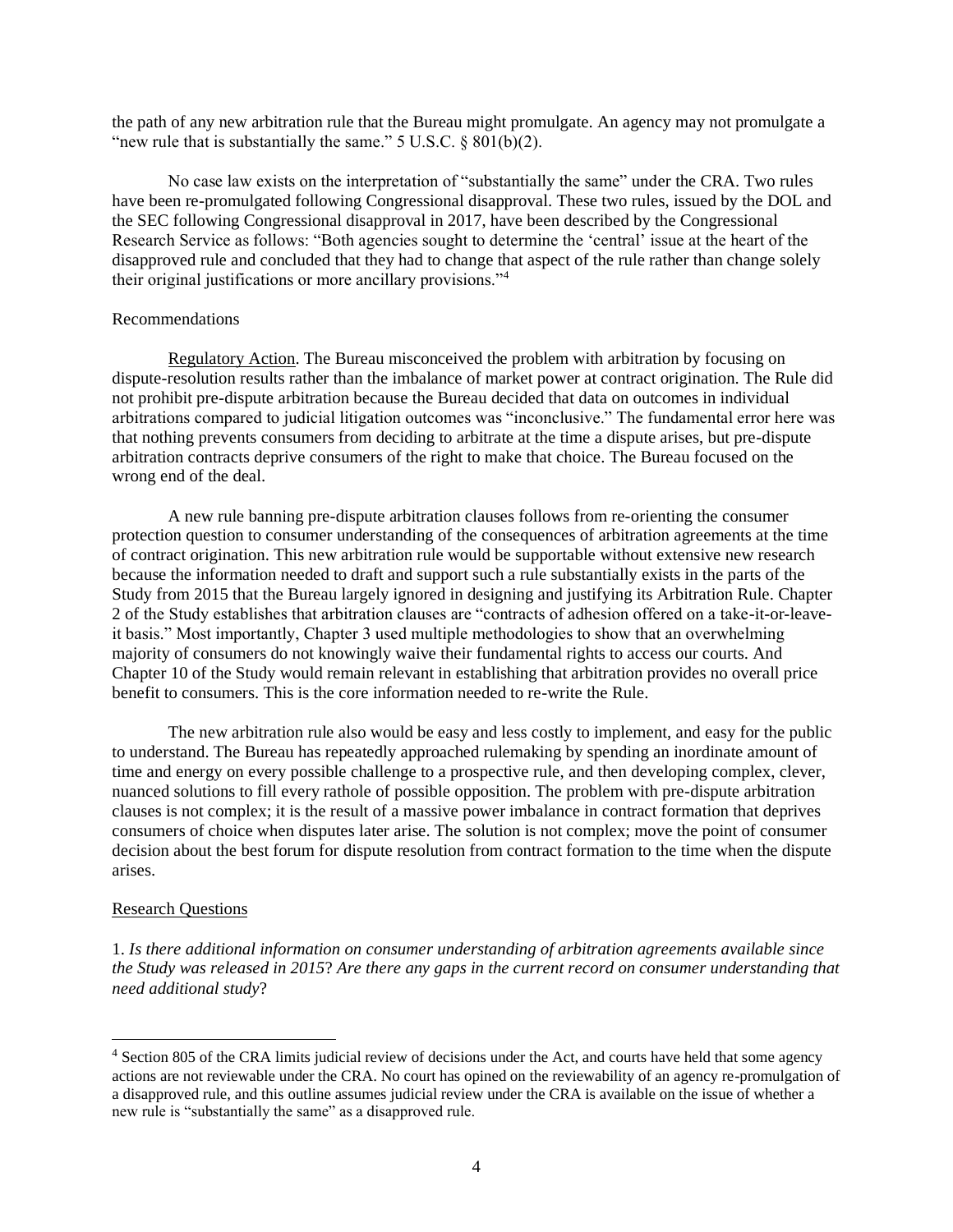2. *How would a focus on preserving consumer choice in dispute resolution make the new rule not "substantially the same" as the prior rule*? *What is the most accurate characterization of the Congressional record underlying the CRA action*? *Would a focus on preserving dispute resolution choices address these concerns*?

The primary concern expressed in the CRA proceedings appears to be that arbitrations produce better outcomes for consumers than lawsuits, and the (incorrect) assertion that the Bureau Study supported this conclusion.

3. *What additional benefits can be discerned from preventing consumer deprivation of dispute resolution choices*? *How do pre-dispute arbitration clauses impact consumer choice at the time disputes arise?*  At minimum, a rule preserving consumer rights in dispute resolution would increase the choices available to consumers in individual disputes. Most consumers do not make a choice to be in a class action, other than when presented with an opt-out notice.

## 4. *What would be the impact on costs imposed by a rule to preserve consumer choice in dispute resolution compared to the prior rule*?

The prior rule included a "monitoring" provision that required companies to report to the Bureau data on their use of arbitration. It also required rewriting arbitration contracts to include prescribed language on class action rights. Neither companies nor the Bureau would incur these costs under a re-focused rule. In fact, marginal enforcement and compliance costs should be almost nothing.

5. *What are the options for how to structure a rule to protect consumer choices in dispute resolution*? The simple, effective solution would be to ban pre-dispute arbitration clauses in contracts. Other alternatives that could be analyzed are to attack the boilerplate problem by requiring indicia of effective consent or preserving access to courts regardless of the existence of arbitration contract clauses.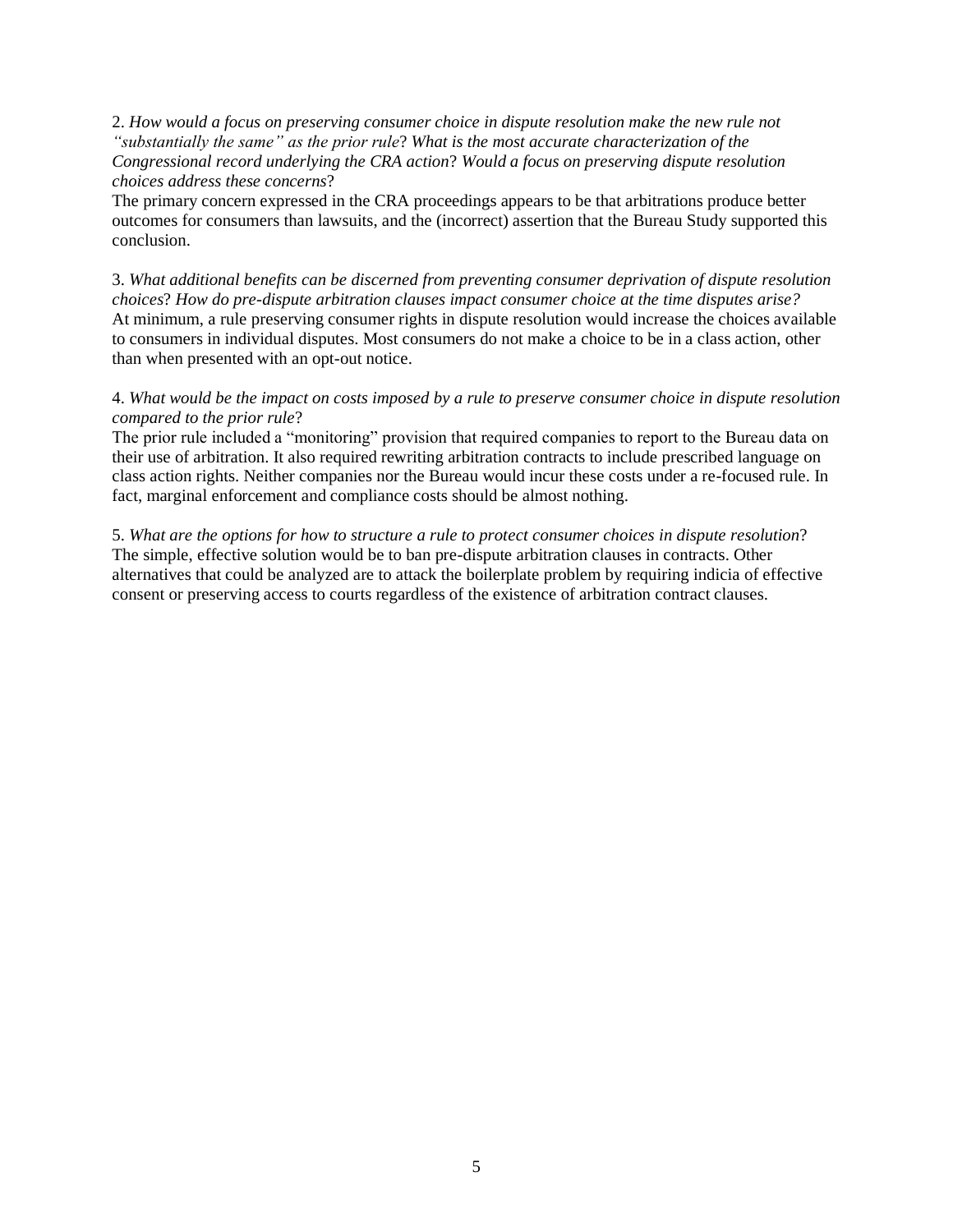#### Income Share Agreements and the Risk of Discrimination

### Kate Sablosky Elengold

### <span id="page-9-0"></span>Executive Summary

*In light of the ever-increasing cost of a college education and the increasing attention to the inequities built into America's student loan scheme, both students and institutions are looking for alternative mechanisms to fund higher education. One alternative—income share agreements or "ISAs"—is thus growing in popularity, availability, and scope. The Bureau has already taken the critical step of asserting that ISAs, informally billed as loan alternatives, are, in fact, loans. Now, regulatory and enforcement agencies must consider if and how the nature of ISAs may lead to discriminatory conduct and effect.* 

## Problem

Income-share agreements are contracts. They vary widely, with respect to the terms of the agreement, the funding source, accessibility, and mechanisms for challenge. The terms of the ISA, including the percentage of the student's income share for repayment, differ across schools and contracts. Although terms are often based on the student's major or concentration, the reputation of the student's school, and/or the student's expected earning potential, lack of transparency makes it difficult to understand exactly what is considered in individual ISA terms.

ISAs may be funded by higher education institutions, donations, investors, or some combination of the three. Regardless of the funding structure, however, many programs contract with for-profit ISA facilitators like Vemo Education to implement and oversee the ISA. Like for-profit student loan funders and/or servicers, introducing a profit motive into an educational space skews incentives and prioritizes dollars over students.

As income-share agreements grow in popularity, profit motives are likely to reshape the terms and scope of the agreements. Already, investors are interested in income-share agreements as a mechanism to make money, rather than as a mechanism to increase access to college education.

Although ISAs may serve an important role in the higher education financing market, because ISA terms are set based on a student's perceived future earning potential, it is critical to consider whether and how the nature of ISAs could disadvantage certain students. The structures of higher education and the labor market will operate to raise the rates (through less advantageous repayment terms) for students of color, women, and other marginalized populations. This is due, at least in part, to lesser opportunity and discrimination in the job market; disproportionate attendance at for-profit colleges and universities and other lower-prestige schools; disproportionate attendance at HBCUs and HSIs; and disproportionate entrance into lower-paying fields.

Although there is little empirical research on who is targeted for and using ISAs, limited reporting and research has shown that ISAs have been (or could easily be) targeted to historically marginalized students.

• ISAs are appealing to those who are traditionally debt averse. Research has shown that Latino students are more debt averse relative to their non-Latino peers.<sup>5</sup>

<sup>5</sup> Elengold et al., *Debt, Doubt, and Dreams: Understanding the Latino College Completion Gap*, https://law.unc.edu/wp-content/uploads/2020/11/Debt-Doubt-and-Dreams-Report.pdf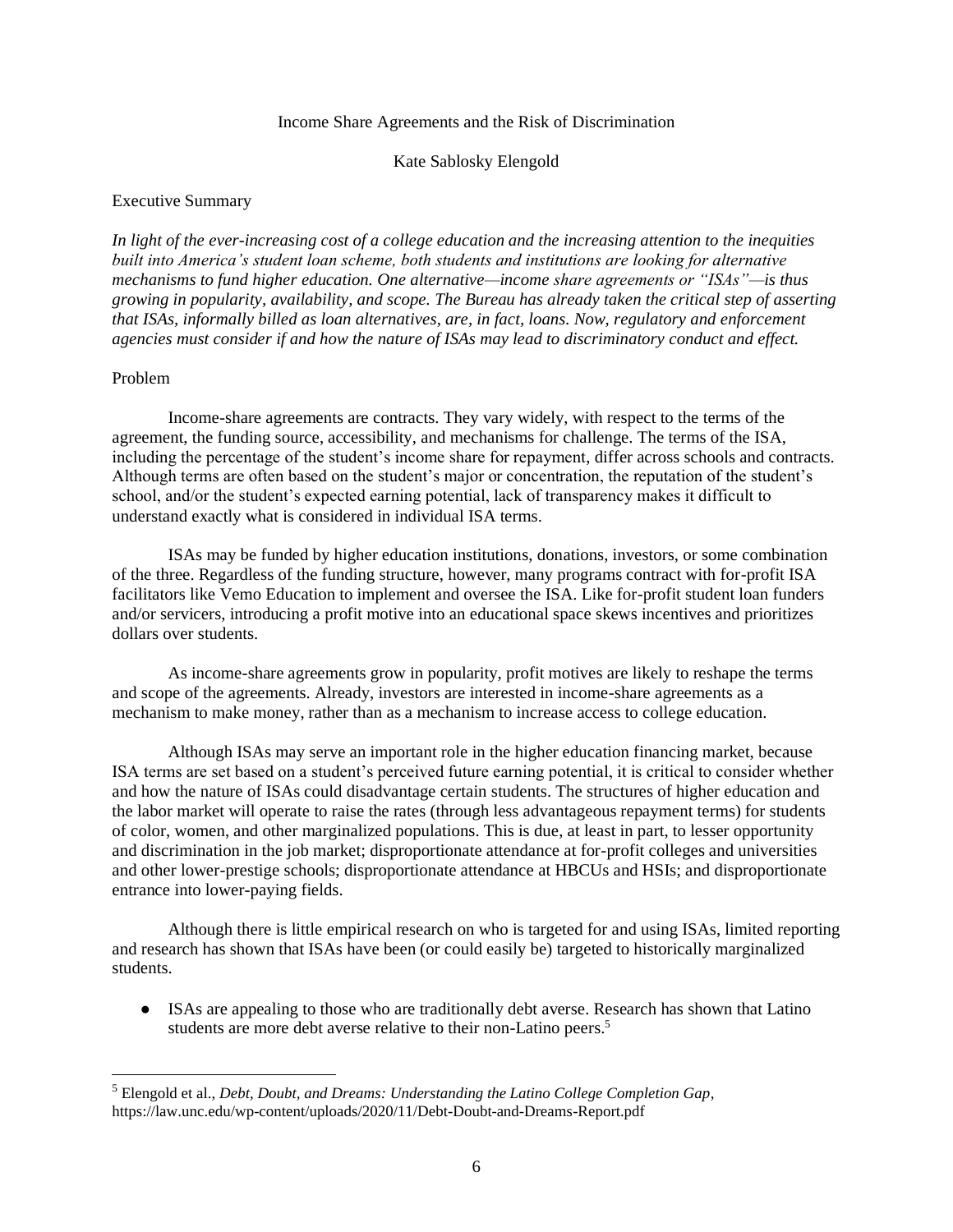- Certain Islamic and Russian Orthodox students may be drawn to ISAs because of a religious prohibition on paying interest.<sup>6</sup>
- A study of Stride Funding ISAs showed that students at HBCUs were charged more in repayment than the students at primarily white institutions.<sup>7</sup>
- Inclusion of binding arbitration clauses and class-action bans in ISA contracts make it more difficult for litigation to bring to light concerns about ISA equity.<sup>8</sup>
- Certain ISAs have been targeted to DREAMers and others ineligible for federal student aid.<sup>9</sup>

To adequately deal with this problem, regulators need a three-step process: (1) data collection, (2) ECOA rulemaking, and (3) ECOA enforcement.

## Recommendations

Research. Research must be specifically focused on the intersection of ISAs and lending discrimination, specifically ECOA. Empirical research should undertake to explore (1) student interest level in ISAs as relative to traditional public and private student loans, broken down by ECOA protected classes; (2) differences in how ISAs are marketed and implemented, broken down by the kind of entity funding the ISA; (3) whether and how ISAs are targeted to specific groups of students, broken down by ECOA protected classes and the kind of entity funding the ISA; (4) the demographics of the students who enter into ISAs, broken down by ECOA protected classes and the kind of entity funding the ISA; and (5) the metrics for repayment of existing ISAs, including how much has been paid over what period of time, broken down by ECOA protected classes and the kind of entity funding the ISA.

Rulemaking. The Bureau should consider an ECOA rulemaking that sets out the option and process for proving disparate impact under the statute.

Enforcement. The Bureau should use its enforcement powers to challenge ISA providers that run afoul of ECOA. By using its enforcement authority swiftly and decisively, the Bureau will make a public statement to those who are in the ISA space or who are seeking to enter the ISA space that regulators are paying careful attention to the effects of these products on protected populations.

<sup>6</sup> Robert Farrington, *Income Share Agreements Are Growing in Popularity To Pay For School*, FORBES (June 28, 2021, 10:20 AM), https://www.forbes.com/sites/robertfarrington/2021/06/28/income-share-agreements-are-growingin-popularity-to-pay-for-school/?sh=44066117508e.

<sup>&</sup>lt;sup>7</sup> Inequitable Student Aid, STUDENT BORROWER PROTECTION CENTER (March 2021),

https://protectborrowers.org/wp-content/uploads/2021/03/SBPC\_Inequitable-Student-Aid.pdf

<sup>8</sup> *See* Letter from Senator Elizabeth Warren, Representative Ayanna Pressley, and Representative Katie Porter to Secretary Betsy DeVos (June 4, 2019),

https://www.warren.senate.gov/imo/media/doc/Letter%20to%20DeVos%20re%20ISAs.pdf

<sup>9</sup> *Fund Sueños: Today For Me, Tomorrow For You*, COLORADO MOUNTAIN COLL., https://coloradomtn.edu/suenos/.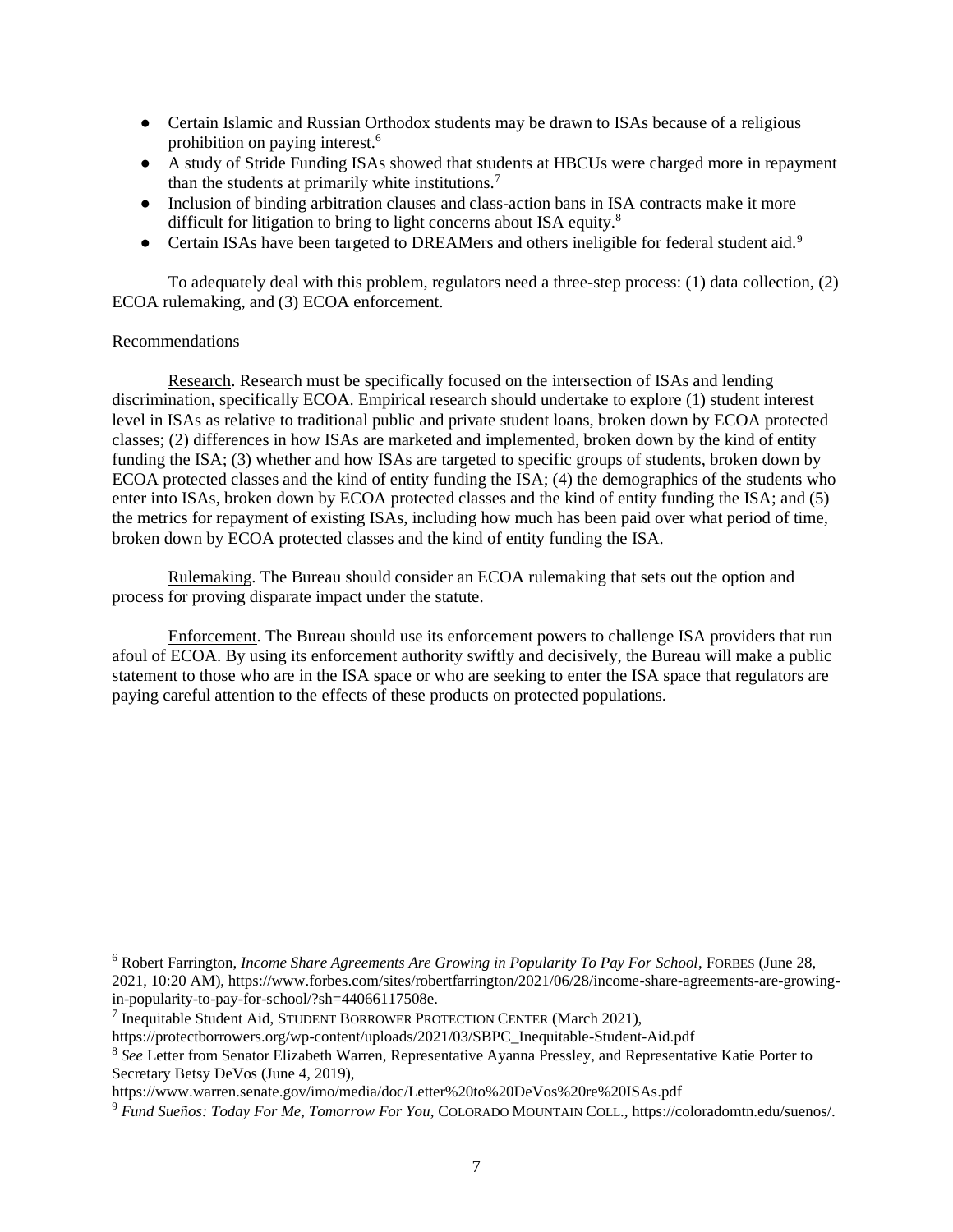#### Maximizing the Ability to Test for Credit Discrimination

#### Kathleen C. Engel

#### <span id="page-11-0"></span>Executive Summary

*There is substantial evidence that credit discrimination persists, yet private plaintiffs and public enforcers bring few claims. Advocates have identified a number of factors that contribute to the paucity of claims. There is one factor, however, that has received little attention: testing for credit discrimination is nearly impossible because of federal laws that prohibit the filing of false financial statements when applying for federal loans or federally-backed loans. One option would be for the Bureau to create standardized consumers for matched-pair testing, relying on models used in law enforcement to create fictional identities.*

#### Problem

Many obstacles limit the pursuit of fair lending claims. From the perspective of applicants for credit, it is difficult to learn they have been denied credit, charged more, or steered to less desirable products because of their race or other protected class status.

Even when people have reason to believe that lenders have discriminated against them, private attorneys are often reluctant to take on individual credit discrimination claims because of low damage awards and the significant amount of discovery the cases can entail. In addition, credit discrimination claims often require deep knowledge of multiple and complex loan terms and products, skills that not all consumer attorneys have.

Furthermore, depending on the jurisdiction, when discrimination cases settle, the plaintiffs' attorneys typically do not recover their fees under fee-shifting statutes and, instead, receive one-third of the settlement amount. One-third of a small amount is typically insufficient to cover the cost of litigating a credit discrimination case.

Class action credit discrimination cases, which can generate substantial attorney's fees, have significant up-front costs that smaller firms may not be able to afford. More importantly, unless there is a facially discriminatory action, policy or practice, plaintiffs' attorneys may not be able to identify the mechanism of discrimination—whether it is intentional or disparate impact-- with enough specificity to overcome a motion dismiss.

State enforcers face fewer challenges, in part because they can issue civil investigative demands (CIDs), which give them an early read on the strength of any claims they are considering. Information obtained through CIDs can also help them identify the intentional discrimination or the practice that has a disparate impact. Just the same, public enforcement of credit discrimination laws proceed only if leaders of the relevant agencies prioritize bringing such claims and commit funds to cover extensive expert work to analyze data and help develop cases.

The CFPB has an obligation to enforce laws prohibiting credit discrimination and is in the best position to bring discrimination claims. When there is no "smoking gun" evidence, the Bureau typically relies on analyzing data to determine whether a pattern of discrimination exists at a financial institution. This is a cumbersome, expensive, and time-consuming task. Relying solely on statistical evidence has problems, too. This is because some statistical techniques can lead to flawed conclusions.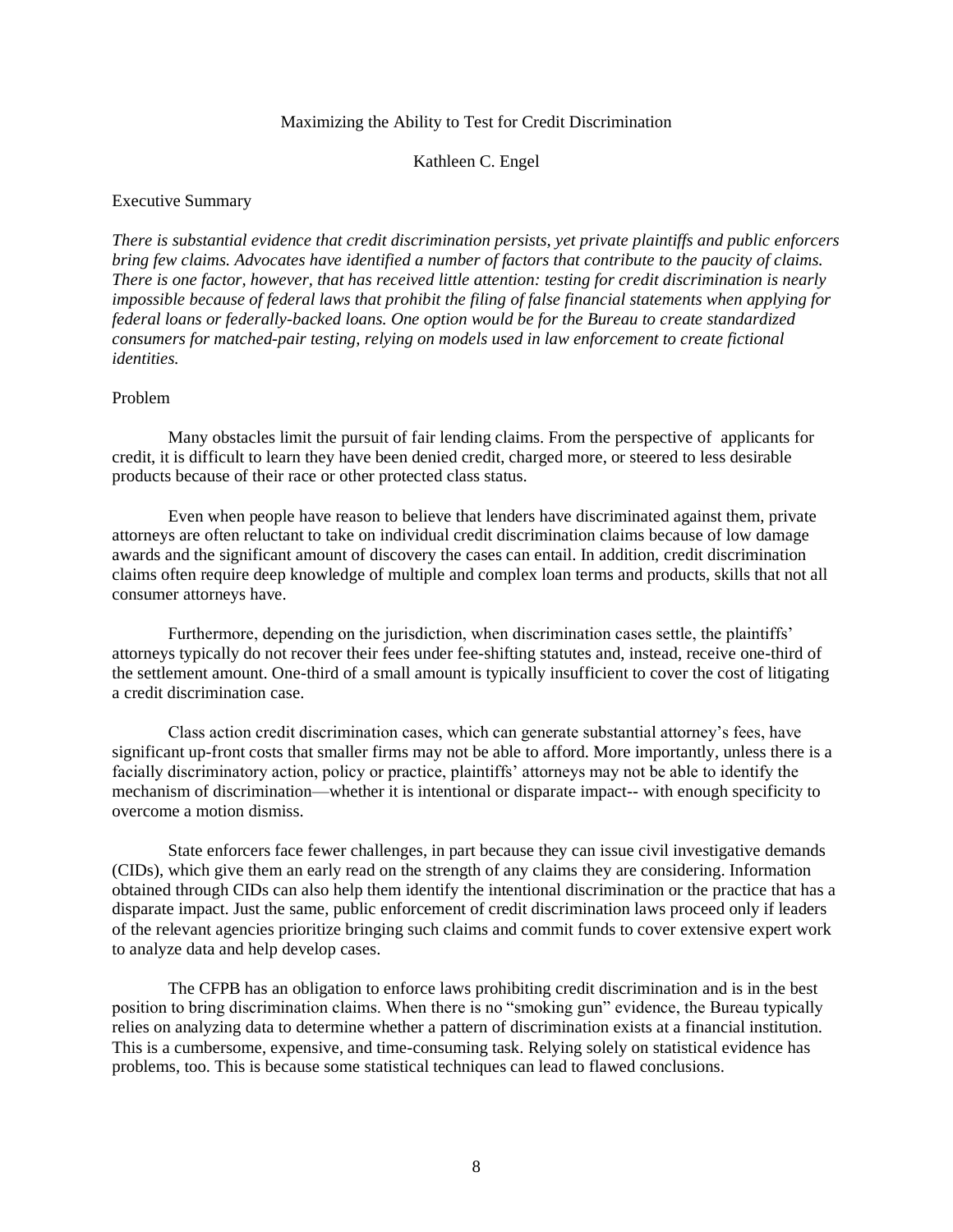Matched-pair testing, which is a type of audit study, has the potential to solve some of the challenges to detecting credit discrimination and enforcing the law. With matched-pair testing, multiple pairs of people separately seek credit from the same institution. Each pair is virtually identical except for the feature being tested, e.g. race. Each pair has a set script and is trained to give the same responses to anticipated questions. Their experiences are compared to see if each pair was treated the same or differently.(This is a very pared down description of matched-pair testing).

Matched-pair testing has the potential to reveal discrimination early on and inexpensively. Depending on the strength of the testing results, it can even obviate the Bureau's need to obtain and evaluate data before filing a complaint. Furthermore, matched-pair testing can be a powerful investigative tool when examining institutions that interact directly with consumers and could also be used to estimate the extent of discrimination in the financial marketplace.

In the context of housing discrimination cases, plaintiffs have long used matched-pair testing of homeowners or real estate professionals to determine whether they were denying rental units or refusing to sell homes to people based on their protected class status.

The challenge with implementing matched-pair testing for credit discrimination is that it is a federal crime to submit false financial information when applying for a federal loan or a federally-backed loan (sec. 18 U.S.C. 1014). Thus, testing has been limited to situations in which testers are exploring credit options without any review of their credit histories. For example,  $M < T$  Bank settled with customers whose loan officers steered them to neighborhoods and loan products based on their race. Testing revealed that the bank treated white people and people of color differently when suggesting products [\(https://www.housingwire.com/articles/](https://www.housingwire.com/articles/34956-mt-bank-reaches-settlement-over-discriminatory-lending-charges/) [34956-mt-bank-reaches-settlement-over-discriminatory-lending-charges/\)](https://www.housingwire.com/articles/34956-mt-bank-reaches-settlement-over-discriminatory-lending-charges/). Similarly, CFPB used

matched-pair testing in a case against BanCorpSouth, alleging that loan officers treated customers differently based on their race [\(https://www.justice.gov/opa/pr/justice-department-and-consumer](https://www.justice.gov/opa/pr/justice-department-and-consumer-financial-protection-bureau-reach-settlement-bancorpsouth)[financial-protection-bureau-reach-settlement-bancorpsouth\)](https://www.justice.gov/opa/pr/justice-department-and-consumer-financial-protection-bureau-reach-settlement-bancorpsouth).

It is possible that lenders use matched-pair testing to ensure compliance with fair lending laws. If they do, their results are privileged so long as the institutions take prompt corrective action in response to "likely violations identified by the self-test" (12 CFR § 202.15 ECOA; 24 CFR § 100.143 FHA). Thus, there is no way to know if or how banks utilize matched-pair testing. And, even if lenders perform matched-pair testing, the results are not available to the public or CFPB (12 CFR § 202.15).

The CFPB has made an exception to the self-testing privilege. The Bureau awarded a no-action letter to a lender, Upstart, as part of the Catalyst Program. A condition of the letter states that Upstart will provide CFPB with the results of its testing and the data underlying the test results [\(https://files.consumerfinance.gov/f/documents/201709\\_cfpb\\_upstart-no-action-letter-request.pdf\)](https://files.consumerfinance.gov/f/documents/201709_cfpb_upstart-no-action-letter-request.pdf). There is no evidence that Upstart uses matched-pair testing.

One could argue that automated underwriting and machine learning algorithms have eliminated the need for testing because loan officers and customers rarely communicate. While it is true that creditrelated communications and decisions are increasingly made electronically– especially when the credit is something other than a home loan, it is also true that there are customers who want to interact with live people over the phone or at a brick-and-mortar office. They may not have a computer or the skills to use one to seek credit. They may want information about a special program at a bank. Or they may distrust lenders that are not a three-dimensional bank that they can visit. Whatever their reasons, the cases cited above reflect that people do still interact with banks and that some lenders do still discriminate.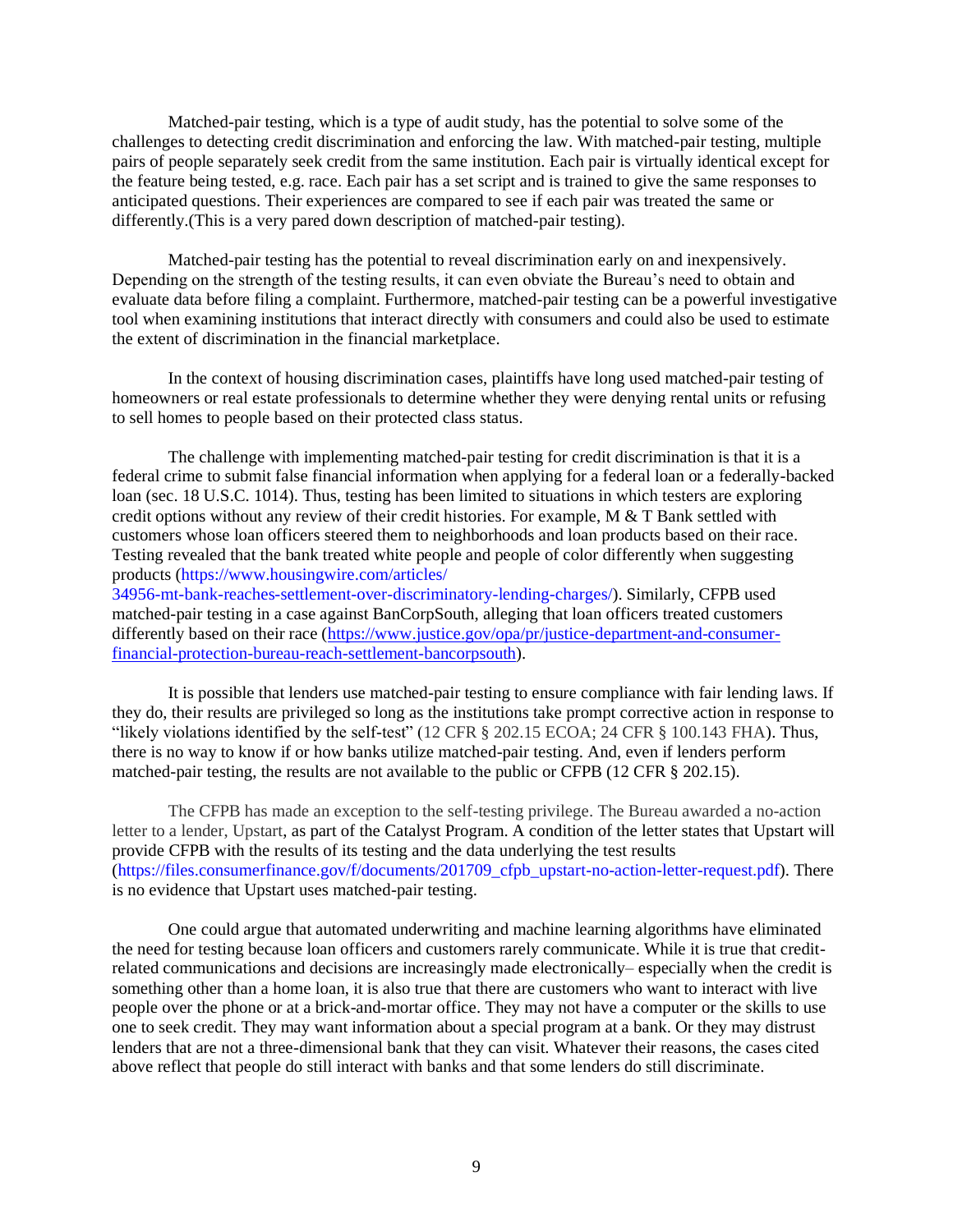For the CFPB to engage in matched-pair testing to determine whether a financial institution engages in discrimination when pricing or offering products, it would need to overcome the prohibition on filing false financial information for federal loans or federally-backed loans. Ideally, the Bureau could create financial records of "standardized customers" that testers could use when applying for credit. Alternatively, they could recruit people who would use their own credit records to test for discrimination, in which case, the Bureau would need a way to scrub the testers' application information from their credit files.

Matched-pair testing poses other challenges. One is that it works better for small entities. With large entities with many employees working for many customers, it would be hard to identify discriminatory behavior if only a single or a few employees were involved. In this situation, one would need a large number of tests to detect discrimination and to yield statistically powerful results.

## Recommendations

There needs to be a comprehensive review of cases and empirical studies, demonstrating the value of testing, much of which has been conducted under the Fair Housing Act. For example, there is at least one law school that has an extensive HUD-funded matched-pair testing program for rental discrimination. Other research has used matched-pair testing to assess whether there is public accommodations discrimination. Additionally research should: (1) learn how federal investigative agencies, such as the FBI, develop alternative identities for agents, which could help the Bureau develop profiles for standardized customers that would be inscrutable; (2) determine whether it would be possible to secure cooperation from credit bureaus, the IRS, and possibly other providers of credit information to create standardized credit files for testers; and (3) determine whether the Bureau is bound by the prohibition on making false financial statements.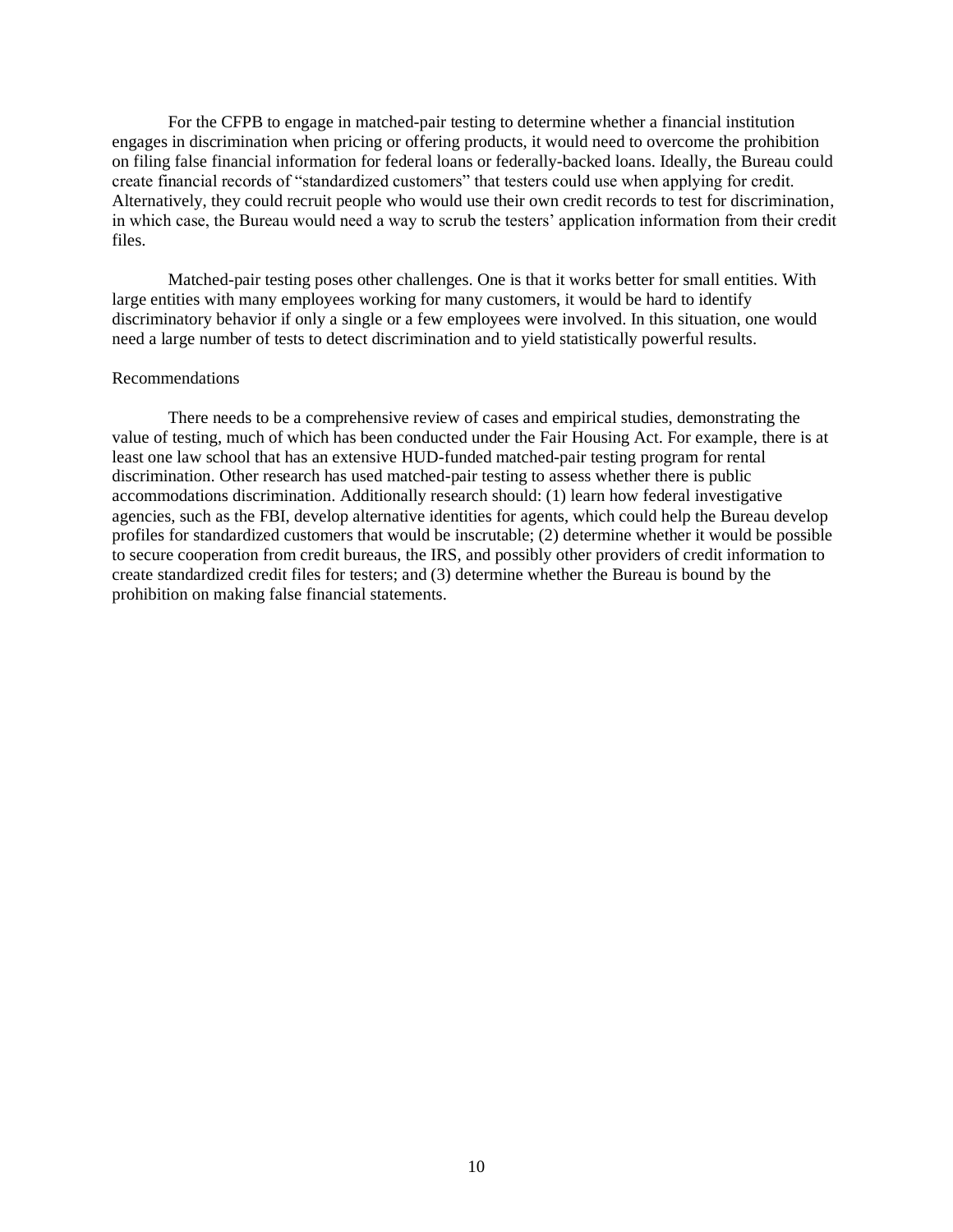#### Use of Alternative Data in Credit Reporting and Scoring

#### Pamela Foohey

#### <span id="page-14-0"></span>Executive Summary

*Credit reports and scores are used by lenders, employers, landlords, and insurers. A good credit report and score are integral to economic citizenship. But research shows that certain populations are disproportionately likely to have poor or fair credit scores, or to be credit invisible or un-scorable. Credit invisibility and the use of traditional credit scores that rely on a limited set of inputs have brought proposals for the inclusion of additional information in scoring models—that is, alternative credit scoring. The inputs proposed to be added to credit reports and scores could replicate or worsen already existing disparities in credit scoring. As alternative credit scoring gains traction, the CFPB should track and analyze these scoring models, with an eye toward issuing guidance and rulemaking aimed at ensuring that alternative credit scoring does not worsen, overall, disparities in access to important products, services, and opportunities.* 

## Problem

Credit reports and scores are central to individual's financial prosperity. Lenders, employers, landlords, and insurers rely on reports and scores to decide whether to extend credit, offer jobs, accept rental applications, and provide insurance, and to decide the terms of those agreements. A poor or fair credit score can result in lost employment opportunities, more expensive insurance policies, higher interest rates and costly credit terms, and larger down payments for housing and utilities. This is particularly problematic because individuals with lower credit scores they tend to have fewer resources and ability to cover higher expenses. To the extent that credit reporting and scoring influences people's access to jobs, housing, goods, and services, they can play a role in financial stagnation or downward financial spiral.

Research, including that conducted by the CFPB, has shown that certain populations are disproportionately likely to have poor or fair credit scores—most notably, people with low incomes and from communities of color. Credit scores largely rely on information about prior credit decisions. These prior credit decisions reflect a legacy of discrimination, such as redlining and aggressive marketing of subprime credit to people of color. As a result, credit scores reflect the United States' racial, ethnic, and economic disparities, and not people's ability to responsibly manage their finances or show that they will be trustworthy employees and tenants.

Nonetheless, because credit scores have become so fundamental to economic citizenship, consumer advocates have highlighted the problems faced by people who are credit invisible or unscorable. Black, Latinx, and lower-income individuals are more likely to lack a credit history sufficient to produce a credit score. As a response to credit invisibility and the use of credit scores that rely on a limited set of inputs, advocates, legislators, and financial regulators have called for the addition of information to credit scoring models—that is, alternative credit scoring.

Proposals regarding alternative scoring typically call for the inclusion of payment records from utilities, cable television and cell phone providers, and landlords. Some proposals call for the inclusion of work and school attendance history and a particular information from Internet usage. Most recently, Maryland enacted a law that, as of October 2021, requires financial institutions to consider "alternative indications of potential creditworthiness," such as rental or mortgage payments, utility payment history, school attendance, and work attendance. In September 2021, Fannie Mae announced that it will incorporate rental payments in its automated underwriting system for mortgages. And, as the beginning of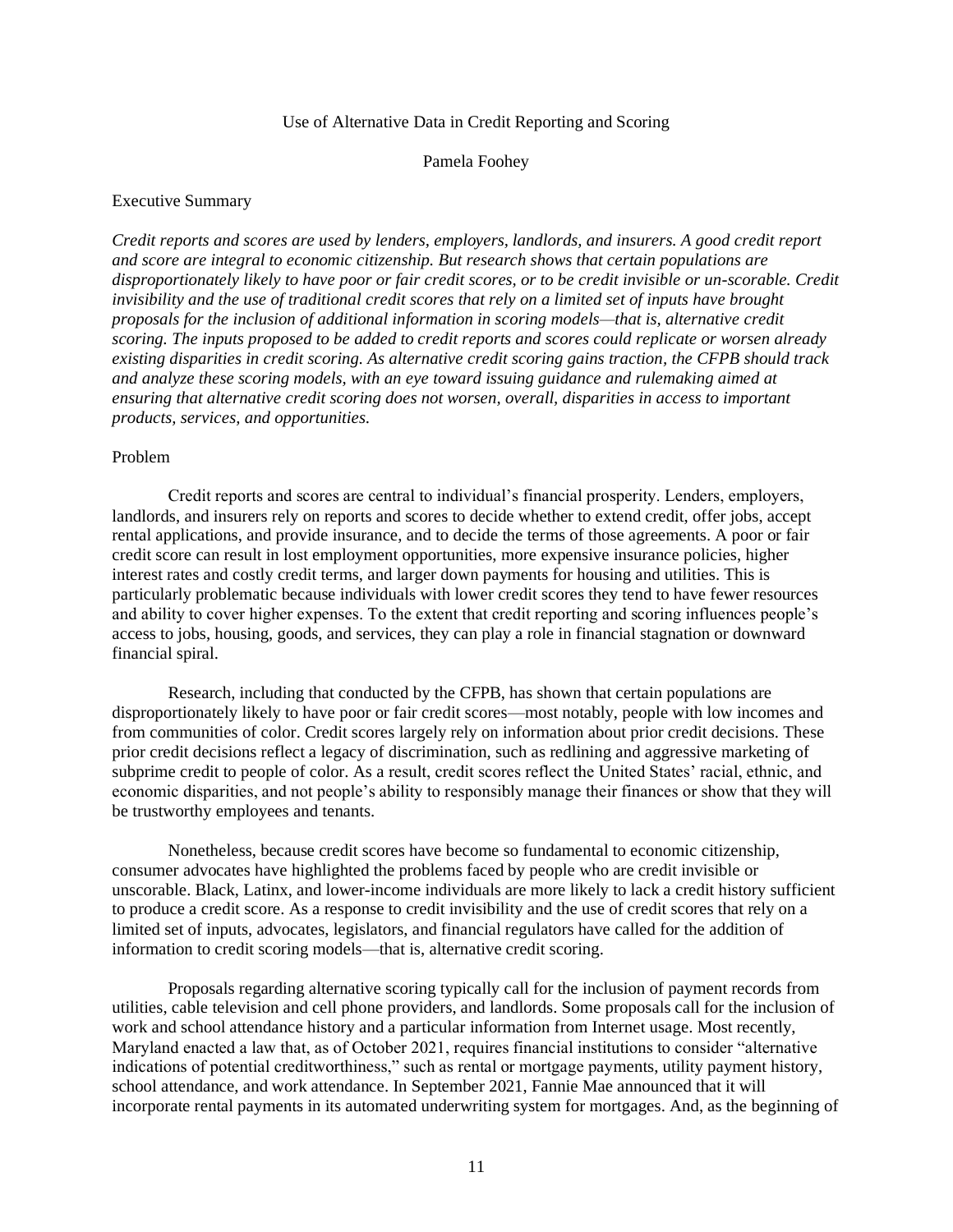2022, Equifax announced that it was incorporating buy now, pay later payments into credit reports.

Proponents of alternative credit scoring tout it as a solution to many of credit scorings' problems, from credit invisibility to the potentially detrimental effect of errors in the information reported to credit bureaus incorporated into traditional credit scores. Although alternative credit scoring may help some individuals, overall, the use of alternative data will not necessarily make those individuals with lower credit scores more attractive because they generally may perform below-average on many of the inputs. As such, alternative credit scoring could replicate or worsen already existing disparities in credit scoring. Indeed, the continued legacy of economic, racial, and ethnic inequality is so pervasive that almost every data point included in alternative scoring models may reflect socio-economic factors beyond people's control.

## Recommendations

Research. The CFPB, in the past, has published research about demographic disparities in credit scores and demographic disparities in people reporting mistakes on their credit reports. The inclusion of additional data in credit reporting and scores is a new and evolving aspect of credit reporting and scoring worthy of tracking and analysis. Key questions include: in what contexts are alternative data being used; what alternative data is being used; the demographics of people with alternative credit reports and scores; the demographics of decisions based on the use of alternative credit data; the extent to which people are allowed to opt-out or opt-into alternative data being used in decisions; how the alternative data usage is being reported to consumers; and whether and the extent to which there are errors in the reporting of alternative data used.

Relatedly, the new data proposed to be included in alternative credit reports and scores include products and services that people may make strategic financial decisions to fall behind on at certain times. For instance, people may decide to put off paying their heating bills because of laws prohibiting utility companies from shutting off heat during cold weather. If money is tight, not paying a heating bill may be an indication of good financial judgment. But if included in alternative credit scores, the failure to pay this bill likely would hurt consumers. In researching the effects of alternative credit scores, the CFPB also should consider how new inputs that are used interact with other laws that provide financially sound reasons to behave in ways that may negatively impact alternative credit scores.

Regulatory action. Based on its analysis, the CFPB has the authority to issue guidance and engage in rulemaking regarding alternative data in credit reports and scoring. Regulatory action in regard to alternative credit scoring necessarily will depend on the depth and breadth of adoption of alternative credit scoring. Prior research regarding traditional credit reporting and scoring has identified a few main issues: inaccuracies in reporting; difficulties in fixing inaccuracies in reporting; and use in contexts where the validity of reporting and scoring as a proxy for trustworthiness is questionable or serves to deny certain populations access to important products, such as insurance. Alternative credit scoring may exhibit similar concerns. For instance, the CFPB may find that the market lacks transparency about the reporting and inclusion of data, that there are widespread inaccuracies in the data included, or that people are harmed by the ability to opt out or opt into alternative data's inclusion.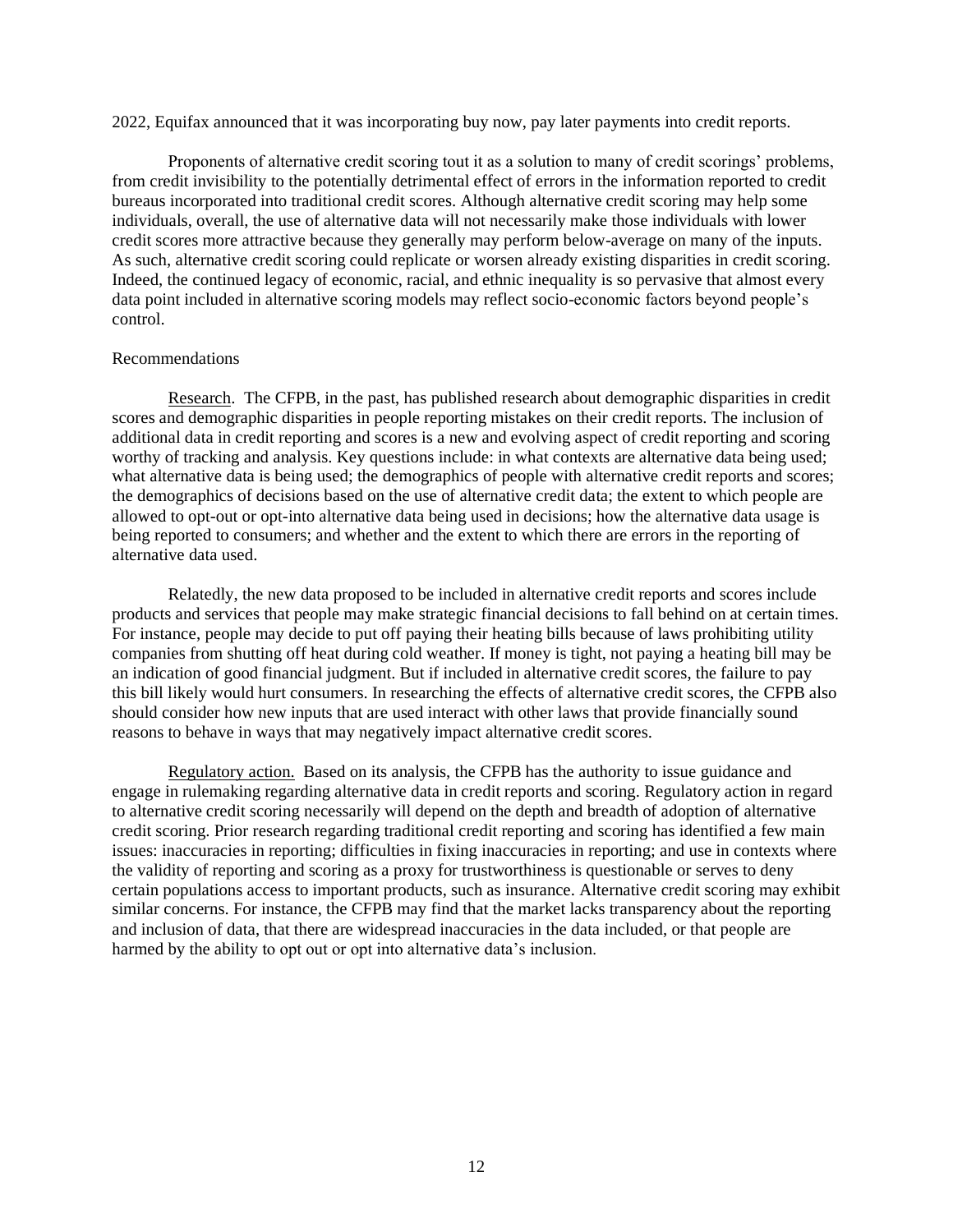#### Classification of Credit Transactions Styled as Novel

#### Jonathan Glater

## <span id="page-16-0"></span>Executive Summary

*Lenders providing credit in forms that they characterize as novel seek to avoid compliance with federal laws directing disclosure of loan terms and prohibiting discrimination on the basis of membership in a protected class by asserting that financial products are not loans. Possible responses include individual enforcement actions against entities selling these products and rulemaking to implement a broader definition of credit, thereby making it more difficult for a creditor to argue that relevant laws are not applicable.*

## Problem

In various consumer contexts, businesses functioning as lenders claim that transactions they market do not involve the extension of credit. By making this claim, the selling business (in reality, the lender) can rationalize noncompliance with laws either imposing affirmative obligations on the lender or prohibiting certain practices. These laws, including the Truth in Lending Act and the Equal Credit Opportunity Act, explicitly apply to transactions involving the extension of credit. See 15 USC §1601 et seq. (TILA) and 15 USC §1691 et seq. (ECOA). If such prohibitions of discrimination and/or affirmative disclosure requirements do not reach these consumer financial transactions, that denies a remedy to consumers who fall victim to conduct that would violate the laws if the transactions were accurately classified. Lenders could more readily engage in discrimination on the basis of race and use deceptive practices in dealings with members of racial minority groups.

Here are three examples of products lenders offer but define as transactions that do not involve credit:

- "Income share agreements." These financial products are marketed to postsecondary students as alternatives to traditional student loans offered by the federal government or commercial lenders. Rather than agreeing to repay a lender the amount borrowed plus interest, as a standard promissory note would require, borrowers who use income share agreements ("ISAs") instead pledge to repay a fraction of their income upon completion of the course of study financed using funds provided by the lender. The amount actually paid thus is contingent upon the earnings of the borrower rather than the size of the loan. Both the Bureau and at least one state regulator (California) have taken the position that these ISAs do constitute loans and therefore are subject to laws governing credit, but the full implications remain unclear. For example, must lenders disclose an effective annual percentage rate under various income scenarios?
- "Home equity investments." Similarly, lenders market themselves as co-investors in a borrower's real property. Instead of making regular payments as with a mortgage or home equity loan, the borrower "settles" the loan at any point within a period of years. The amount repaid is contingent upon the value of the home; the lender has a claim to a "share" of the home. Again, characterizing the transaction as an investment and not a loan implies that laws applicable to extensions of credit do not apply.
- "Training Repayment Agreements." These agreements, often included unobtrusively in employment contracts, require employees to reimburse employers for the cost of training provided by the employer, if the employee changes jobs within a certain time period. Such penalties for quitting effectively convert employees into debtors if they leave, functioning like noncompete agreements (which in some states, like California, would otherwise be illegal). Yet again, the financial impact of the transaction is contingent, this time on both the decision to leave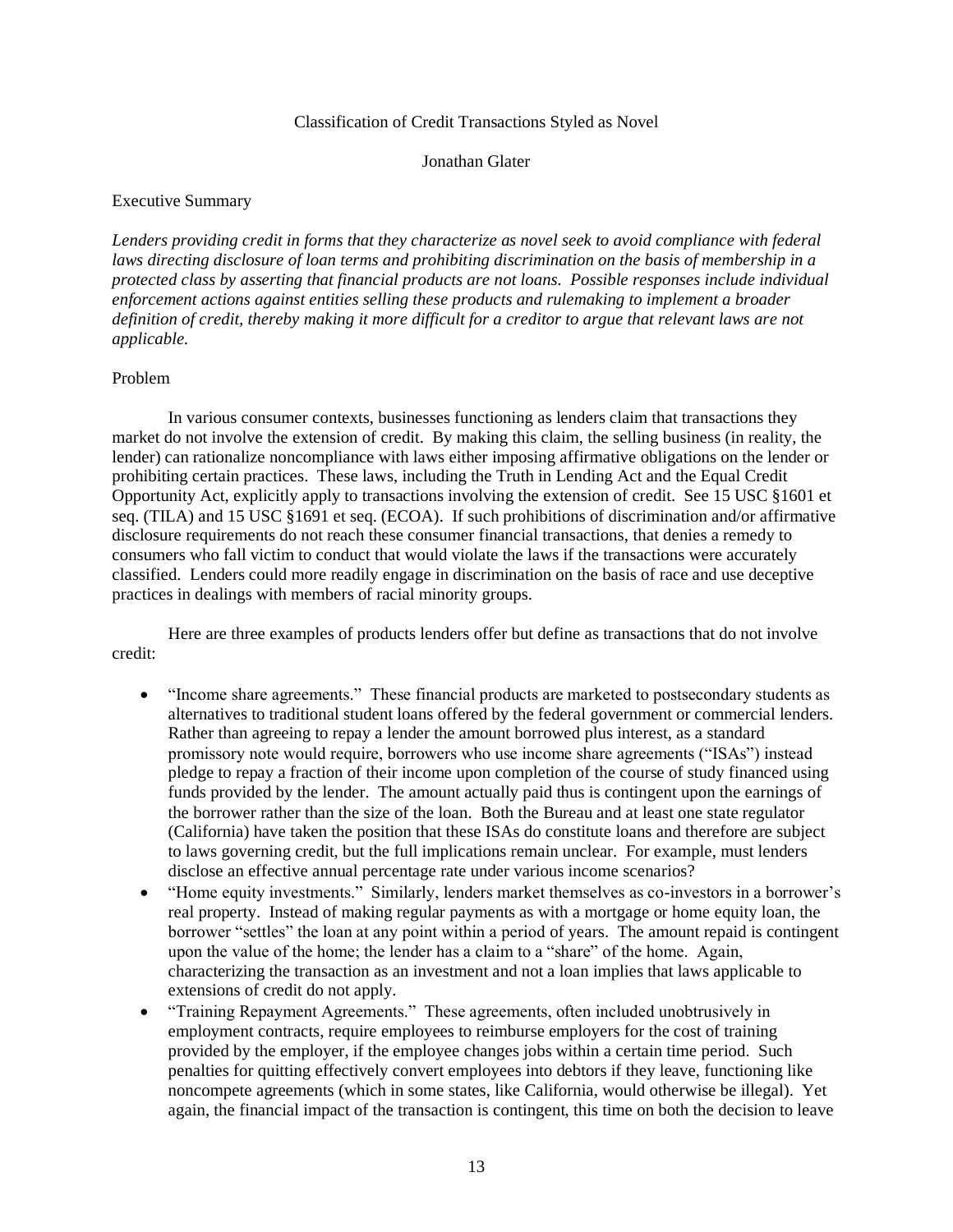the employment relationship and on the cost assigned by the employer to the training. And once again, the employer may skirt laws governing the extension of credit that would otherwise apply.

#### Recommendations

Research. These and other transactions involve putatively novel transactions intended to exploit imprecision in the definition of credit. Critical research would thus aim to identify and perhaps anticipate such transactions and monitor their prevalence. Complementary research would survey disparate statutory frameworks in need of legislative update or regulatory interpretation to encompass these transactions.

Regulatory action. The CFPB has authority because these transactions involve financial products covered by12 USC §5481(15). The Bureau could use enforcement actions to shine a light on these consumer financial transactions and put other businesses on notice that they should not attempt to characterize loans as transactions other than loans. One risk of this approach is lenders might continue to try to innovate, or at least claim to innovate, leading to an ongoing game of whack-a-mole for regulators responding to each novel credit product. Another risk is the passage of time, because new credit products may grow popular and then be more difficult to disallow. The Bureau could also engage in rulemaking to implement a definition of credit that is sufficiently broad that it encompasses diverse financial transactions like those described above. One challenge to this is the contingent nature of the repayment obligations: there are circumstances under which a debtor may not be required to pay. An effective regulatory fix should provide a borrower with a meaningful opportunity to engage in comparison shopping for loan products.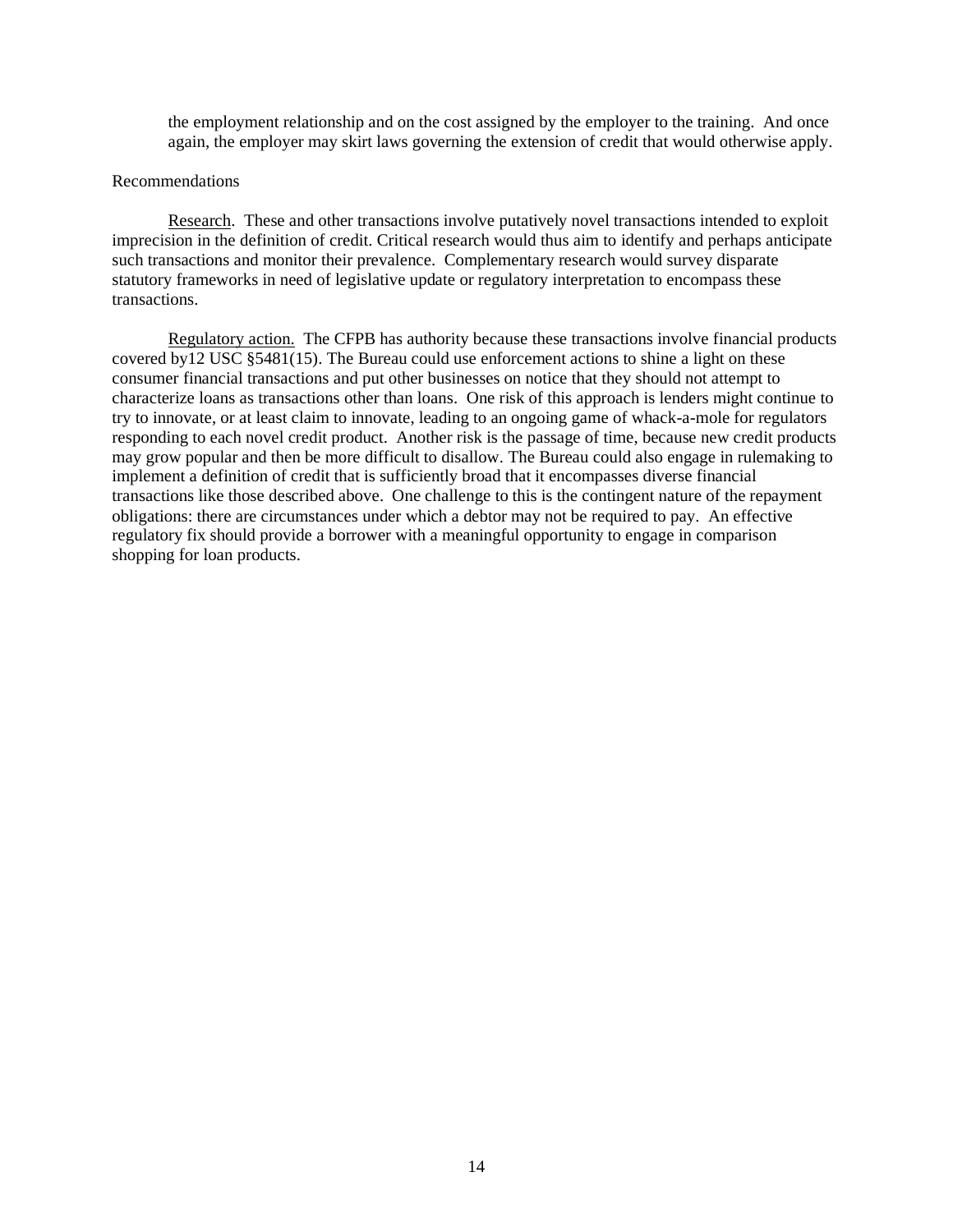#### Fairness and Competition in Consumer Financial Markets

#### Luke Herrine

## <span id="page-18-0"></span>Executive Summary

*This memo encourages caution in prioritizing the promotion of "competition" in consumer financial markets. Competition is too vague a term to provide useful guidance in most cases. And—whether it means low barriers to entry, minimal market power, strategic price cutting, or something else—it is not reliably beneficial for borrowers on the whole or fair to the most vulnerable borrowers. The Bureau's overarching goal should be to promote fair treatment, and it should closely consider under which circumstances competition (in its various forms) does so.*

## Problem

In early speeches and regulatory actions, Director Chopra has made clear that he wants to expand the CFPB's efforts to "promote competition", in part because of President Biden's Executive Order creating a "whole-of-government policy" to do so (though in the CFPB's case, the Executive Order is precatory). Exec. Order No. 14,036 (Jul. 9, 2021). While a focus on market power and some of the specific regulatory actions that have gone with it so far are welcome, there are potential pitfalls with orienting an agency designed to protect the interests of consumer borrowers around "competition".

One issue is conceptual. What does it mean to "promote competition"? In simple neoclassical models that guide much discussion, a consumer market is "competitive" if there are enough sellers and low enough barriers to entry that all sellers are (or think they are) compelled to price goods/services of a given quality at marginal cost. To "promote competition" is thus to attempt to prevent any seller from creating barriers to entry, thus forcing all sellers to compete with each other to provide the highest quality goods to everybody at the lowest possible cost.

There are all kinds of problem with using this simple model to make sense of actual markets. For example, given returns to scale, strategic pricing across markets (loss leaders, e.g.), product and brand differentiation, and the like, even firms who are actively worried about losing market share to rivals almost never price at marginal cost. Indeed, firms generally use a cost-plus pricing approach that involves making separate decisions about output and price. Perhaps more germanely for consumer markets, removing barriers to entry and otherwise encouraging active competition can just as easily lead to firms competing to take advantage of consumers' vulnerabilities as to competition for the optimal mix of price and quality.

Once one accommodates these complications, there is often no simple story about what makes a market more or less competitive. Does it mean removing barriers to entry (what if those barriers involve high cost of capital investment or a foundational regulatory norm separating finance from commerce)? Does it mean striving to ensure that consumers have more options in any given product market and/or that any given subset of consumers has more options? Does it mean ensuring that consumers have a sufficient understanding of products and probability estimates that their choices meaningfully reflect their judgments about quality/price tradeoffs? If these cannot all be done at once, then what?

As Sandeep Vaheesan has emphasized, the difficulty in articulating which state of a market is more or less "competitive" on a single scale has made the notion of "protecting" or "promoting" competition stand in for other values. Sandeep Vaheesan, *The Morality of Monopolization Law*, 63 Wm. & Mary L. Rev. Online (forthcoming 2022).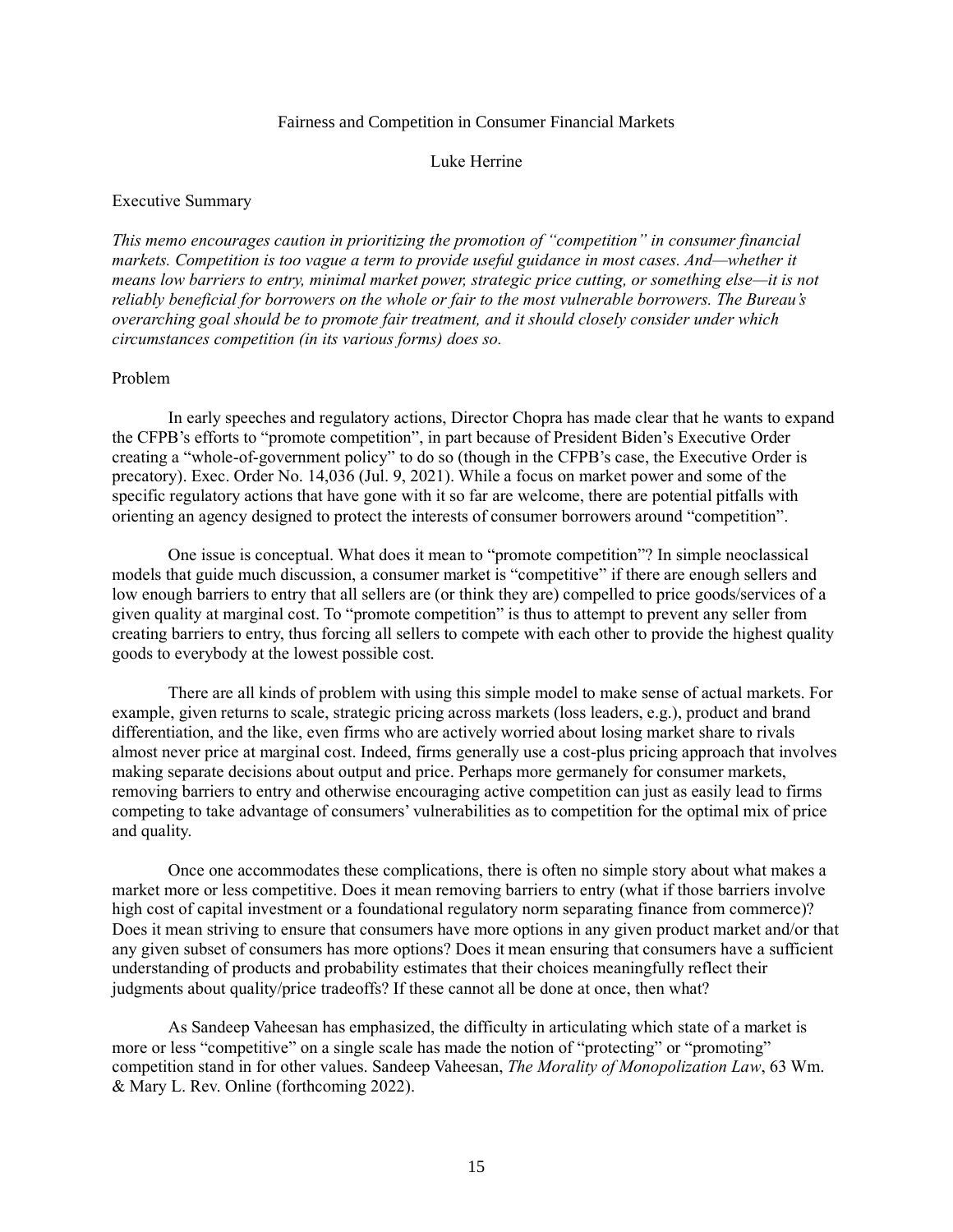That brings us to the other issue, which is more practical: competition, as it actually exists as a dynamic process in real markets, has only a contingent relationship to other values we might strive for in consumer financial markets. Competition to push more costs into "junk fees". Perhaps less obviously, competition to perfectly price borrower risk is a race to make lending markets more closely reflect the way our society has distributed risk to reinforce racialized hierarchies (including, most obviously, by creating an enormous racial wealth gap), thus reinforcing racial discrimination. And competition to introduce new lending products that arbitrage existing regulatory frameworks undermines the protections conferred by those frameworks. Especially in the domain of finance, there is a long history of more competition meaning a less stable and more predatory system.

Why does this matter? Let us examine three examples of matters confronting the CFPB to illustrate.

First, take the recent initiative to target high credit card interest rates and fees. In a recent blog post, two CFPB researchers assert that "[i]f there were more intense competition to refinance [credit card] balances, customers could save billions." Ashwin Vasan & Wei Zhang, *Americans Pay \$120 Billion in Credit Card Interest and Fees Each Year*, CFPB Blog (Jan. 19, 2022), https://www.consumerfinance.gov/about-us/blog/americans-pay-120-billion-in-credit-card-interest-andfees-each-year/. That might be true, but we should not assume that making it easier to refinance credit card balances (whether via Section 1033 rulemaking or otherwise) would automatically be beneficial. To oversimplify, competition over rates in credit card markets tends to benefit borrowers who pay the closest attention and who have higher credit scores. And low rates (and reward programs) for some borrowers are cross-subsidized through higher rates and predatory practices focused on inattentive and financially more precarious borrowers (they are also subsidized in part through interchange fees). So competition to refinance credit card balances may well result in lower rates for many borrowers, but it is not clear without further research exactly *which* borrowers would benefit, and so whether the net result would be fairer or less fair credit card markets. That is so even if there would be a net savings for all credit card borrowers (i.e. a transfer from lenders to borrowers, *on net*).

Second, focusing on competition and ease of entry is an especially bad frame for thinking about the all-important question of how to regulate new entrants from "Big Tech". It is precisely in the language of "innovation" and "competition" that Facebook and others justify their attempts to break down of the line between commerce and finance via "fintech" offerings. As Lev Menand, among others, has pointed out, holding the line between commerce and finance is a key aspect of sound financial governance, and eroding it could be destabilizing to the monetary system. Lev Menand, *Why Supervise Banks? The Foundations of the American Monetary Settlement*, 74 Vand. L. Rev. 951 (2021). And it is precisely by competing on price that fintech companies justify their surveillance regimes, thus obscuring the deep questions involved with how surveillance erodes privacy, entrenches inequality, and squelches democratic dissent. And this is a path-dependent phenomenon. If surveillance-based business model are encouraged to compete and take up a large enough portion of the market, they will ultimately become "too big to fail", locking in surveillance as a precondition for lending absent a major restructuring of business and regulatory models. (Similar worries apply to the Chamber of Commerce's complaints about regulation in light of competition from China.)

Third, the CFPB's efforts to compel the FDIC to enforce the Bank Merger Act more rigorously are welcome but not easily framed as "promoting competition". Joint Statement of Martin J. Gruenberg & Rohit Chopra, Members of FDIC Board of Directors (Dec. 9, 2021), https://files.consumerfinance.gov/f/documents/cfpb\_bank-merger-act-rfi\_joint-statement\_2021-12.pdf. The Bank Merger Act instructs the FDIC to consider "the financial and managerial resources and future prospects of the existing and proposed institutions, the convenience and needs of the community to be served, and the risk to the stability of the United States banking or financial system." As Director Chopra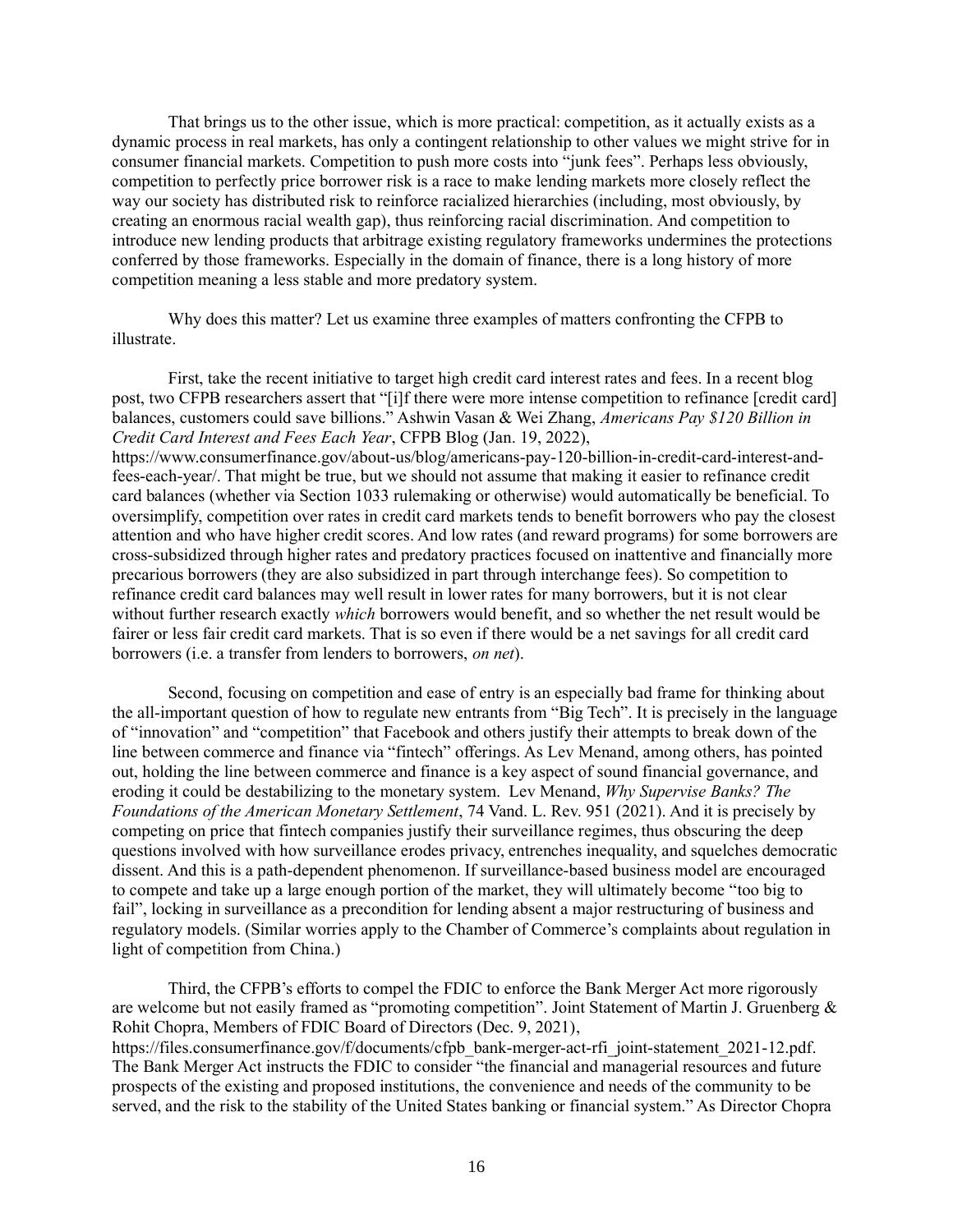has pointed out, these factors have not been well fleshed out. But what is clear is that they focus on matters that are only contingently related to the dynamic process of competition or the relation of markets to an ideally "perfectly competitive" one. Rather, they ask practical questions about how a merger is likely to impacts the communities who are or might be served by the financial institutions question—with a special focus on the most vulnerable borrowers, on the way that consolidation will impact financial stability (which can be actively *undermined* by too much competition between lenders), and on how the merger will affect the ability of a bank to function (given the mix of good and bad debts, the possibilities of lowering costs through consolidation of records and products, etc.). To focus on "competition" rather than the details of these factors would only distract from the purpose of the statute.

## Recommendations

My main recommendation is that the CFPB should exercise care in "promoting competition". Analytically, that means being clearer about what "competition" means, which will usually mean decomposing it into separate concepts (barriers to entry, market power, etc.). Indeed, it might mean focusing on the separate concepts that travel under the rubric of "competition" rather than on the umbrella concept itself. And I myself would be inclined to label the overall approach as "anti-monopolist" or "antidomination" rather than "pro-competition". A better overall rubric would be to promote "fairness" (as the CFPA already commands) rather than "competition", with the latter only instrumentally valuable to the former.

In my view, a more sensible understanding of competition—one that can be found, in different ways, in the literatures growing out of Chamberlin, Hayek, Schumpeter, Andrews, Marx, Lee, and others—sees it as a *dynamic process* of striving for market share and increased profit that can be both productive and destructive (even at the same time) and that can take place in both highly concentrated and highly diffuse markets. This type of competition is something that must be channeled rather than always promoted. That means *restricting* competition in various ways. Many of the statutes the CFPB enforces already do this: preventing competition over ways of representing interest rates, over ways to steer Black and white borrowers to different mortgages, etc.

Here is a first go at what the values involved with an anti-domination approach might look like:

- Fair prices (which doesn't mean lowest possible for all borrowers, because that's too unequal across borrowers: it means minimal markup across a whole market with cross-subsidizing relatively flat rates across borrowers) and fair terms
- Fair competition (which is not the same as *more* competition, per se, it involves setting rules for engagement and prohibiting competition on some factors to focus it on others)
- Geographic diffusion of lenders
- Inclusion, by race, gender, religion, disability, immigration status
- Consumer autonomy: understandable terms, easy shopping, easy assertion of rights
- Separation of commerce and finance and otherwise ensuring monetary stability
- Preventing consolidations of power that can corrupt governance
- Preventing regulatory arbitrage that undermines regulatory and monetary stability

But this is only an initial list. If the CFPB is to take on the project of thinking about consumer financial markets through the lens of power, it should more carefully consider its own.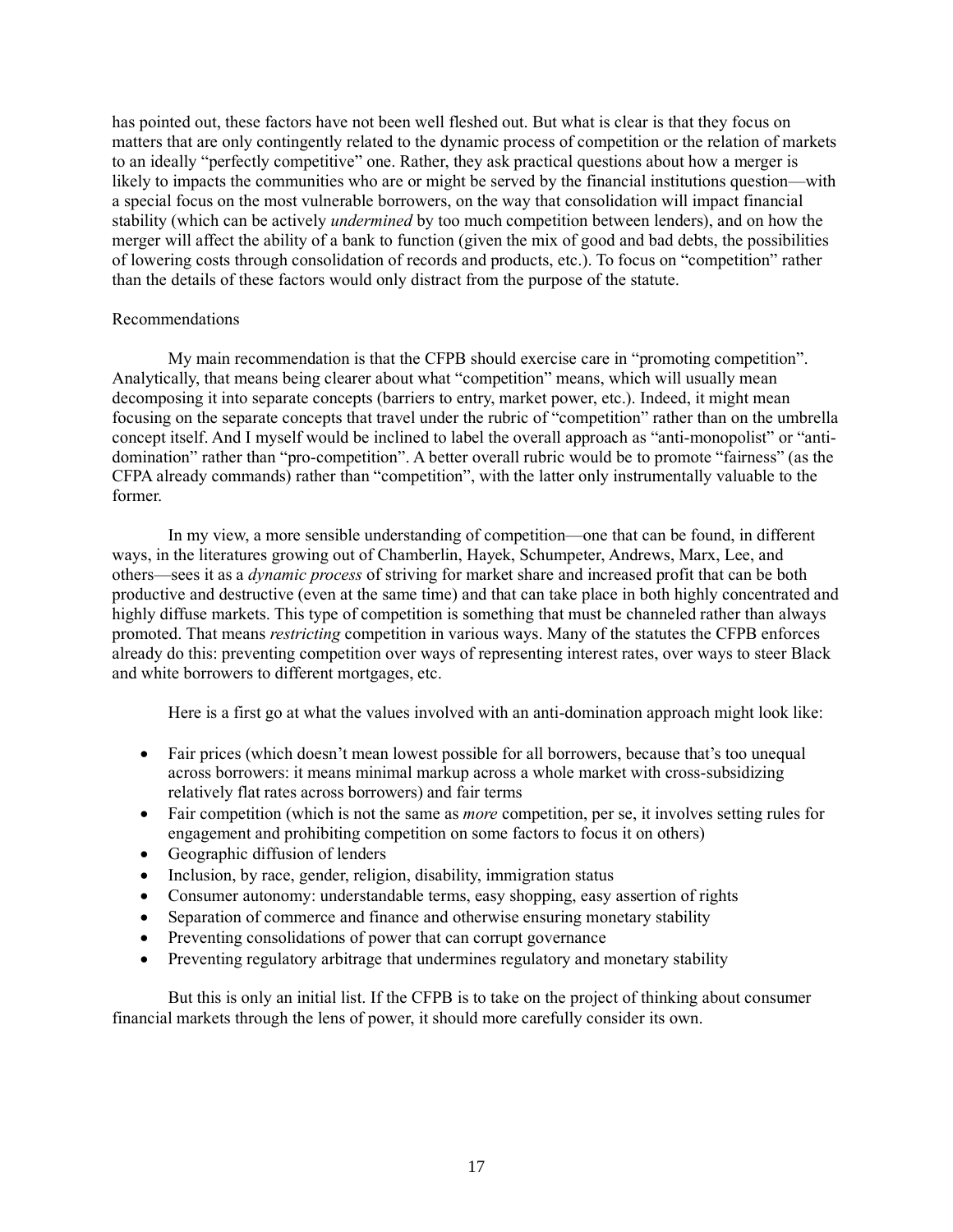## Discrimination in "Workouts" and Collection Activity

## Dalié Jiménez

## <span id="page-21-0"></span>Executive Summary

*When borrowers are unable to repay their obligations, they are typically contacted by their lenders or servicers to attempt to work out a resolution. We know that both the reaching out and granting of forbearance/other contractual waivers/modifications [happens unequally,](https://papers.ssrn.com/sol3/papers.cfm?abstract_id=3915707) often along racial lines. This violates the Equal Credit Opportunity Act as well as in many cases should be considered "unfair" under the Consumer Financial Protection Act.*

## Problem

The current COVID-19 crisis is likely to dovetail into a [debt collection pandemic.](https://www.californialawreview.org/debt-collection-pandemic/#clr-toc-heading-9) There are already signs of this, with banks like [JPM Chase picking up their volume of debt collection lawsuits](https://www.propublica.org/article/a-return-to-robo-signing-jpmorgan-chase-has-unleashed-a-lawsuit-blitz-on-credit-card-customers) in 2021. While the latest [FRBNY Quarterly Report on Household Debt](https://www.newyorkfed.org/medialibrary/interactives/householdcredit/data/pdf/HHDC_2021Q3.pdf) shows a decrease in delinquent accounts and accounts in collection, a reckoning is likely coming (likely after student loan payments resume). There is [documented evidence](https://papers.ssrn.com/sol3/papers.cfm?abstract_id=3915707) that the offer of workouts (payment pauses, forbearances, waivers of fees, etc.) happens unequally across racial and other socioeconomic lines.

## Recommendations

Research. A research agenda in this space would involve monitoring markets using Bureau research data (e.g., Consumer Credit Panel research), supervisory information, and potentially civil investigative demands to some firms.

It should also involve obtaining state-level lawsuit information from courts or others collecting such information (see, e.g., the [Debt Collection Lab](https://debtcollectionlab.org/about-us) an[d ongoing research in California\)](https://protectborrowers.org/wp-content/uploads/2021/08/Co-Opting-CA-Courts.pdf). Although lawsuits are but the tip of the iceberg in the world of debt collection, this would give the Bureau some data on one part of the equation.

The goal would be to answer questions like:

- How are lenders/services/collectors offering workouts/forbearances/waivers to consumers?
- Are there policies/procedures in place that might have a discriminatory effect?
- Is there a disparate impact to the way lenders/services/collectors approach workouts? (supervisory data would be ideal for this)
- Are lenders/services/collectors profiting from keeping consumers in the "sweat box" of credit (or collection) in ways that have a disparate effect upon protected classes?

Such a research agenda could go beyond the typical lenders/servicers we might think of and using the discrimination in debt collection as unfairness framing could also expand to evictions, particularly by large landlords.

Regulatory Action. The CFPB should at minimum issue a policy letter warning lenders/covered persons that their workout practices may have a disparate treatment effect on protected classes. Ideally, they would also provide some guidance as to how to avoid that. For example, by testing for disparate granting of forbearances/workouts among their clients. Foohey, Odinet, and I [wrote a bit more about this](https://papers.ssrn.com/sol3/papers.cfm?abstract_id=3869961)  [here.](https://papers.ssrn.com/sol3/papers.cfm?abstract_id=3869961)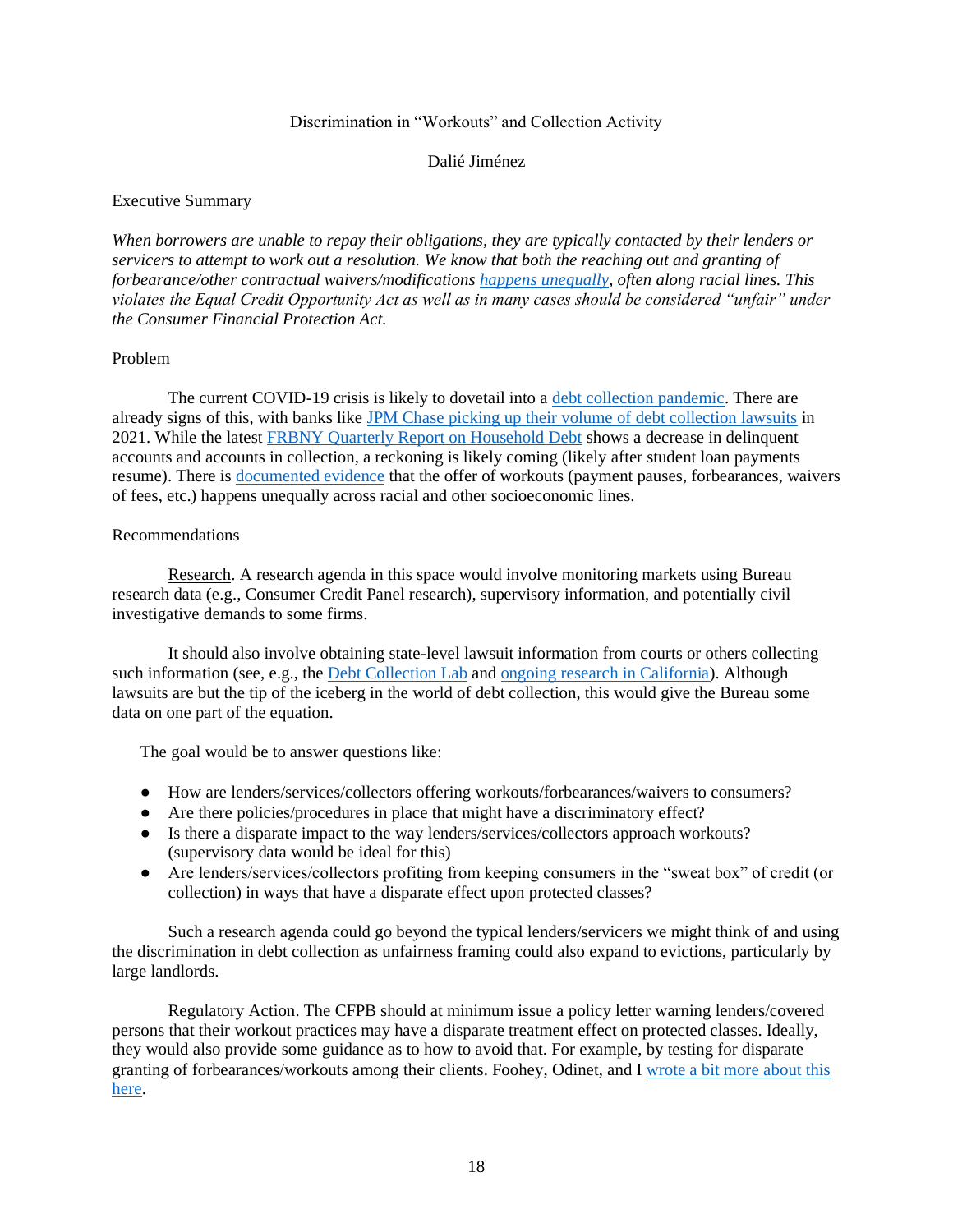The Bureau should test for disparate impact in collection/post-delinquency treatment in supervisory datasets and in state debt collection lawsuit datasets.

The Bureau should issue a policy letter that mirrors then Commissioner Chopra's points in an FTC case that discriminatory treatment (whether intentional or simply has that effect) [is often "unfair"](https://www.ftc.gov/system/files/documents/public_statements/1576002/bronx_honda_final_rchopra_bronx_honda_statement.pdf) under the CFPA/FTC Act and similar statute. The Student Borrower Protection Center expanded upon [Director Chopra's argument in a 2021 report.](https://protectborrowers.org/discrimination-is-unfair-interpreting-udaap-to-prohibit-discrimination/)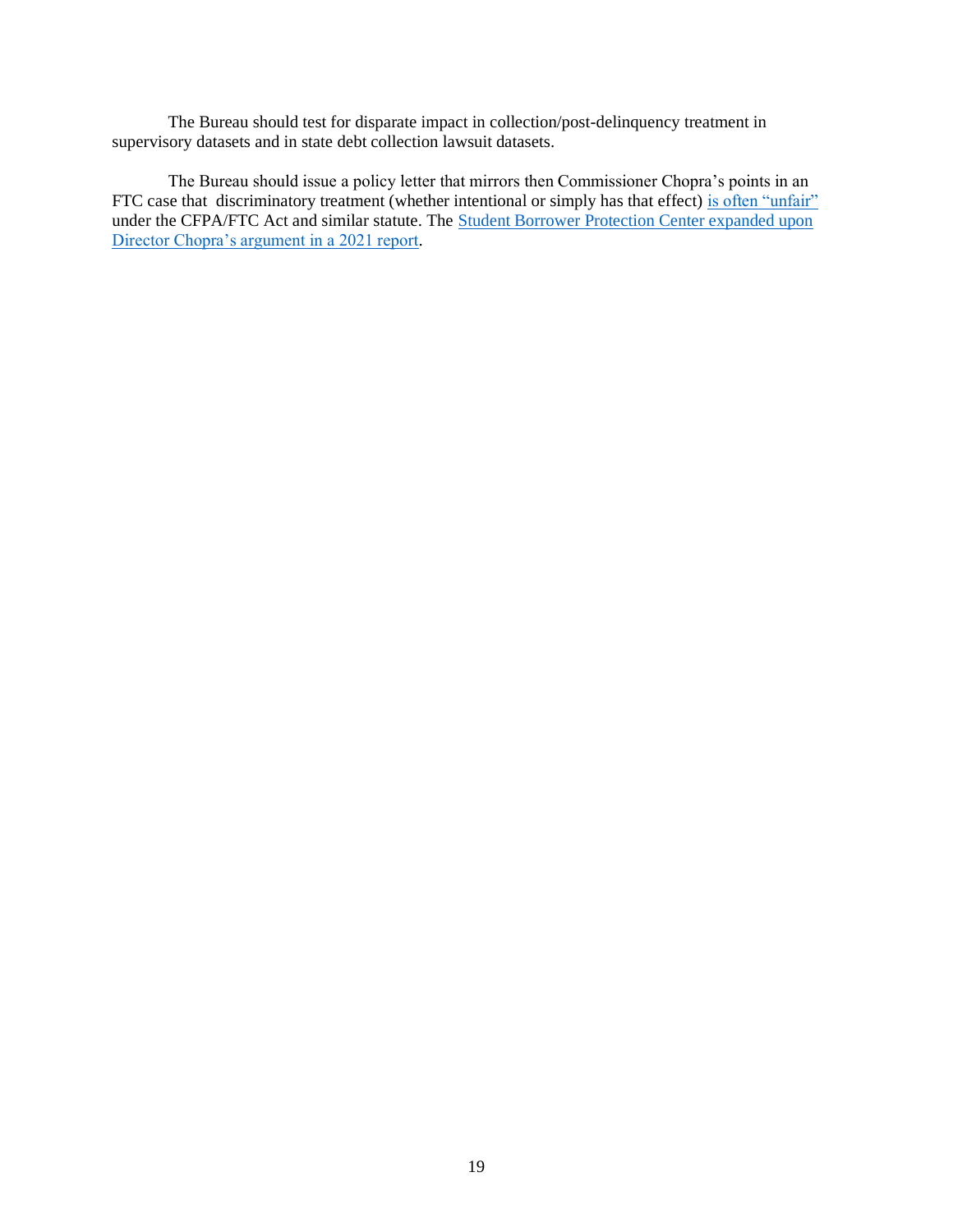## Predatory Lenders' Targeting of Communities of Color

#### Creola Johnson

#### <span id="page-23-0"></span>Executive Summary

*Companies that offer payday loans, installment loans, flex loans, car title loans and other high-cost, short-term loans target communities of color with false and misleading advertising. Commercial speech is protected so long as it is not false or misleading. Lenders are subject to enforcement under the Equal Credit Opportunity Act. Unfortunately, the ECOA does not expressly prohibit false or misleading advertising on the basis of race, ethnicity or national origin. Possible responses could include rulemaking aimed at protecting communities of color from false and misleading advertising and requiring companies to disclose the harmful impacts of their loan products in their various forms of advertising.*

#### Problem

In advertisements of various high-cost loan products targeted to communities of color, the lenders never disclose potentially harmful aspects of their products. The Federal Trade Commission Act prohibits unfair and deceptive acts or practices and false advertising. False and misleading advertisements pose a serious risk to black and brown consumers who often do not understand the features, risks and obligations of high-cost short-term loans. For example, car title lending TV commercials explain how easy it is to obtain a car title loan, but no commercial actually discloses that a consumer could lose ownership of her car if she defaults on a car loan. Because a car title lender requires borrowers to prove that they own their vehicles, it would not occur to many, if not most, borrowers that they could lose ownership of a car that they actually own. The ECOA does not explicitly prohibit false and misleading advertising on the basis of race, ethnicity or national origin*.*

Here are two examples of advertised loan products that fail to disclose relevant harmful outcomes if borrowers default:

- "Car Title Loans"- TitleMax is the largest car title lender. While TitleMax's loan documents may disclose the possibility of repossession, the company's TV commercials do not even hint at the possibility that a borrower could lose his or her vehicle. Even if the company's repossession rate is relatively low, which is debatable, the consequences of repossession are enormous (e.g., loss of job after car is repossessed). Therefore, companies should be required to disclose the risk of repossession.
- "Flex Loans"- American Financial is one of the largest companies offering the flex loan product, which is really an open line of credit, generally up to \$4,000. Borrowers who are approved can withdraw any amount up to their maximum limit anytime. The TV commercials do not tell the borrowers about the triple-digit interest rates and other terms that make it difficult for borrowers to actually repay the loan.

Research. A recent study co-authored by University of Houston Law Center Professor Jim Hawkins and student Tiffany Penner indicates that the payday lending industry often targets Black and Latino communities in advertising their products, while mainstream banking institutions target white consumers—featuring almost all whites in their ads. ("Advertising Injustices: Marketing Race and Credit in America," 70 Emory L.J. 1619 (2021)). For example, the study found that 77% of advertisements at physical store locations of auto title and payday lenders in the study targeted racial minority groups. Further research is needed to show the various forms of advertising targeted to communities of color. Such research could, for example, focus on advertising in Spanish only newspapers and TV channels.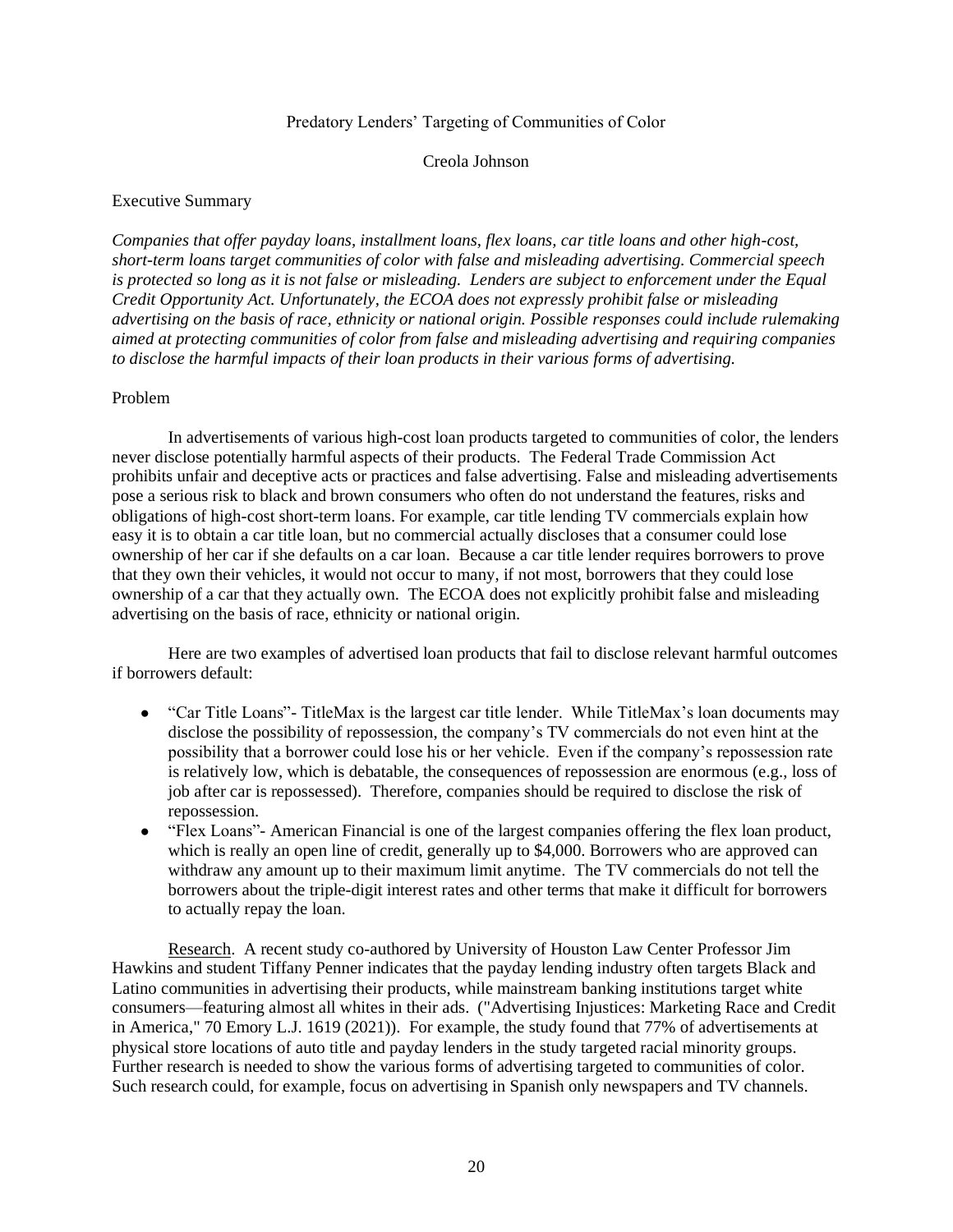Rulemaking action. The Consumer Financial Protection Act explicitly provided that "[t]he [CFPB] shall have all powers and duties under the enumerated consumer laws [which includes the ECOA] to prescribe rules, issue guidelines, or to conduct studies or issue reports mandated by such laws, that were vested in the Federal Trade Commission on the day before the designated transfer date." 12 U.S.C. § 5581(b)(5)(B). The CFPB could prescribe rules that put restrictions on the advertising of highcost credit to communities of color and require lenders to make certain disclosures in their print, TV, radio, and social media advertising.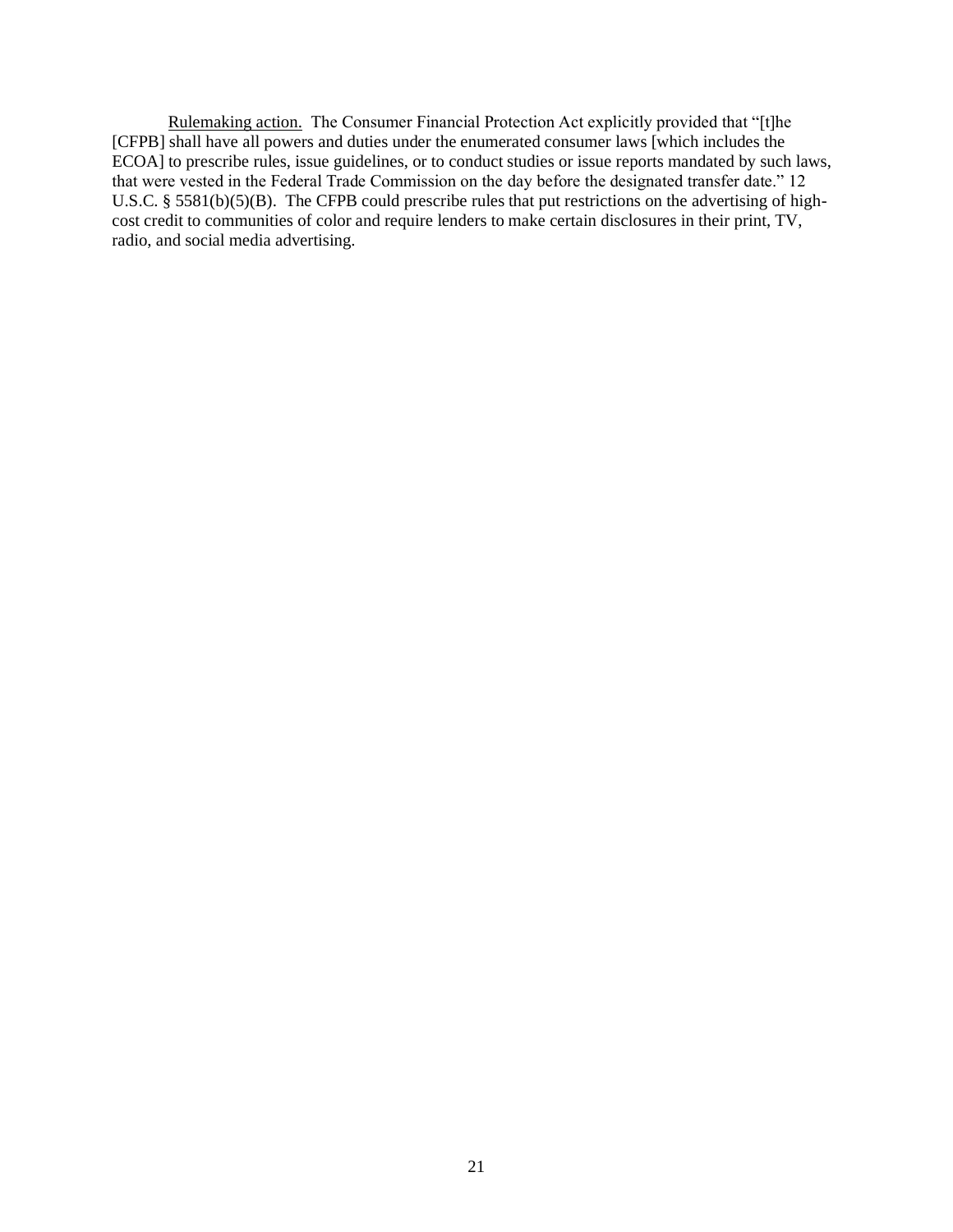#### Disparate Impact Standards, Including Specifically for Artificial Intelligence

## Adam Levitin

## <span id="page-25-0"></span>Executive Summary

*Many lenders now use artificial intelligence (AI) as part of their underwriting process. The nature of AI lending applications means that lenders may not understand exactly how underwriting inputs produce underwriting outputs, making it difficult to understand why there might be a disparate impact on protected classes and whether there is a less restrictive alternative.*

*The Bureau should promulgate its own disparate impact rule under Reg B that (1) expressly provides for disparate impact liability, (2) sets forth an analytical framework for determining when disparate impact produces liability, and (3) specifically addresses the particular complications AI presents for disparate impact analysis.* 

## Problem

Lenders are increasingly adopting artificial intelligence (AI) applications, such as neural networks and machine learning for their underwriting. Whereas traditional algorithmic underwriting involves a linear relationship between underwriting inputs and outputs that can be analyzed by both the lender and third parties (regulators or plaintiff), AI masks the relationship between inputs and outputs. Lenders often do not understand how or why AI produces the outputs that it does, only that they are optimized for profitability.

This means that AI applications can potentially rely on data that functions as a proxy for protected classes without lenders even being aware. For example, if a lender were to use borrowers' ZIP codes in a traditional algorithmic underwriting approach, the potential for that to be a proxy for race would be obvious. But if an AI application is turned loose on a large borrower data set for learning and then subsequently fed borrower applications, the lender might not be able to tell if the AI application was using borrower ZIP code information as a factor in its underwriting.

AI poses a substantial challenge for fair lending laws that prohibit not just facial discrimination against protected classes, but also practices that have a disparate impact on protected classes. The "business necessity" defense to disparate impact cases casts a considerable legal obstacle to the enforcement of fair lending laws because it is near impossible to show that there is a less restrictive alternative that would accomplish the same business purposes. This is particularly true with AI because without an understanding of how the underwriting actually works, it is impossible to say that another alternative would accomplish the same business ends. This suggests that AI should be treated differently under fair lending laws than traditional algorithmic underwriting.

#### Recommendations

Research. A key supporting piece of research for a Reg B rulemaking would be a Bureau study about the frequency of lender use of AI applications and the nature of these applications. A study that explains the use of AI in lending in lay persons terms would be key for helping policymakers understand the issues.

Regulatory action. The CFPB should consider a ECOA/Reg B rulemaking on disparate impact that specifically addresses AI. ECOA/Reg B are silent about disparate impact as a theory of liability, but SCOTUS has endorsed disparate impact theory in the parallel context of the Fair Housing Act. *Texas*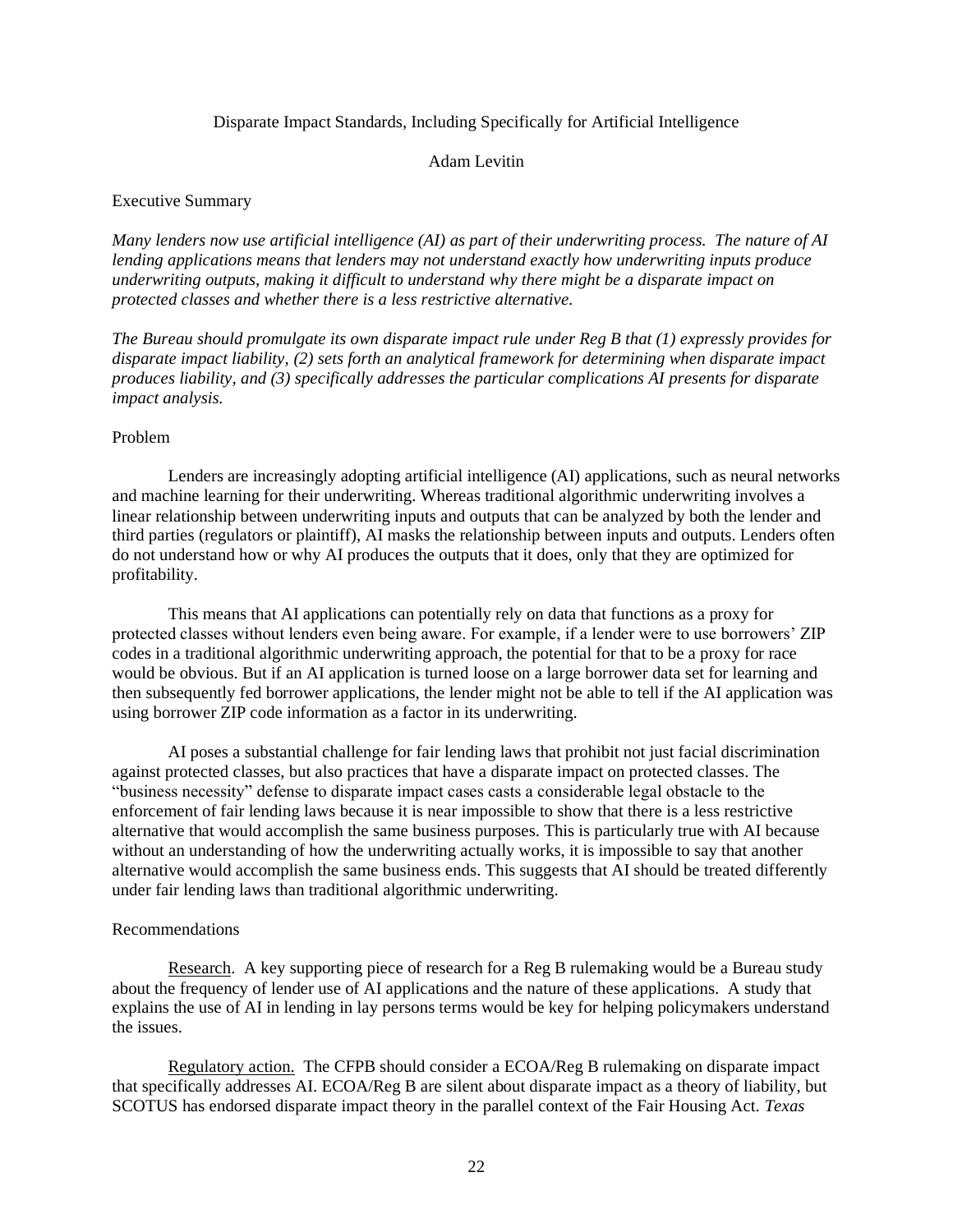*Dept. of Housing and Community Affairs v. Inclusive Communities Project*, 576 U.S. 519 (2015). *Inclusive Communities Project* was a statutory interpretation decision dealing with a statute not administered by CFPB and it was not a constitutional ruling, so the CFPB is not bound by the Supreme Court's interpretation of how a disparate impact litigation must proceed. While *Inclusive Communities Project*'s burden-shifting analysis is often assumed to extend to ECOA, it does not formally, and even if it did, the CFPB has the power to override SCOTUS's statutory interpretation gloss through notice-andcomment rulemaking. This leaves the CFPB with the freedom to tailor or alter or even abandon the burden-shifting analysis as it desires.

To this end, the CFPB should, in the first instance, amend Reg B to specifically provide for a disparate impact theory of liability. The Bureau should also set forth a process that it believes is a fair approach to balancing statistical evidence of disparate impact and legitimate business needs. In particular, however, the Bureau should consider whether a special approach is appropriate for AI-based extensions of credit, at least when the defendant cannot itself explain how underwriting inputs are translated into underwriting outputs that produced disparate impacts.

In effect, the Reg B should recognize that as part of lenders' obligation to avoid discriminatory practices, it is grossly negligent to operate an underwriting system where the lender does not understand how the inputs result in the outputs. A lender that does not understand how its own underwriting system produces outputs and fails to maintain adequate safeguards against disparate impact should probably not be afforded a "business necessity" defense. Instead, an AI-specific disparate impact rule should indicate what sort of safeguards a lender that relies on AI would be required to take to qualify for a rebuttable safe harbor, at least against Bureau enforcement actions.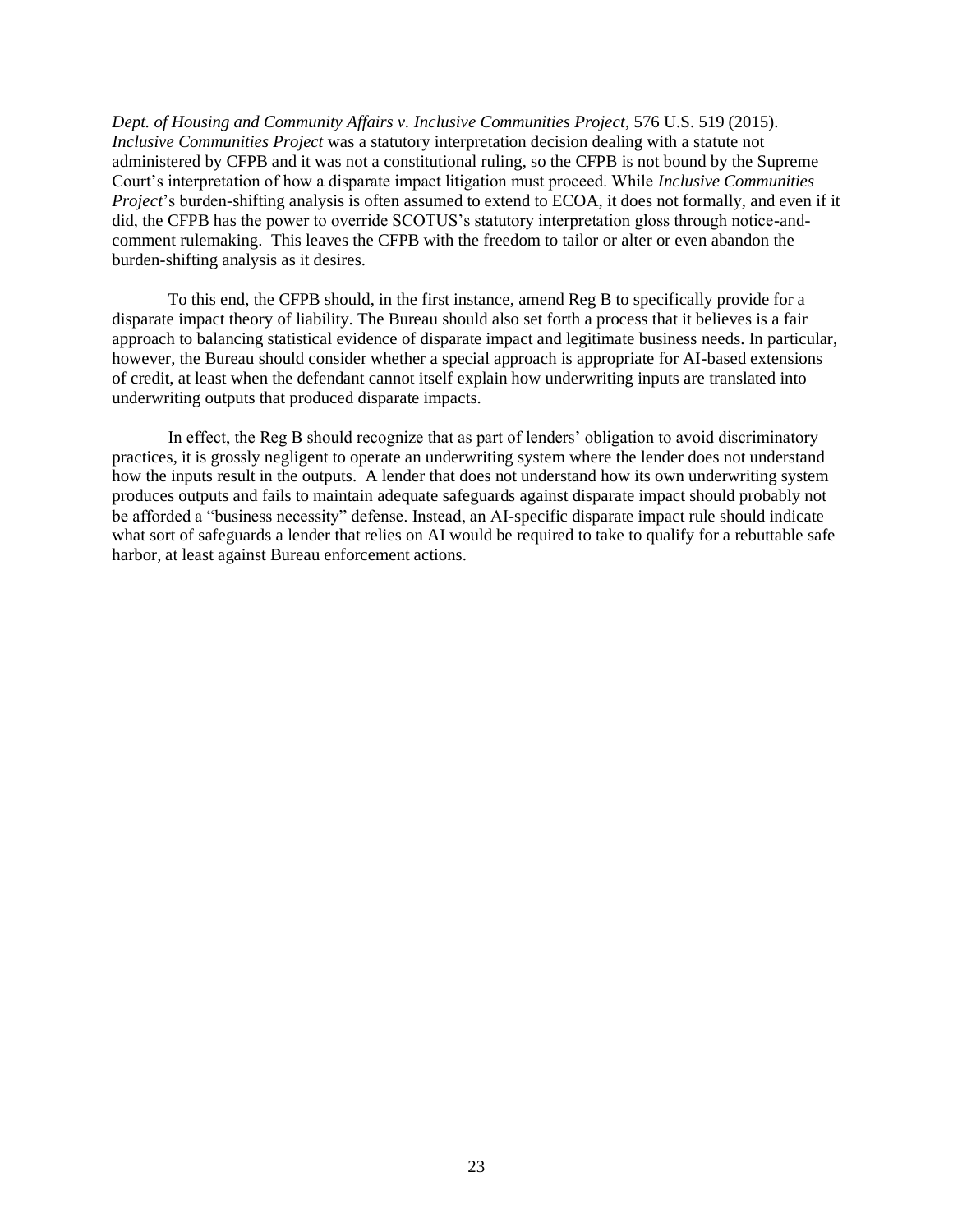## The Entry of Credit Card Companies into the Buy Now Pay Later Market

### Angela Littwin

### <span id="page-27-0"></span>Executive Summary

*Buy Now Pay Later (BNPL) apps such as Affirm, Klarna, and Quadpay offer the first serious competition to credit card lending in decades. While BNPL itself poses problems, BNPL apps build most of the cost of credit into the sticker price of the loan and thus offer a relatively consumer-friendly challenge to the credit card lending model, which depends on back-end interest and fees for profitability. Credit card issuers, however, have begun offering their own BNPL plans, which may confuse consumers who have begun to depend on the comparatively transparent pricing of BNPL and increase the number of consumers using revolving credit. Basic information about credit card BNPL is needed.* 

#### Problem

BNPL apps offer short-term installment loans for consumer purchases. The interest charged is incorporated into the installment payments that the consumer selects when making the purchase. Thus, the true cost of credit is apparent to consumers from the beginning of the transaction, at least when consumers pay according to terms. And when consumers miss payments, BNPL do charge additional fees, but the loan defaults, which provides notice to the consumer that the debt is unaffordable. In contrast, credit card borrowers who make the minimum payment (or close to it) can remain in good standing for months or years without realizing that they are accumulating unaffordable debt. Consumers often do not understand how quickly interest and debt multiply, especially because most issuers calculate interest so that it compounds daily. The ubiquitous promotional interest rates as low as zero percent further obscure the total cost of credit.

The entry of credit card issuers into the BNPL market has the potential to blur the line between installment and revolving credit, leaving consumers confused and paying more than they expect. Furthermore, competition from credit card issuers could cause BNPL apps to modify their pricing in the direction of less transparency. The most important problem at this point is that information is lacking about the integration of BNPL into credit card issuers' traditional pricing practices, which rely on shrouding the cost of credit through back-end interest and fees.

Below are three examples of questions necessary to analyze the risks that credit card BNPL poses to consumers.

- How do credit card issuers handle defaults on BNPL plans? Does unpaid BNPL debt become part of a consumer's revolving balance? The concern is that what begins as debt for which the sticker price reflects the true cost of credit could become debt in which back-end pricing obscures the cost of credit. Debt that begins as BNPL and becomes revolving could also take much longer to pay off than consumers expect.
- What types of consumers are using credit card BNPL? If consumers who regularly revolve balances are substituting BNPL credit for revolving debt, that could be a positive development that increases price transparency. But if transactors use BNPL to begin borrowing on their credit cards, that could increase the total level of consumer credit card debt. It also bears watching to see the extent to which former transactors pay off BNPL debt according to terms or end up paying back-end interest and fees.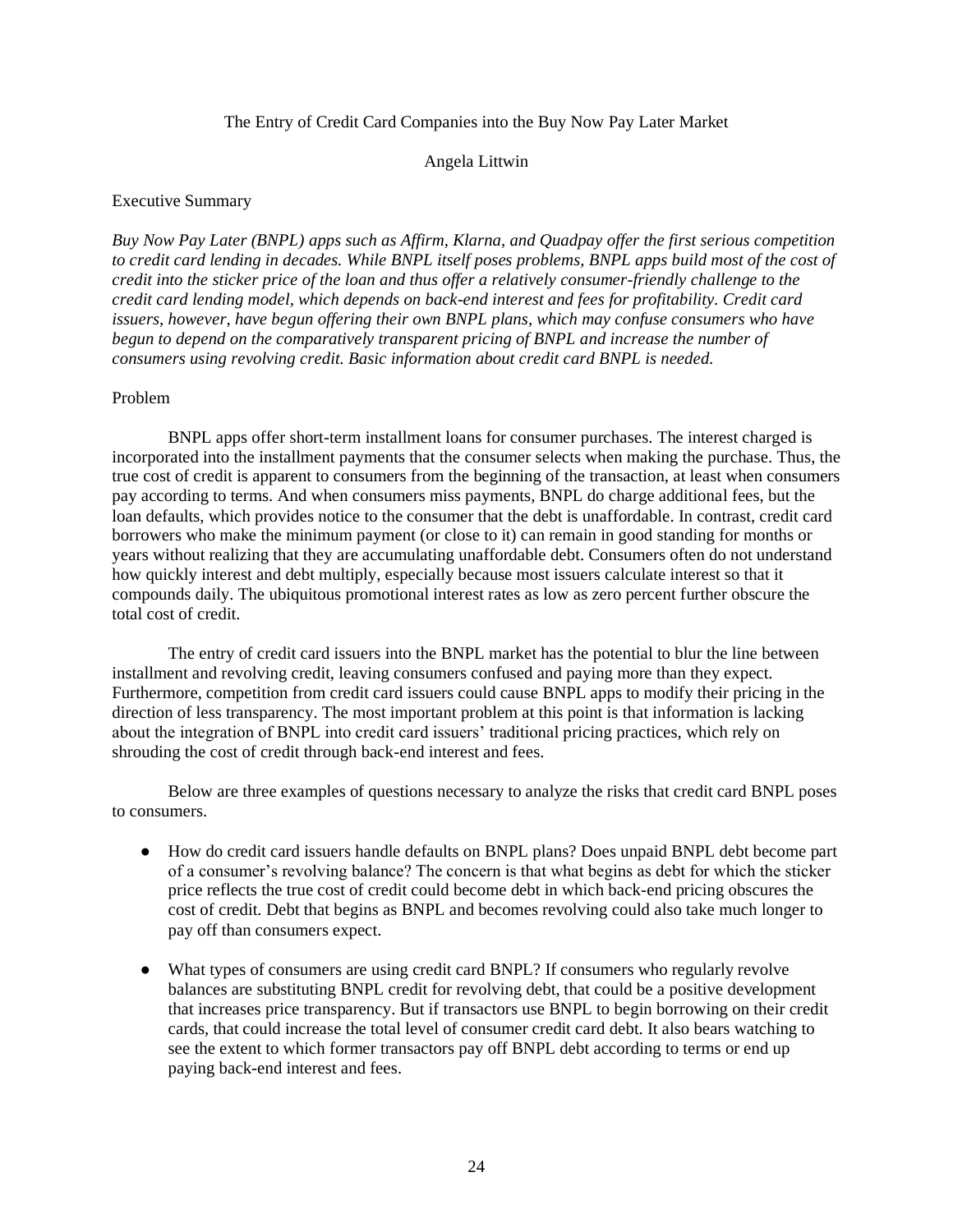● How does the pricing of BNPL apps evolve in response to competition from credit cards? Currently, one reason that BNPL apps charge consumers low prices is that merchants subsidize the transactions. But given the contentious history of merchants fighting credit card interchange fees, which are lower than the fees merchants pay BNPL apps, merchant subsidization of BNPL will probably decrease. (Indeed, I suspect that the potential for a new competitor to credit cards is an important reason why merchants are tolerating BNPL fees now. Merchants must be expecting competition to bring lower fees in the future.) When merchants pay less, consumers will almost certainly pay more. The question is the extent to which BNPL apps continue their relatively transparent pricing practices. The concern is that, when prices are higher, competitive pressures could push BNPL apps into obscuring the total cost of credit by lowering up-front prices and increasing back-end charges that are less salient to consumers.

## Recommendations

Research is the most pressing current need. A section in the CFPB's next The Consumer Credit Card Market report would be an ideal place to address questions like those outlined above. Past reports have provided key information about cutting-edge developments, such as the section on deferred interest promotions in the 2015 report and the more recent sections on third party comparison websites. BNPL generally and BNPL as offered by credit card issuers are equally important topics.

Regulatory action. Given the lack of available data, it is premature to engage in actions such as rulemaking or enforcement on these issues, but opening an inquiry into credit card BNPL as the Bureau just did for BNPL in general would be a strong first step. Including BNPL as a topic in the Bureau's supervision of credit card issuers would be another fruitful approach.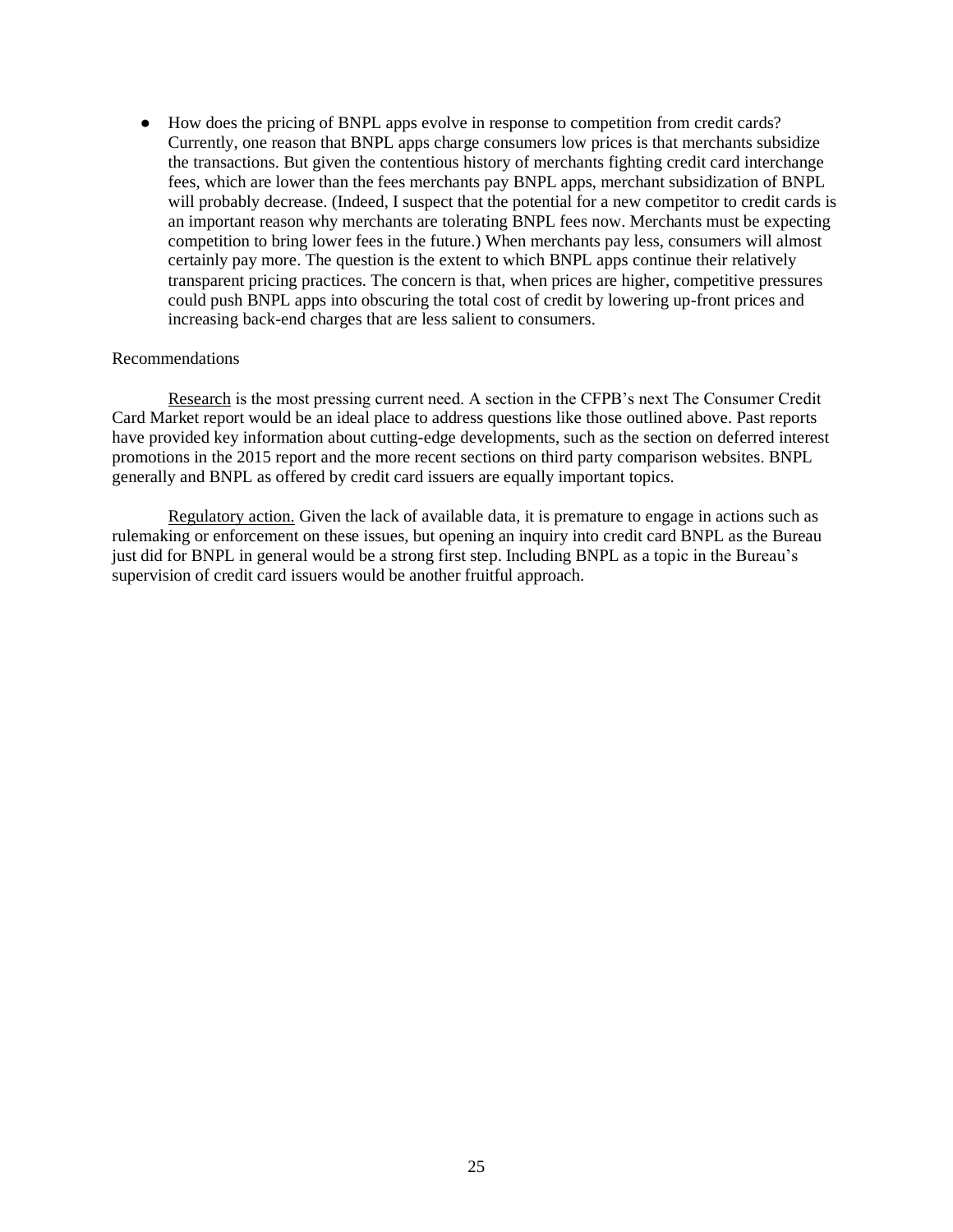## Racial and Socioeconomic Disparities in Mortgage Lending

## Patricia A. McCoy

## <span id="page-29-0"></span>Executive Summary

*Homeownership is the most important source of wealth for lower-income and minority households, yet homeownership rates for both groups lag that of White Americans. In view of the past few years of deregulation through 2020, it is important to examine ways in which new technologies or CFPB regulations may inadvertently reinforce mortgage discrimination against minority borrowers. This memorandum discusses that issue with respect to three developments: algorithmic underwriting, the 2020 General and Seasoned Qualified Mortgage rules, and mortgage servicing of distressed loans.*

## Problem

For ordinary American households, [homeownership is the single most important driver of wealth.](https://www.jchs.harvard.edu/sites/default/files/2013_wealth_update_mccue_02-18-16.pdf) This makes sustainable access to mortgage credit vital to narrowing the wealth and homeownership gaps, particularly for Blacks, Hispanic-Americans, and other groups who historically were shut out of homeownership due to *de jure* and *de facto* segregation. The country is moving backwards, moreover: [the homeownership gap between Black and White Americans for 3Q 2021](https://www.census.gov/housing/hvs/files/currenthvspress.pdf) (30%) was greater than in 1960 (26%), before the passage of the Civil Rights Act of 1968.

Traditionally, discussions of access to mortgage credit have revolved around two issues: (1) how to expand access to mortgage credit; and (2) how to accomplish this while minimizing default risk. After the past few years of deregulation, however, renewed attention is needed to examining ways in which new technologies or current federal regulations may reinforce the homeownership gap inadvertently. It is possible, for instance, that federal rules or emerging industry practices unintentionally open the door to discriminatory or exploitative mortgage practices targeting unsophisticated or vulnerable consumers, especially first-time homebuyers or homeowners. Insofar as these consumers are lower-income or people of color, the potential for exploitation threatens to aggravate the wealth and homeownership gaps. The following three areas warrant attention.

- 1) *Algorithmic Underwriting and Discriminatory Loan Denials:* Black and Hispanic-American homebuyers are consistently more likely to be turned down for mortgages than comparably qualified White applicants. Today, loan underwriting is increasingly done by algorithms. At least [one major study](about:blank) reported that Black and Hispanic-American mortgage applicants were turned down more often under such algorithms than comparably qualified Whites. There are various possible reasons why algorithms produce discrimination, such as biased inputs (*e.g.*, from sources such as credit reports), the use of proxies for race, and/or human discretion in the use and review of the feedback's recommendations and in imposing other overlays based on unobservables.
- 2) *Steering of Minority Customers to Higher-Priced Loans:* In the wake of the 2008 subprime crisis, it was well-documented that Blacks and Hispanic-Americans paid higher interest rates and fees for mortgage loans than Whites, controlling for creditworthiness. In part, this steering took advantage of discretion in the pricing of home mortgages. The new CFPB rules redefining a General Qualified Mortgage (QM) and creating a Seasoned QM introduce new legal incentives for discretion in mortgage pricing that could encourage discriminatory steering. Specifically, in December 2020, the CFPB finalized a rule mandating a new definition of a General QM. 85 Fed. Reg. 86,308. Loans that meet the definition of a QM receive a safe harbor from liability for ability-to-repay (ATR) violations. In the 2020 rule, the Bureau dropped the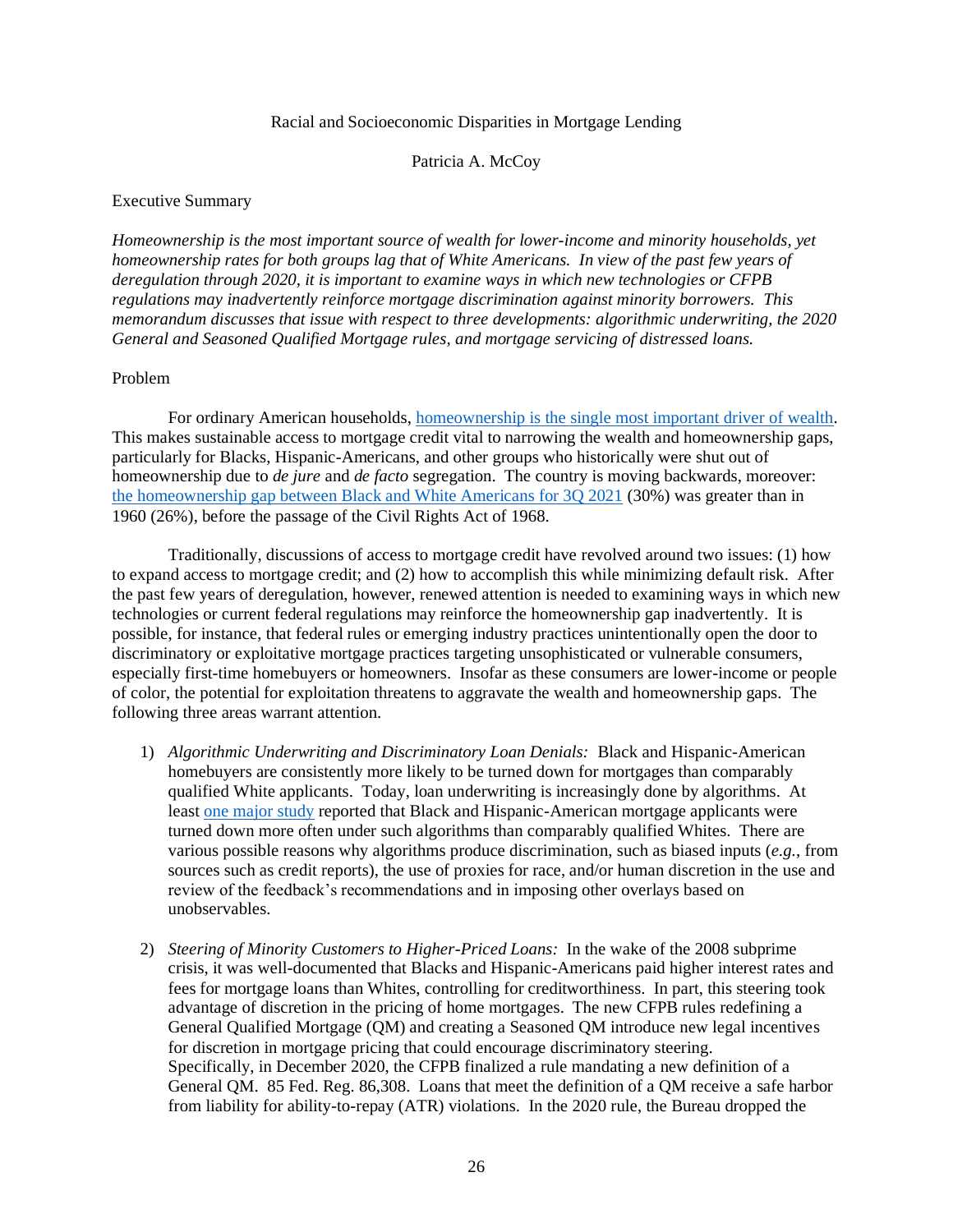debt-to-income (DTI) ratio cap in the original General QM definition and replaced it with a pricebased approach. Under that approach, first-lien loans of \$110,260 or more can be General QMs if their APRs exceed the average prime offer rate (APOR) by less than 225 basis points as of the date the interest rates were set. The final rule sets even higher price thresholds for other home mortgages. In April 2021, the Bureau delayed the date for mandatory compliance with the new rule until October 1, 2022. Lenders have been allowed to use the new price-based approach, however, since March 1, 2021.

In December 2020, the Bureau also issued the final seasoned QM rule, which creates a major loophole to the new General QM rule. Under that companion rule, seasoned QMs give portfolio lenders safe harbor status for subprime loans with high DTIs and annual percentage rates (APRs) of up to 9.67% at today's rates, so long as those lenders hold the loans for 36 months.

The size of these price thresholds creates an anchoring effect that could encourage lenders to steer unsuspecting minority customers to loans at or near the top of the price spread. As a consequence, affected customers face a heightened risk of default on top of paying more. In the final rule, the Bureau concluded that the new General QM definition "is likely to increase the number of consumers who become delinquent on QMs, meaning an increase in consumers with delinquent loans who do not have the benefit of the ability-to-repay causes of action and defenses against foreclosure." The Bureau's default risk analysis similarly estimated that foreclosure start rates of seasoned QMs would be *twice to 8 times higher* than for previous era safe harbor loans. Borrowers who end up defaulting through job loss or illness will pay the ultimate price in the form of lost equity, ruined credit, and often the loss of the roof over their heads. Historically, these borrowers have been disproportionately lower-income and people of color. Further, they also will have lost legal recourse against their lenders for any violations of the ATR rule.

3) *Discrimination and Exploitation in Mortgage Servicing:* Mortgage servicers exert market power because borrowers do not choose their servicers. On top of that, servicers exercise broad discretion in whether to grant loss mitigation or foreclose when servicing distressed home loans. This combination of market power and discretion creates room for disparate outcomes in the distribution of loss mitigation remedies versus foreclosure by race and ethnicity. The availability of home retention remedies has assumed heightened importance as Covid-19 forbearance programs expire.

## Recommendations

## Research:

## *Mortgage Underwriting Algorithms*:

- Document the extent to which these algorithms result in discriminatory loan denial and pricing outcomes according to race and ethnicity.
- Analyze what aspects of the algorithmic process produce discriminatory results (including biased inputs such as credit histories) and how they can be rectified.
- Research how to improve self-testing and supervision of algorithms to reduce discriminatory impact.

## *Steering to Higher-Priced Mortgages:*

- Does the new price-based approach to QMs increase the likelihood that minority borrowers will (1) pay more for mortgages than comparably creditworthy Whites and how large are any pricing disparities; and (2) have higher default risk than comparable Whites? How does a rising rate environment affect the answer?
- Compare the effect of the price-based approach to the DTI cap approach on: (1) access to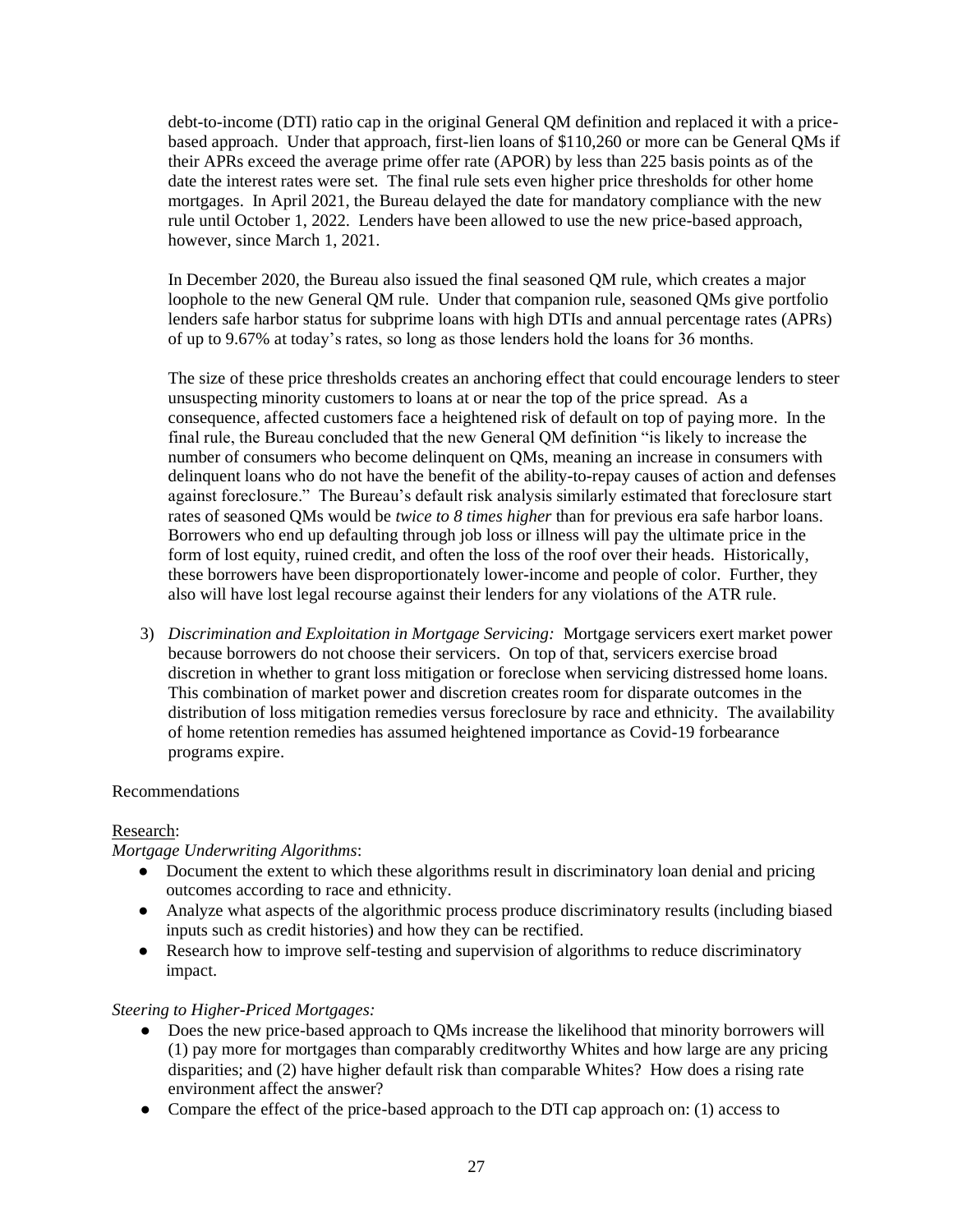mortgage credit by race and ethnicity; (2) default risk by race and ethnicity.

● To what extent do the following result in adverse disparate impacts for minority borrowers: (1) the ability to raise interest rates and fees between application and closing; and (2) the lack of a mandatory no-points option?

*Sustainable Mortgages (i.e., mortgages that jointly optimize access to credit and default risk):* 

- Examine what combinations of loan features, underwriting practices, pricing, and marketing practices jointly optimize access to credit and default risk.
- Evaluate current models for more sustainable mortgages (such as the [ONE Mortgage\)](https://www.mhp.net/one-mortgage) and how to bring them to scale.

*Discriminatory Servicing Outcomes:* What is the relative distribution of home retention options versus foreclosure among comparably performing delinquent borrowers who are Black or Hispanic versus White?

## Regulatory Action:

## *Mortgage Underwriting Algorithms:*

- Institute more robust self-testing and fair lending supervision for discriminatory denials and pricing.
- Ascertain discriminatory bias embedded in inputs such as credit records and formulate effective regulatory responses.
- Require notification to mortgage applicants and borrowers who suffered discriminatory effects under algorithmic models.

## *Steering to Higher-Priced Mortgages:*

- Revisit eliminating the price-based approach to General QMs and repealing the Seasoned QM definition.
- Revisit reinstating a DTI test for General QMs but making it more flexible.
- Tighten the tolerances for mortgage price increases at closing under TILA.
- Require a no-points mortgage option.

## *Discriminatory Servicing Outcomes:*

- Require data reporting on servicing outcomes by race and ethnicity.
- Ramp up fair lending examinations for discrimination in servicing outcomes.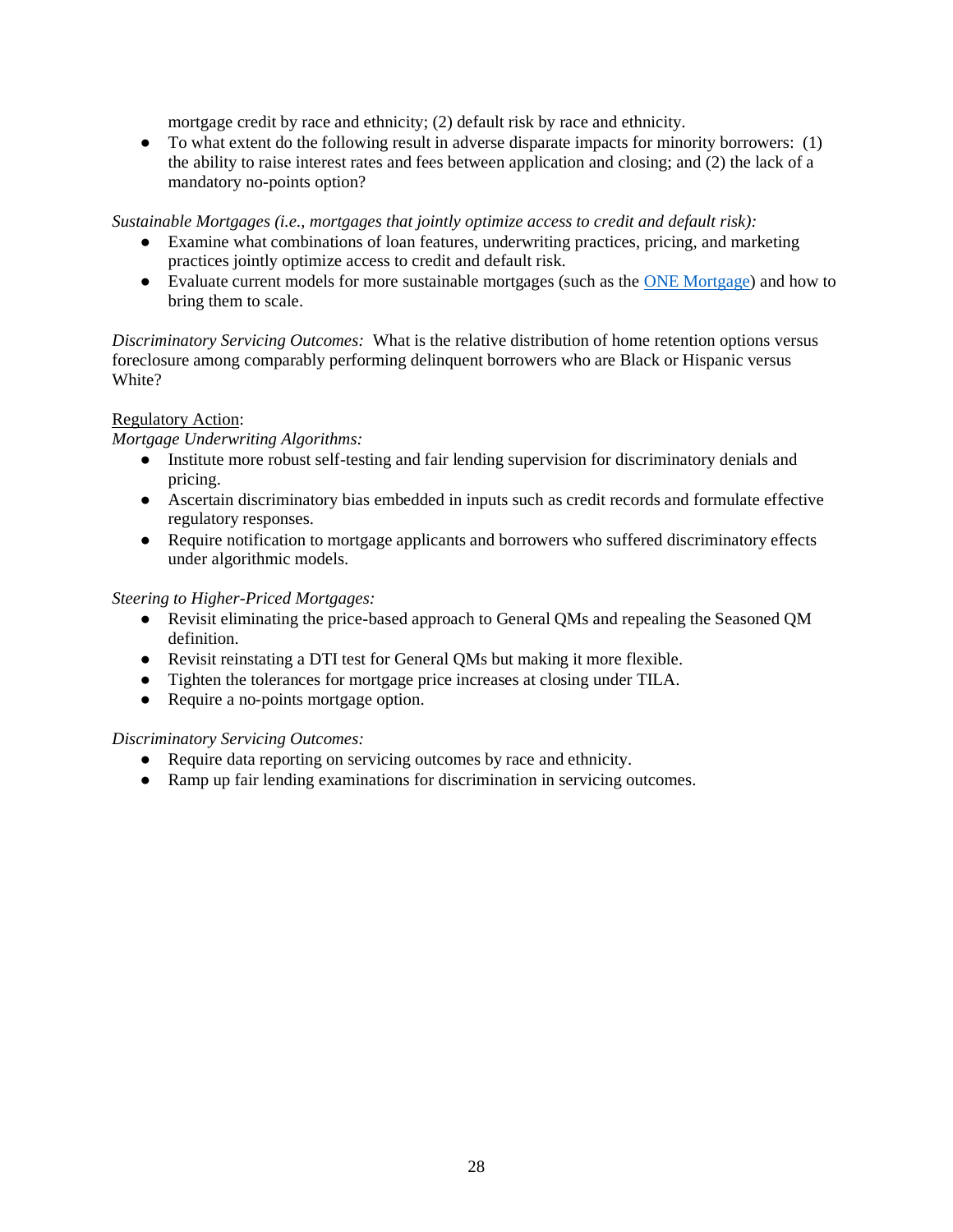## The Need for Coherent Regulatory Attention to Substitutability and Complementarities in High-Interest Credit Markets

## Paige Marta Skiba

#### <span id="page-32-0"></span>Executive Summary

*Although regulators often assess the terms of particular types of credit in isolation, consumers approach borrowing differently and switch among a variety of sources of credit for myriad reasons. This means that when the availability or terms of one source of credit shift in an adverse direction, the borrower may substitute a different form of credit. Regulators in an increasingly diverse credit environment must attend to the possibility that reining in harmful lender conduct with respect to one type of credit may result in consumer use of another form of credit with comparable or worse effects: regulators must monitor the landscape.*

## Problem

Consumers use multiple types of credit simultaneously: for example, pawning collateral to roll over a payday loan; seeking an auto-title loan when one's credit card liquidity is growing thin, etc. Consumers also substitute between products: turning to installment loans or the new so-called "flex loans" when payday loan availability is restricted. (The new high-interest flex loans are described in more detail below.) While this interconnectivity may seem obvious, regulators often view a single type of credit, and regulation of it, as a silo, ignoring the important interactions and simultaneous use of credit products. These include spillover effects, substitutions between types of credits, and complementarities. Examples of the latter include the simultaneous use of credit card and payday loans and the use of pawn borrowing to pay off payday loan balances.

Beyond understanding how consumers manage multiple types of debt simultaneously and pivot when a ban or restriction is imposed, it is also important to understand the fluidity of the supply side: Lenders can and do respond nimbly to proposed changes at the state and federal level by crafting new types of credit products just outside the reach of regulators. The quick and quiet creation of flex loans in Tennessee is a good example. Often these new alternatives come with higher costs and more opaque terms, potentially leaving consumers worse off despite regulators best attempts at keeping products safe. The demand for small dollar, high-interest credit is strong. The CFPB plays an important role in keeping these products safe for consumers.

## Recommendations

Research. Relationships among types of credit, meaning the choices consumers make about complementing one type of credit with another and/or substituting one form of credit for another, demand more study. Ideally, it should be possible to predict how consumers will view different forms of credit, an important challenge as the variety of loan products increases.

Regulatory action. In adopting regulation of any particular credit product going forward, the CFPB should attempt to anticipate how consumers might react by using alternate products. Ideally, the Bureau should ensure that regulatory action with respect to any single credit product also addresses potential substitute or complementary products, to ensure that bad practices by one lender or set of lenders do not survive in another loan context, leaving consumers as vulnerable as they were in the first market. placing restrictions narrowly targeting a single market without understanding consumer and supply responses more broadly may perversely harm consumers.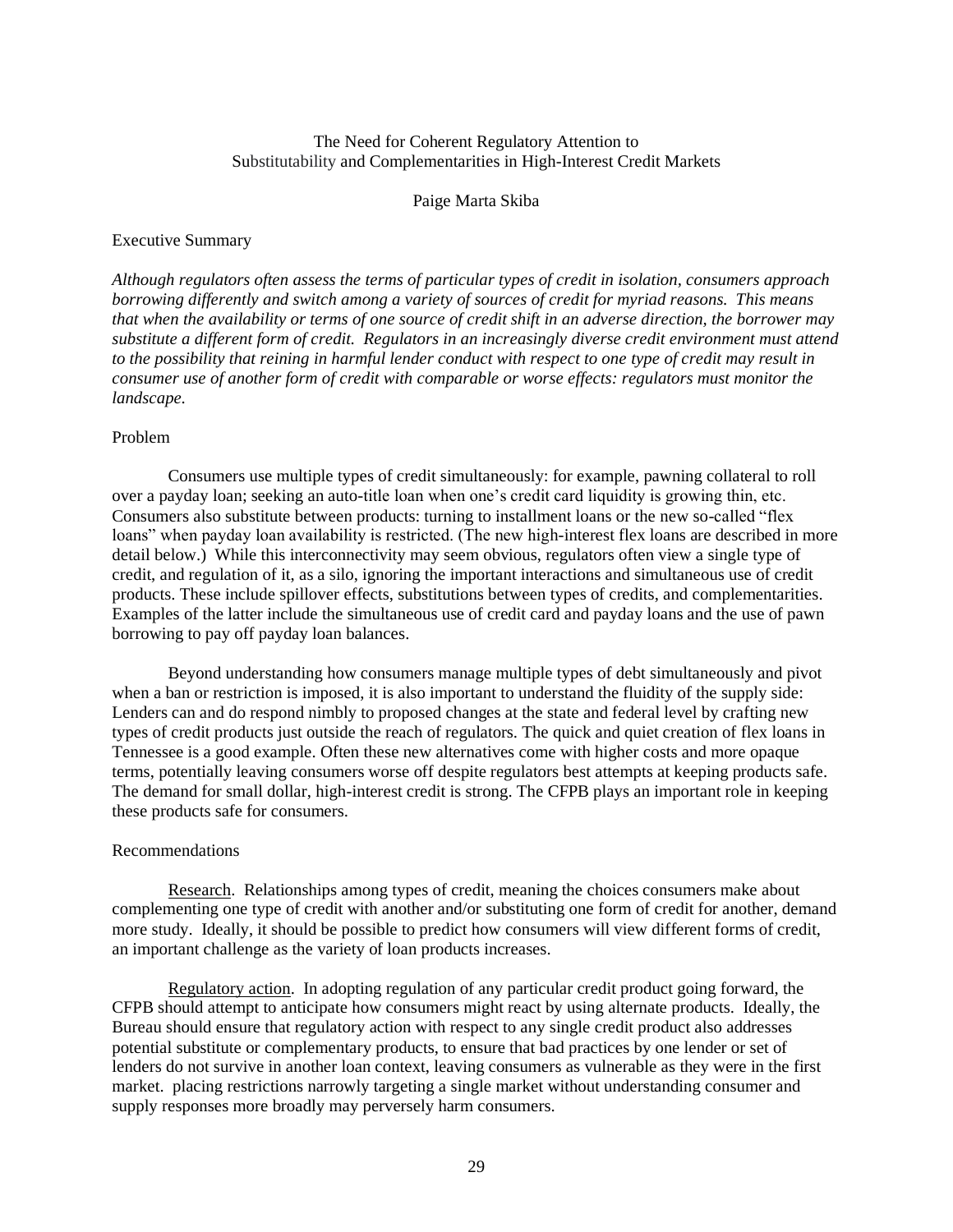#### Can Disclosures Be Made More Useful (or Maybe Useful at All)?

#### Jeff Sovern

#### <span id="page-33-0"></span>Executive Summary

*Consumers largely ignore most disclosures. But some evidence suggests consumers do pay attention to some disclosures (e.g., single-letter grade health department ratings of restaurants posted on restaurant doors). The CFPB should study how consumers respond to online disclosures to determine what factors, if any, increase the likelihood that consumers will attend to disclosures, and use that information to design disclosures that will be more useful to consumers.*

### Problem

For better or worse, "mandatory disclosure has emerged as a dominant method of legal regulation in the United States." See Mathew A. Edwards, The Virtue of Mandatory Disclosure, 28 NOTRE DAME J. L. ETHICS & PUB POL'Y 47, 47 (2014). For example, many loans to consumers are not subject to usury laws. Instead, we often rely on the Truth in Lending Act's interest rate disclosures to tell consumers whether a loan is too expensive. TILA includes among its purposes assuring "a meaningful disclosure of [credit](https://www.law.cornell.edu/definitions/uscode.php?width=840&height=800&iframe=true&def_id=15-USC-1352291591-852328089&term_occur=999&term_src=) terms so that the consumer will be able to . . . avoid the uninformed use of [credit . . . ."](https://www.law.cornell.edu/definitions/uscode.php?width=840&height=800&iframe=true&def_id=15-USC-1352291591-852328089&term_occur=999&term_src=title:15:chapter:41:subchapter:I:part:A:section:1601) 12 U.S.C.  $§ 1601(a).$ 

Society devotes considerable resources to prescribing and complying with disclosure laws as well as litigating whether particular disclosures satisfy applicable laws. Yet nearly all available evidence indicates that consumers largely ignore required disclosures. See generally Omri Ben-Shahar & Carl E. Schneider, MORE THAN YOU WANTED TO KNOW: THE FAILURE OF MANDATED DISCLOSURE (2014). Even many consumer law professors don't bother to read required disclosures. See Jeff Sovern Another survey of consumer law professors fails to find any who always reads consumer contracts before signing them, CONSUMER LAW & POLICY BLOG, [https://pubcit.typepad.com/clpblog/2019/06/another-survey-of](https://pubcit.typepad.com/clpblog/2019/06/another-survey-of-consumer-law-professors-fails-to-find-any-who-always-reads-consumer-contracts-befo.html)[consumer-law-professors-fails-to-find-any-who-always-reads-consumer-contracts-befo.html](https://pubcit.typepad.com/clpblog/2019/06/another-survey-of-consumer-law-professors-fails-to-find-any-who-always-reads-consumer-contracts-befo.html) (June 17, 2019).

But some disclosures may have been effective. An example may be the single-letter restaurant health grades (A, B, C, etc.) that some states and municipalities insist be displayed at restaurant entrances, see Ginger Zhe Jin & Phillip Leslie, The Effect of Information on Product Quality: Evidence from Restaurant Hygiene Grade Cards, 118 Q.J. ECON. 409 (2003), though even that success has been questioned. See Daniel E. Ho, Fudging the Nudge: Information Disclosure and Restaurant Grading, 122 YALE L. J. 574 (2012). Similarly, some evidence suggests that some consumers use calorie disclosures, though not always in the intended ways. See Christopher Berry, Scot Burton, Elizabeth Howlett, and Christopher L. Newman, Understanding the Calorie Labeling Paradox in Chain Restaurants: Why Menu Calorie Labeling Alone May Not Affect Average Calories Ordered, 38 J. PUBLIC POL'Y & MARKETING 192 (2019).

Given that the only protection consumers receive as to many aspects of transactions consists of disclosures, it is obviously desirable to have the best possible disclosures. Accordingly, Congress mandated that the Bureau validate its model forms through consumer testing. See 12 U.S.C. §5532(b)(3). Even before Congress enacted that provision, regulators had begun testing various forms of disclosures on consumers to see if consumers can understand them. See, e.g., Macro Int'l, Inc., DESIGN AND TESTING OF EFFECTIVE TRUTH IN LENDING DISCLOSURES: FINDINGS FROM EXPERIMENTAL STUDY (2008), [https://www.federalreserve.gov/newsevents/pressreleases/files/bcreg20081218a8.pdf.](https://www.federalreserve.gov/newsevents/pressreleases/files/bcreg20081218a8.pdf) But measuring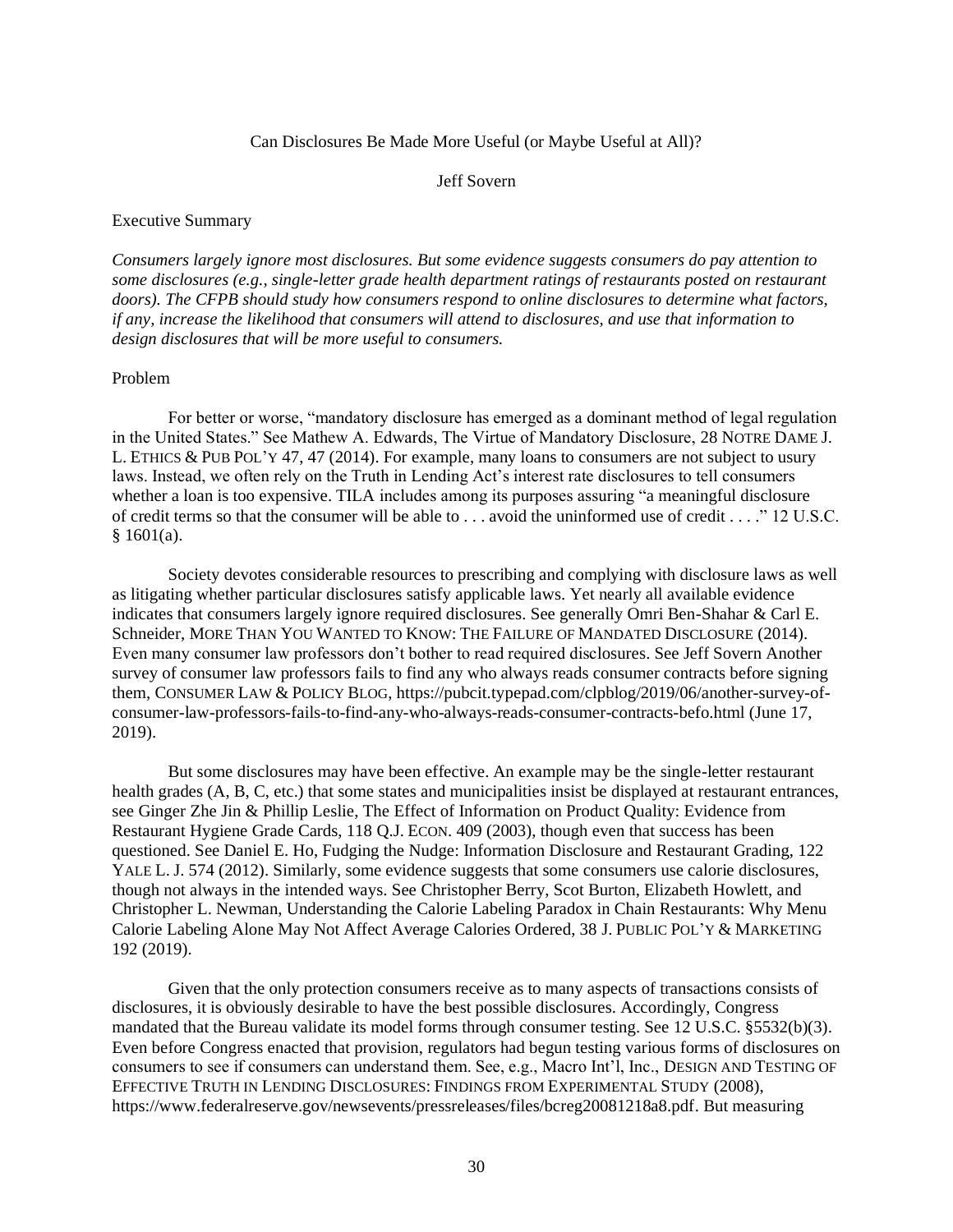whether consumers who bother to read disclosures can comprehend them is only half the job of creating "meaningful disclosure<sup>[sthat]</sup> avoid the uninformed use of credit" when consumers ignore many disclosures. Nothing in §5532(b)(3) limits "consumer testing" to testing consumer *understanding* of disclosures. In other words, if the Bureau wants useful disclosures, it needs to expand its testing regimen.

The Bureau can best achieve TILA's purposes by testing how consumers *use* disclosures in making decisions. If we want disclosures that help consumers make informed decisions, we need to know much more about how consumers behave in the moments when consumers are actually deciding whether to, for example, take out a loan. We need to determine the circumstances in those moments—including the types of disclosures, if any--that will cause consumers to read and take into account what a disclosure tells them. Fortunately, the march of technology has increased the ability to do just that.

In the recommendation section, I discuss ways the CFPB can learn more about how consumers respond to disclosures in real time.

#### Recommendations

Disclosures are increasingly provided to consumers online. See, e.g., Regulation F, 12 C.F.R. § 1034(b)(4) (indicating that debt collector's validation notice may be provided electronically). Indeed, it is now possible to obtain loans on a mobile phone. See, e.g., PayDaySay, [https://paydaysay.com/loan-by](https://paydaysay.com/loan-by-phone.php)[phone.php.](https://paydaysay.com/loan-by-phone.php) The electronic delivery of disclosures enables web site operators to determine how long consumers have a particular screenful of text open on their screens and possibly to track in other ways how consumers use the information. Even if all the Bureau can determine is how long consumers have a particular disclosure open, that should enable the Bureau to ascertain whether consumers had enough time to read the information. The longer that consumers, on average, spend with a particular disclosure on their screen, the greater the likelihood that they are taking in the information. Cf. [Florencia Marotta-Wurgler,](https://papers.ssrn.com/sol3/cf_dev/AbsByAuth.cfm?per_id=352742) *Does Disclosure Matter? [NYU Law and Economics Research Paper No. 10-54](https://papers.ssrn.com/sol3/papers.cfm?abstract_id=1713860)*, [https://papers.ssrn.com/sol3/papers.cfm?abstract\\_id=1713860](https://papers.ssrn.com/sol3/papers.cfm?abstract_id=1713860) (2010) (study of clickstream data found that only .5% of consumers read End User License Agreements for at least one second).

I can think of two ways the Bureau can obtain this information but there may be others. First, the Bureau can purchase the information from commercial vendors. The Bureau has purchased data from vendors at least 31 times. See CFPB, SOURCES AND USES OF DATA AT THE BUREAU OF CONSUMER FINANCIAL PROTECTION 24-26 (2018). A downside of purchasing data is that such purchases would be limited to data that exists or can be generated from existing disclosures and would not enable the Bureau to test possible alternative disclosures.

A second possibility would permit the Bureau to design and compare different disclosures. Section 5532(e)(1) authorizes the CFPB to permit covered persons to conduct trial programs "for the purpose of providing trial disclosures to consumers that are designed to improve upon . . . model form[s] . . . ." Thus, the Bureau could work with lenders, for example, to provide different disclosures to different consumers for the same types of loans, and then determine how consumers responded. The CFPB could even work with multiple lenders and see if particular types of disclosures caused consumers to choose one lender over another. By providing the disclosures online, the CFPB could again discover how much time consumers spent with one disclosure or another. Similarly, the Bureau would also be able to tell if consumers responded to disclosures by clicking on some items to obtain more information. If the Bureau wanted to determine if a single-letter grade influenced consumers—as to which time spent on a web page might not indicate very much, given how little time is required to read a single letter--it could formulate criteria for such grades, show consumers disclosures with such grades, and then see if consumers respond by choosing the loan with the A grade or a lower grade. In any event, the Bureau should use the resources available to it to learn what it can about how to make disclosures useful to consumers.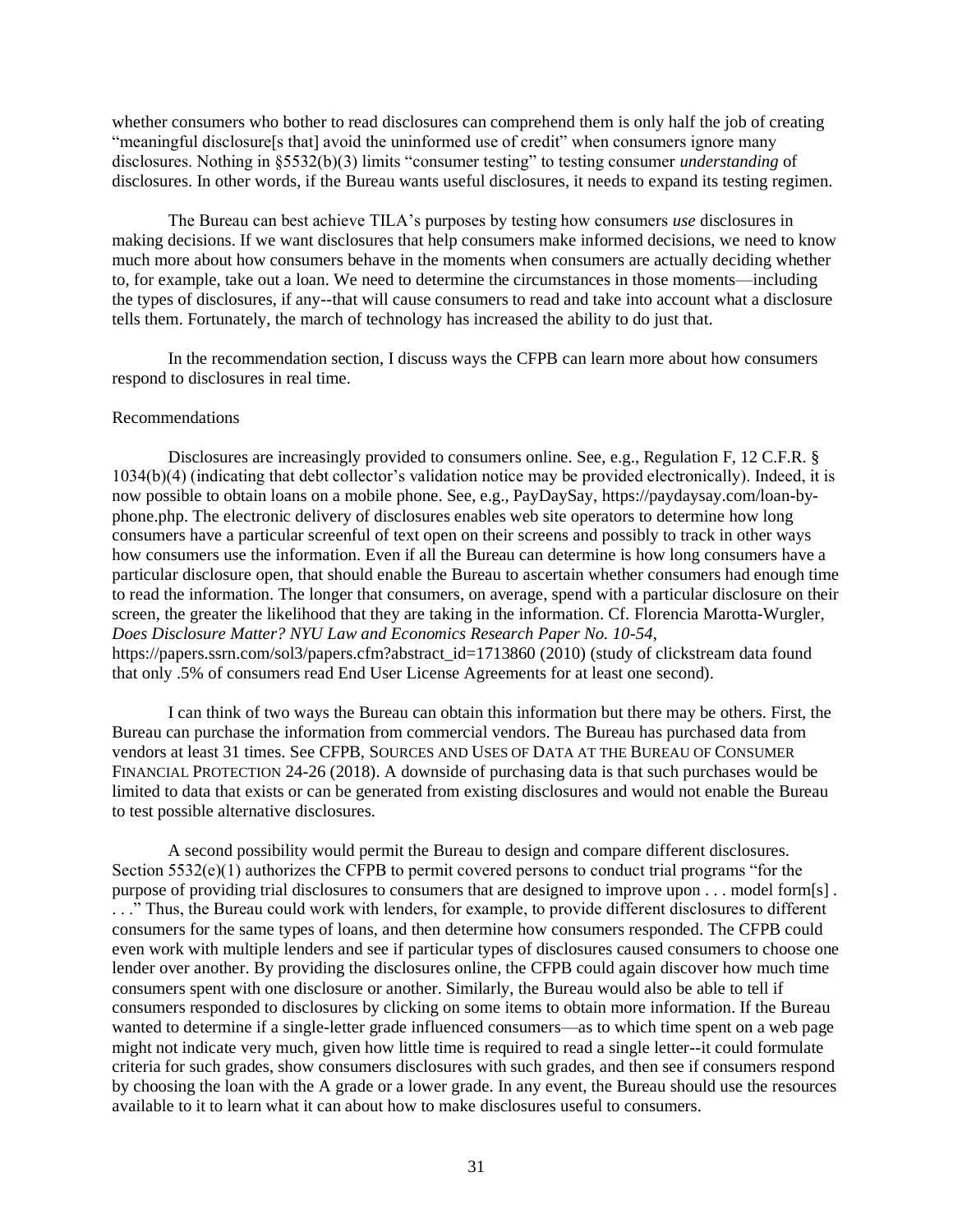If we learn, for example, that the only effective disclosures are those boiled down to a single letter grade, as with restaurant disclosures, law-makers could respond by supplementing or replacing existing disclosures with a single letter grade, to the extent that that is possible. If, on the other hand, we learn that consumers disregard disclosures no matter how they are designed, that would lend force to the argument that disclosures should be replaced with more effective regulation.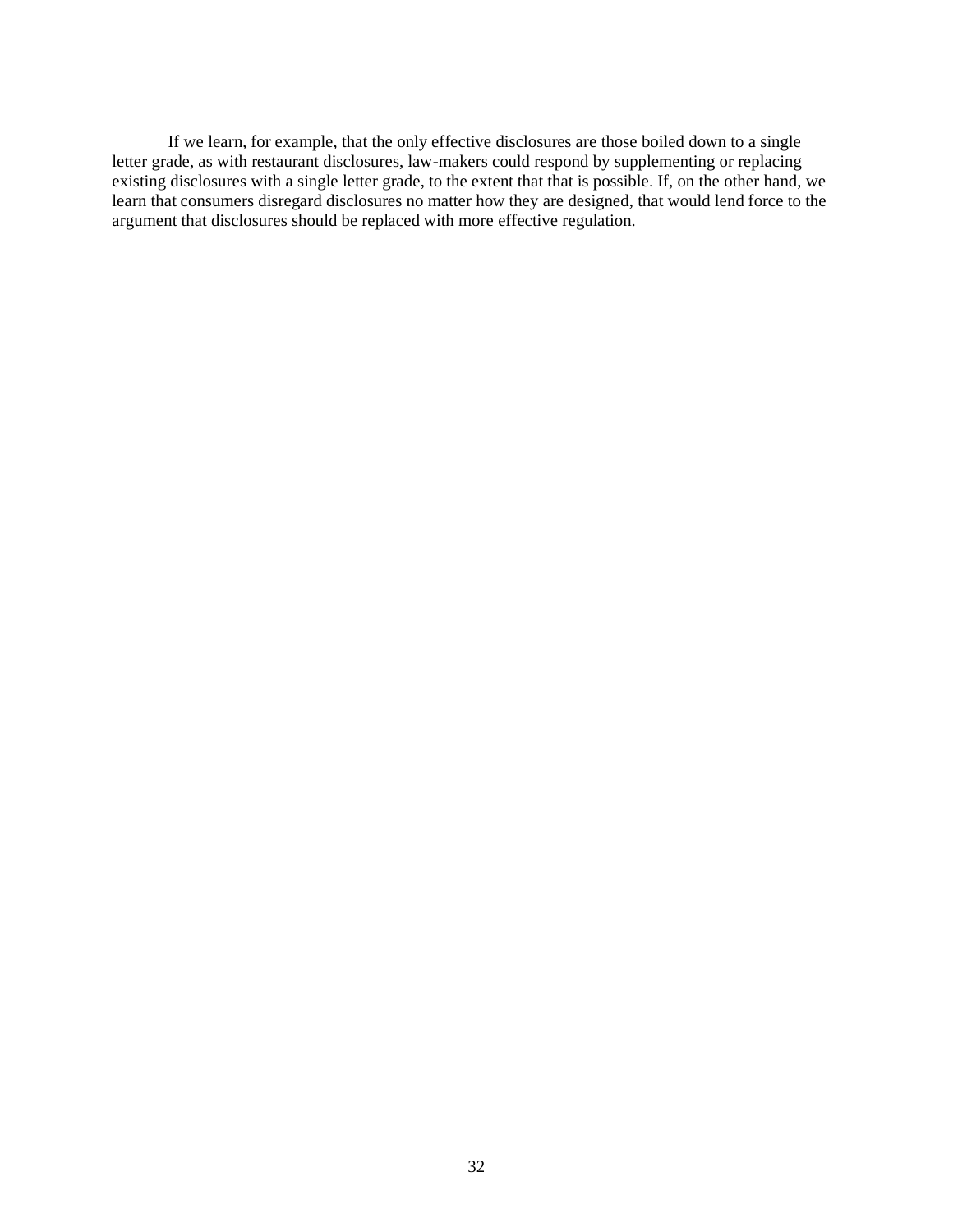## Regulating Overdraft

### Lauren Willis

#### <span id="page-36-0"></span>Executive Summary

*We know overdraft fees are not competitively priced, are difficult to foresee and calculate, and are costly for vulnerable consumers. However, we have limited data on: (1) what consumers know when they agree to overdraft coverage and when they incur the fees, and (2) the consumer welfare effects of overdraft coverage. Given the imminent abandonment of these fees by several banks, now is an opportune time to assess consumer financial health with and without access to overdraft. Lessons learned from overdraft research also could inform policymaking regarding nontransparent prices generally.*

#### Problem

The evidence we have suggests that overdraft, like other contingent financial product fee structures, is not fully transparent to consumers. Further, as with other forms of high-priced credit, the net welfare effects of overdraft coverage on consumers are uncertain.

At account opening, consumers can be confused about what they are agreeing to. Few (if any) consumers can calculate the amount of overdraft fees they are likely to pay based on their future account usage, the timing of future income and expenses, and the vagaries of deposit clearance timing and transaction re-ordering. Lack of transparency at account opening is one obstacle to price competition.

When consumers take actions that trigger overdraft fees, some do not know they will incur fees and many do not know—and in some instances could not possibly calculate—the fee amounts. Lack of transparency at the time the fees are incurred prevents consumers from making fully informed decisions about their own spending and from shopping for cheaper sources of credit. The fees may feel exploitative, burdening consumers when their bank accounts are empty, lowering their trust in the market and its regulator.

Overdraft fees are incurred primarily by a disproportionately low-income segment of accountholders, and some evidence also suggests a disparate racial impact. These fees may be a regressive cross-subsidy to higher-income consumers, if not simply rents transferred from low-income consumers to financial institutions. For frequent overdrafters, the amount of fees paid can be substantial relative to their incomes. Unexpected fees are particularly harmful to these consumers, who have little slack in their budgets.

The current regulatory regime for overdraft—a combination of disclosure and a no-overdraft default rule—has not made these fees transparent to users. The regime does not attempt to address the possibility that the costs of overdraft coverage exceed its benefits to consumers. Arguably, the regime has backfired, making consumers blameworthy for their own plight because they have "chosen" overdraft coverage.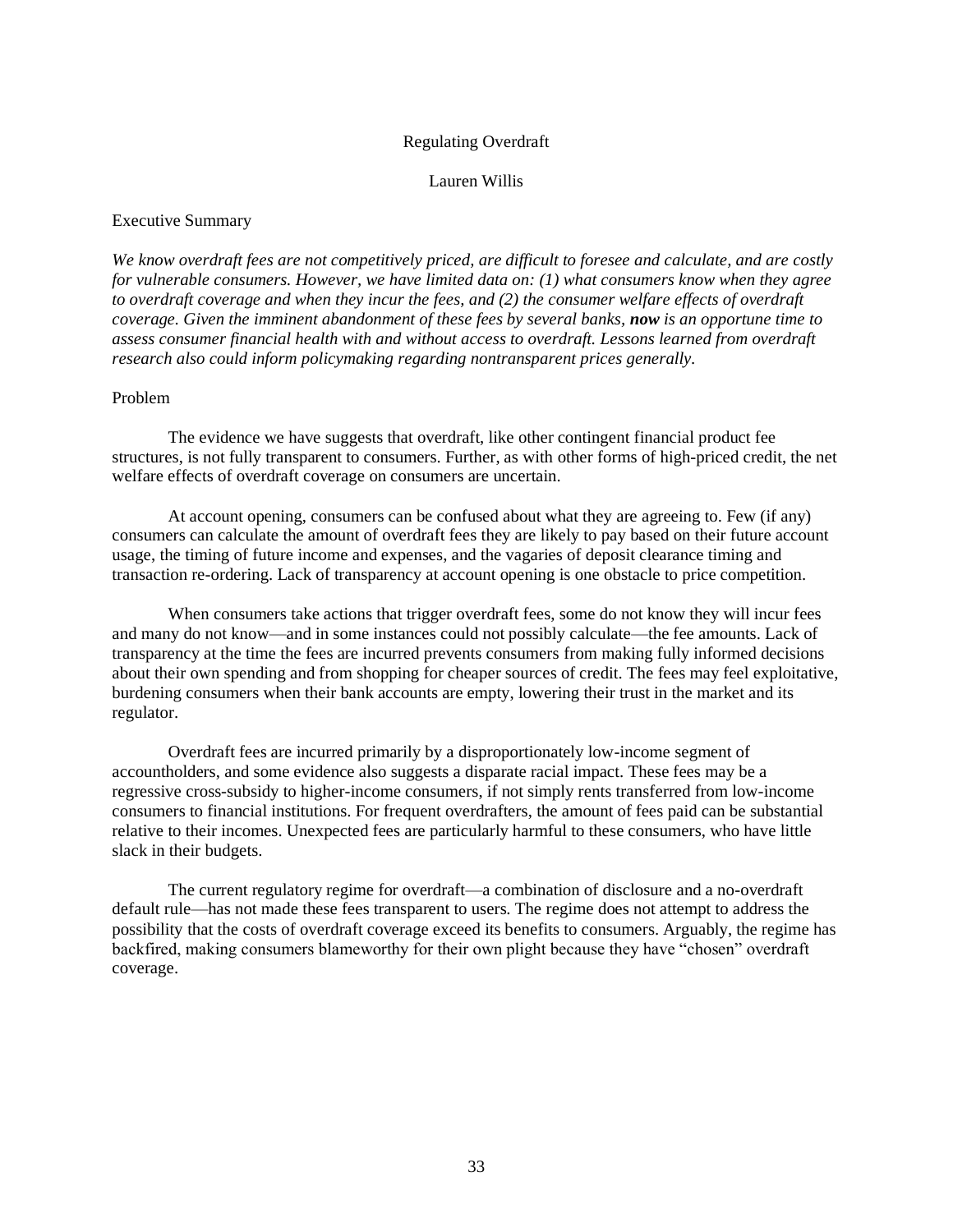## Recommendations<sup>10</sup>

Research Stream A. A **time-sensitive research project** would use the imminent abandonment of overdraft fees promised by several financial institutions as a natural experiment to assess the consumer welfare effects of overdraft. The financial health of a random sample of accountholders who have incurred overdraft charges in the past year at these institutions (and a control group) could be assessed before—and again six or twelve months after—the institution discontinues overdraft. Financial health might be assessed through surveys, credit scores or credit reports, for example.

Should data collection not occur prior to the discontinuation of overdraft, accountholders who previously incurred overdraft fees could be queried to discover any detriment or benefit they believe they experienced as a result of the loss of overdraft coverage. Alternatively, financial health could be compared as between accountholders at institutions that rely heavily on overdraft and at institutions that do not offer overdraft, controlling for other differences in the two populations.

Regulatory Action A. Should these surveys reveal negative effects on consumer financial health that are likely attributable to overdraft, that could form the basis for restrictions on overdraft fees under Dodd-Frank  $\S 1031<sup>11</sup>$  as a rule to prevent the offering of an unfair and abusive product. For example, financial institutions might be permitted to charge no more than one overdraft fee to an accountholder in any calendar month, the amount of which cannot exceed the lesser of \$25 or the amount by which the account was overdrawn. This tracks the CARD Act's successful treatment of over-the-limit fees<sup>12</sup> and leaves in place potential access to an emergency overdraft loan once per month, encouraging accountholders to save it for a rainier day.

Research Stream B. Assessing the effectiveness of current regulation would require testing consumers for knowledge about overdraft coverage when they consent to it and about the fees they will incur when they take an action that triggers fees. Researchers would need to work with financial institutions to recruit accountholders immediately after they agree to overdraft coverage and immediately after they take an action that triggers overdraft fees. For researchers to assess the accuracy of consumer knowledge, institutions would need to disclose what triggered the fees and the amount of the fees.

Regulatory Action B. Should overdraft be nontransparent to consumers who incur these fees, that could form the basis under Dodd-Frank  $\S$  1032<sup>13</sup> for rulemaking "to ensure that the features of any consumer financial product . . . , both initially and over the term of the product . . . , are fully, accurately, and effectively disclosed to consumers in a manner that permits consumers to understand the costs, benefits, and risks associated with the product . . . in light of the facts and circumstances."

For example, institutions might be required to demonstrate, through periodic random sample audits of their accountholders who incur overdraft fees, that these consumers know the terms of coverage when they agree to it and know the existence and amount of fees when they incur them. If too large a proportion of an institution's customers are confused, the bank might be required to disgorge all overdraft

 $10$  These research proposals could involve surveys. The Bureau could perform these with OMB approval (potentially with emergency processing to enable action prior to an institution's abandonment of overdraft) or possibly under the Paperwork Reduction Act's knowledge testing exception. Alternatively, the Bureau might offer grant funding to academics to assess the efficacy of current overdraft regulation in ensuring consumer knowledge about overdraft and promoting consumer welfare, leaving it to grant recipients to choose how to measure these. In addition, members of Congress could ask the GAO to study the effectiveness of current overdraft regulations, with respect to both consumer financial health and consumer understanding (as GAO has done for 401(k) plan fees).

<sup>11</sup> Pub. L. No. 111-203, § 1031, 124 Stat. 1376, 2005 (2010) (codified at 12 U.S.C. § 5531).

<sup>12</sup> Pub. L. No. 111-24, 123 Stat. 1734 (2009) (codified at 15 U.S.C. § 1601 et seq.).

<sup>13</sup> Pub. L. No. 111-203, § 1032(a), 124 Stat. 1376, 2006–07 (2010) (codified at 12 U.S.C. § 5532(a)).